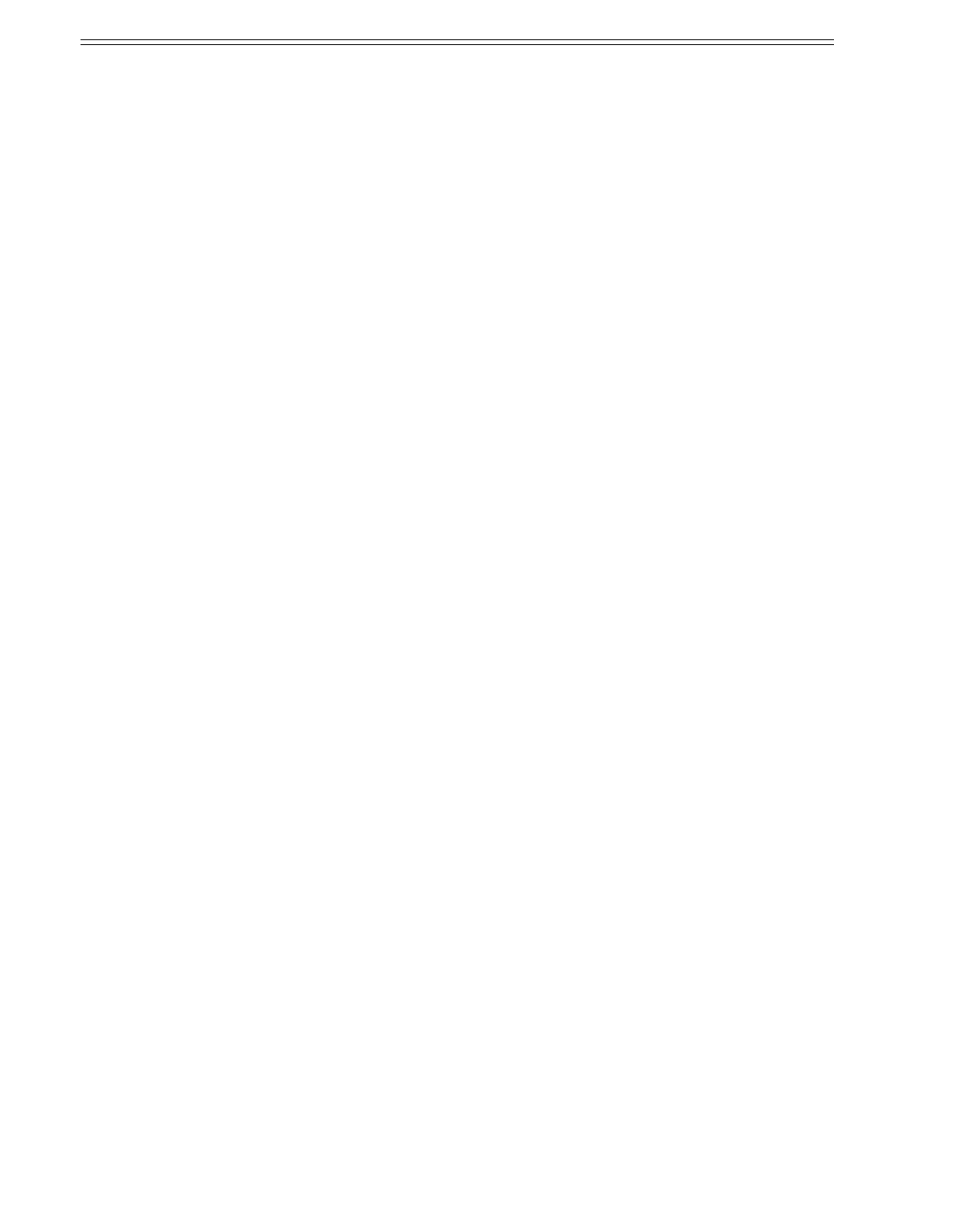#### **MARCUS & MILLICHAP, INC. TABLE OF CONTENTS**

## <span id="page-2-0"></span>**PART I. FINANCIAL [INFORMATION](#page-3-0)**

**Page**

| <b>Item 1. Financial Statements</b>                                                                                          |                |
|------------------------------------------------------------------------------------------------------------------------------|----------------|
| Condensed Consolidated Balance Sheets at September 30, 2021 (Unaudited) and December 31, 2020                                | 3              |
| Condensed Consolidated Statements of Net and Comprehensive Income for the Three and Nine Months Ended September 30, 2021 and |                |
| 2020 (Unaudited)                                                                                                             | $\overline{4}$ |
| Condensed Consolidated Statements of Stockholders' Equity for the Three and Nine Months Ended September 30, 2021 and 2020    |                |
|                                                                                                                              |                |
| (Unaudited)                                                                                                                  | 5              |
| Condensed Consolidated Statements of Cash Flows for the Nine Months Ended September 30, 2021 and 2020 (Unaudited)            | $\tau$         |
| Notes to Condensed Consolidated Financial Statements (Unaudited)                                                             | 8              |
| Item 2. Management's Discussion and Analysis of Financial Condition and Results of Operations                                | 26             |
|                                                                                                                              |                |
| <b>Item 3. Quantitative and Qualitative Disclosures About Market Risk</b>                                                    | 39             |
| <b>Item 4. Controls and Procedures</b>                                                                                       | 40             |
| <b>PART II. OTHER INFORMATION</b>                                                                                            |                |
| <b>Item 1. Legal Proceedings</b>                                                                                             | 41             |
| <b>Item 1A. Risk Factors</b>                                                                                                 | 41             |
| <b>Item 2. Unregistered Sales of Equity Securities and Use of Proceeds</b>                                                   | 42             |
|                                                                                                                              |                |
| <b>Item 3. Defaults Upon Senior Securities</b>                                                                               | 42             |
| <b>Item 4. Mine Safety Disclosures</b>                                                                                       | 42             |
| <b>Item 5. Other Information</b>                                                                                             | 42             |
|                                                                                                                              |                |
| <b>Item 6. Exhibits</b>                                                                                                      | 43             |
| <b>SIGNATURES</b>                                                                                                            | 44             |

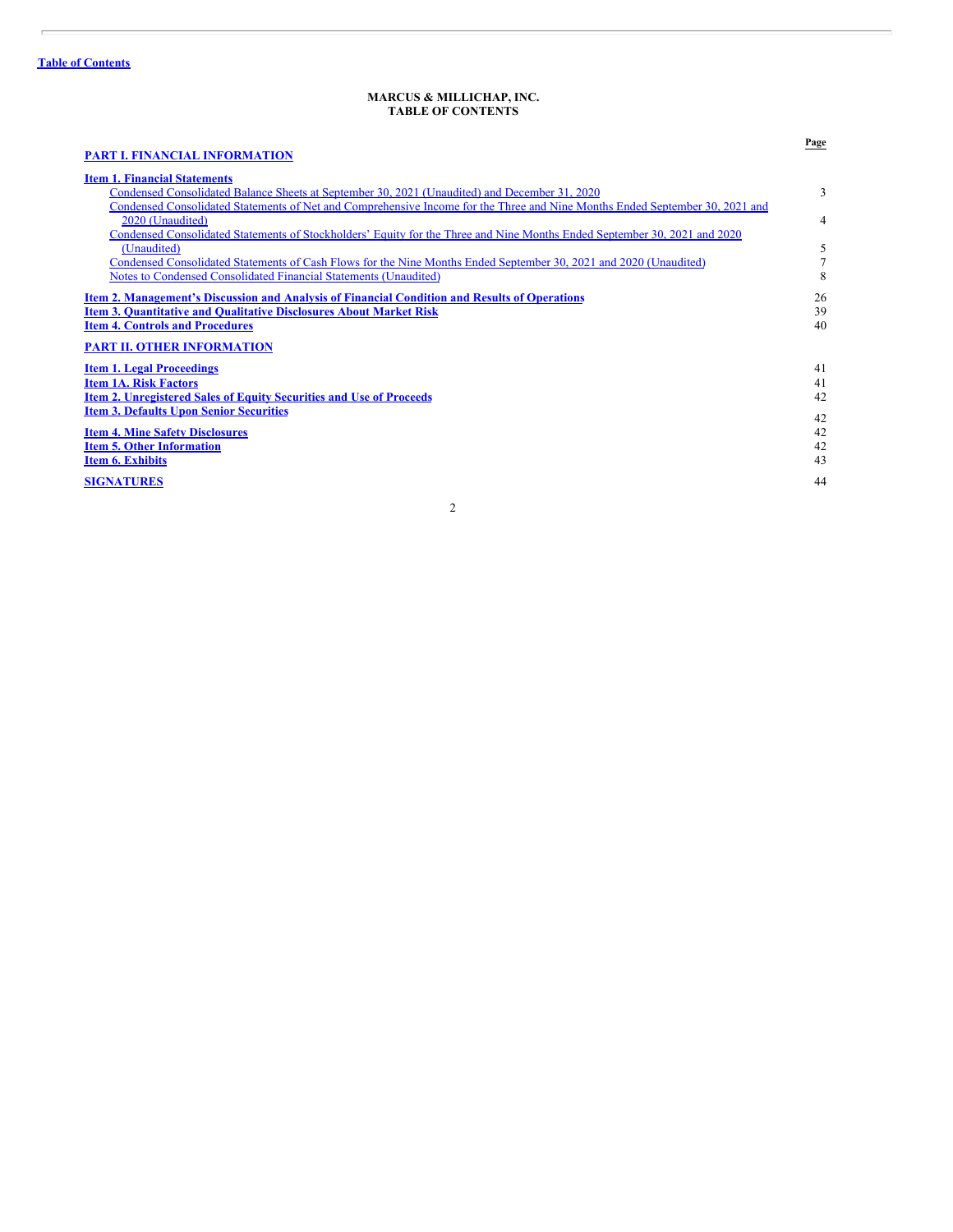## **PART I. FINANCIAL INFORMATION**

## <span id="page-3-2"></span><span id="page-3-1"></span><span id="page-3-0"></span>**Item 1. Financial Statements**

## **MARCUS & MILLICHAP, INC. CONDENSED CONSOLIDATED BALANCE SHEETS (in thousands, except for shares and par value)**

|                                                                                                                                   | September 30, 2021<br>(Unaudited) |                |              | December 31,<br>2020 |
|-----------------------------------------------------------------------------------------------------------------------------------|-----------------------------------|----------------|--------------|----------------------|
| Assets                                                                                                                            |                                   |                |              |                      |
| Current assets:                                                                                                                   |                                   |                |              |                      |
| Cash and cash equivalents                                                                                                         | $\mathbb{S}$                      | 281,007        | $\mathbb{S}$ | 243,152              |
| Commissions receivable, net                                                                                                       |                                   | 15,377         |              | 10,391               |
| Prepaid expenses                                                                                                                  |                                   | 9,232          |              | 10,153               |
| Marketable debt securities, available-for-sale (includes amortized cost of \$116,852 and \$158,148 at                             |                                   |                |              |                      |
| September 30, 2021 and December 31, 2020, respectively, and \$0 allowance for credit losses)                                      |                                   | 116,902        |              | 158,258              |
| Advances and loans, net                                                                                                           |                                   | 3,017          |              | 2,413                |
| Other assets                                                                                                                      |                                   | 4,436          |              | 4,711                |
| Total current assets                                                                                                              |                                   | 429,971        |              | 429,078              |
| Property and equipment, net                                                                                                       |                                   | 22,890         |              | 23,436               |
| Operating lease right-of-use assets, net                                                                                          |                                   | 85,250         |              | 84,024               |
| Marketable debt securities, available-for-sale (includes amortized cost of \$128,788 and \$45,181 at                              |                                   |                |              |                      |
| September 30, 2021 and December 31, 2020, respectively, and \$0 allowance for credit losses)                                      |                                   | 130,502        |              | 47.773               |
| Assets held in rabbi trust                                                                                                        |                                   | 11,056         |              | 10,295               |
| Deferred tax assets, net                                                                                                          |                                   | 24,410         |              | 21,374               |
| Goodwill and other intangible assets, net                                                                                         |                                   | 48,974         |              | 52,053               |
| Advances and loans, net                                                                                                           |                                   | 108,709        |              | 106,913              |
| Other assets                                                                                                                      |                                   | 13,318         |              | 4,176                |
| <b>Total assets</b>                                                                                                               | $\frac{1}{2}$                     | 875,080        | \$           | 779,122              |
|                                                                                                                                   |                                   |                |              |                      |
| Liabilities and stockholders' equity                                                                                              |                                   |                |              |                      |
| Current liabilities:                                                                                                              |                                   |                |              |                      |
| Accounts payable and other liabilities                                                                                            | \$                                | 20,025         | \$           | 18,288               |
| Deferred compensation and commissions                                                                                             |                                   | 53,068         |              | 58,106               |
| Income tax payable                                                                                                                |                                   | 5,658          |              | 3,726                |
| Operating lease liabilities                                                                                                       |                                   | 19,745         |              | 19,190               |
| Accrued bonuses and other employee related expenses                                                                               |                                   | 32,066         |              | 21,007               |
| Total current liabilities                                                                                                         |                                   | 130,562        |              | 120,317              |
| Deferred compensation and commissions                                                                                             |                                   | 38,638         |              | 38,745               |
| Operating lease liabilities                                                                                                       |                                   | 60,970         |              | 59,408               |
| Other liabilities                                                                                                                 |                                   | 12,641         |              | 13,816               |
|                                                                                                                                   |                                   |                |              |                      |
| <b>Total liabilities</b>                                                                                                          |                                   | 242,811        |              | 232,286              |
| Commitments and contingencies                                                                                                     |                                   |                |              |                      |
| Stockholders' equity:                                                                                                             |                                   |                |              |                      |
| Preferred stock, \$0.0001 par value:                                                                                              |                                   |                |              |                      |
| Authorized shares - 25,000,000; issued and outstanding shares - none at September 30, 2021 and<br>December 31, 2020, respectively |                                   |                |              |                      |
| Common stock, \$0.0001 par value:                                                                                                 |                                   |                |              |                      |
| Authorized shares $-150,000,000$ ; issued and outstanding shares $-39,666,785$ and $39,401,976$ at                                |                                   |                |              |                      |
| September 30, 2021 and December 31, 2020, respectively                                                                            |                                   | $\overline{4}$ |              | 4                    |
| Additional paid-in capital                                                                                                        |                                   | 118,974        |              | 113,182              |
| Retained earnings                                                                                                                 |                                   | 511,544        |              | 431,076              |
| Accumulated other comprehensive income                                                                                            |                                   | 1,747          |              | 2,574                |
| Total stockholders' equity                                                                                                        |                                   | 632,269        |              | 546,836              |
| Total liabilities and stockholders' equity                                                                                        | \$                                | 875,080        | \$           | 779,122              |
|                                                                                                                                   |                                   |                |              |                      |

*See accompanying notes to condensed consolidated financial statements.*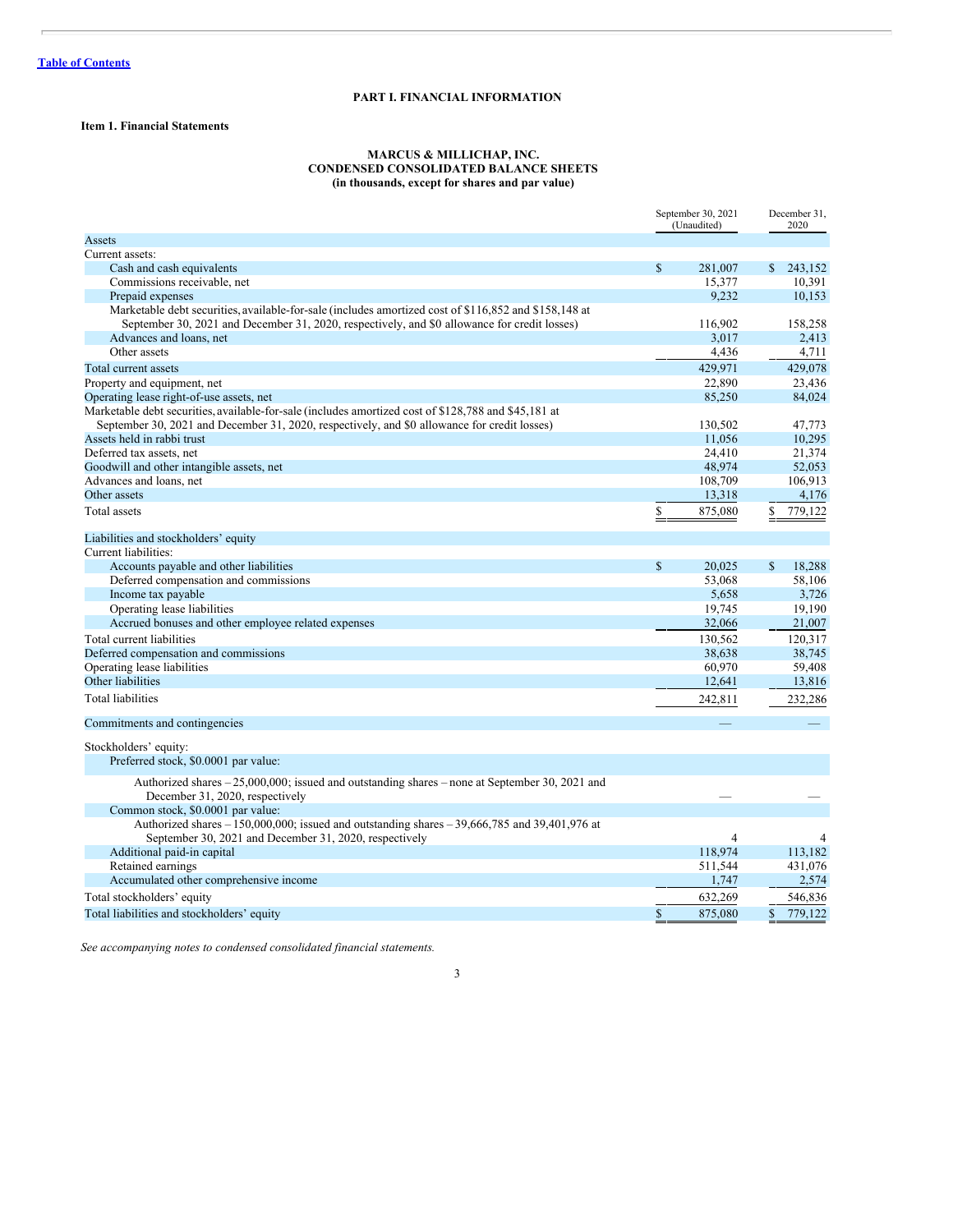## **MARCUS & MILLICHAP, INC. CONDENSED CONSOLIDATED STATEMENTS OF NET AND COMPREHENSIVE INCOME (in thousands, except per share amounts)** *(Unaudited)*

<span id="page-4-0"></span>

|                                                                                                          | Three Months Ended    |                     | Nine Months Ended          |                     |
|----------------------------------------------------------------------------------------------------------|-----------------------|---------------------|----------------------------|---------------------|
|                                                                                                          | September 30.         |                     | September 30.              |                     |
|                                                                                                          | 2021                  | 2020                | 2021                       | 2020                |
| Revenues:                                                                                                |                       |                     |                            |                     |
| Real estate brokerage commissions                                                                        | \$299,759             | \$140,844           | \$715,458                  | \$416,044           |
| Financing fees                                                                                           | 29,391                | 15,620              | 75,448                     | 43,674              |
| Other revenues                                                                                           | 3,233                 | 2,111               | 10,400                     | 6,974               |
| Total revenues                                                                                           | 332,383               | 158,575             | 801,306                    | 466,692             |
| Operating expenses:                                                                                      |                       |                     |                            |                     |
| Cost of services                                                                                         | 219,194               | 99,707              | 506,882                    | 287,207             |
| Selling, general and administrative                                                                      | 64,673                | 49,722              | 178,147                    | 148,101             |
| Depreciation and amortization                                                                            | 2,850                 | 2,606               | 8,806                      | 7,822               |
| Total operating expenses                                                                                 | 286,717               | 152,035             | 693,835                    | 443,130             |
| Operating income                                                                                         | 45,666                | 6,540               | 107,471                    | 23,562              |
| Other income (expense), net                                                                              | 323                   | 1,615               | 2,737                      | 4,224               |
| Interest expense                                                                                         | (144)                 | (199)               | (436)                      | (695)               |
| Income before provision for income taxes                                                                 | 45,845                | 7,956               | 109,772                    | 27,091              |
| Provision for income taxes                                                                               | 11,921                | 1,916               | 29,304                     | 7,875               |
| Net income                                                                                               | 33,924                | 6,040               | 80,468                     | 19,216              |
| Other comprehensive (loss) income:                                                                       |                       |                     |                            |                     |
| Marketable debt securities, available-for-sale:                                                          |                       |                     |                            |                     |
| Change in net unrealized gains                                                                           | (240)                 | (30)                | (715)                      | 687                 |
| Less: reclassification adjustment for net losses included in other income (expense), net                 | 23                    | 8                   | 26                         | 32                  |
| Net change, net of tax of $\S(75)$ , $\S(7)$ , $\S(239)$ and $\S246$ for the three and nine months ended |                       |                     |                            |                     |
| September 30, 2021 and 2020, respectively                                                                | (217)                 | (22)                | (689)                      | 719                 |
| Foreign currency translation gain (loss), net of tax of \$0 for each of the three and nine months        |                       |                     |                            |                     |
| ended September 30, 2021 and 2020, respectively                                                          | 192                   | (214)               | (138)                      | 254                 |
| Total other comprehensive (loss) income                                                                  | (25)                  | (236)               | (827)                      | 973                 |
| Comprehensive income                                                                                     | \$33,899              | 5,804<br>\$         | 79,641<br>\$               | 20,189<br>\$        |
| Earnings per share:                                                                                      |                       |                     |                            |                     |
| <b>Basic</b>                                                                                             | \$<br>0.85            | S<br>0.15           | S<br>2.02                  | \$<br>0.49          |
| <b>Diluted</b>                                                                                           | 0.84<br>$\mathcal{S}$ | $\mathbf S$<br>0.15 | $\mathbf{\hat{s}}$<br>2.00 | $\mathbf S$<br>0.48 |
| Weighted average common shares outstanding:                                                              |                       |                     |                            |                     |
| <b>Basic</b>                                                                                             | 39,940                | 39,681              | 39,859                     | 39,617              |
| <b>Diluted</b>                                                                                           | 40,241                | 39,727              | 40,148                     | 39,676              |

4

*See accompanying notes to condensed consolidated financial statements.*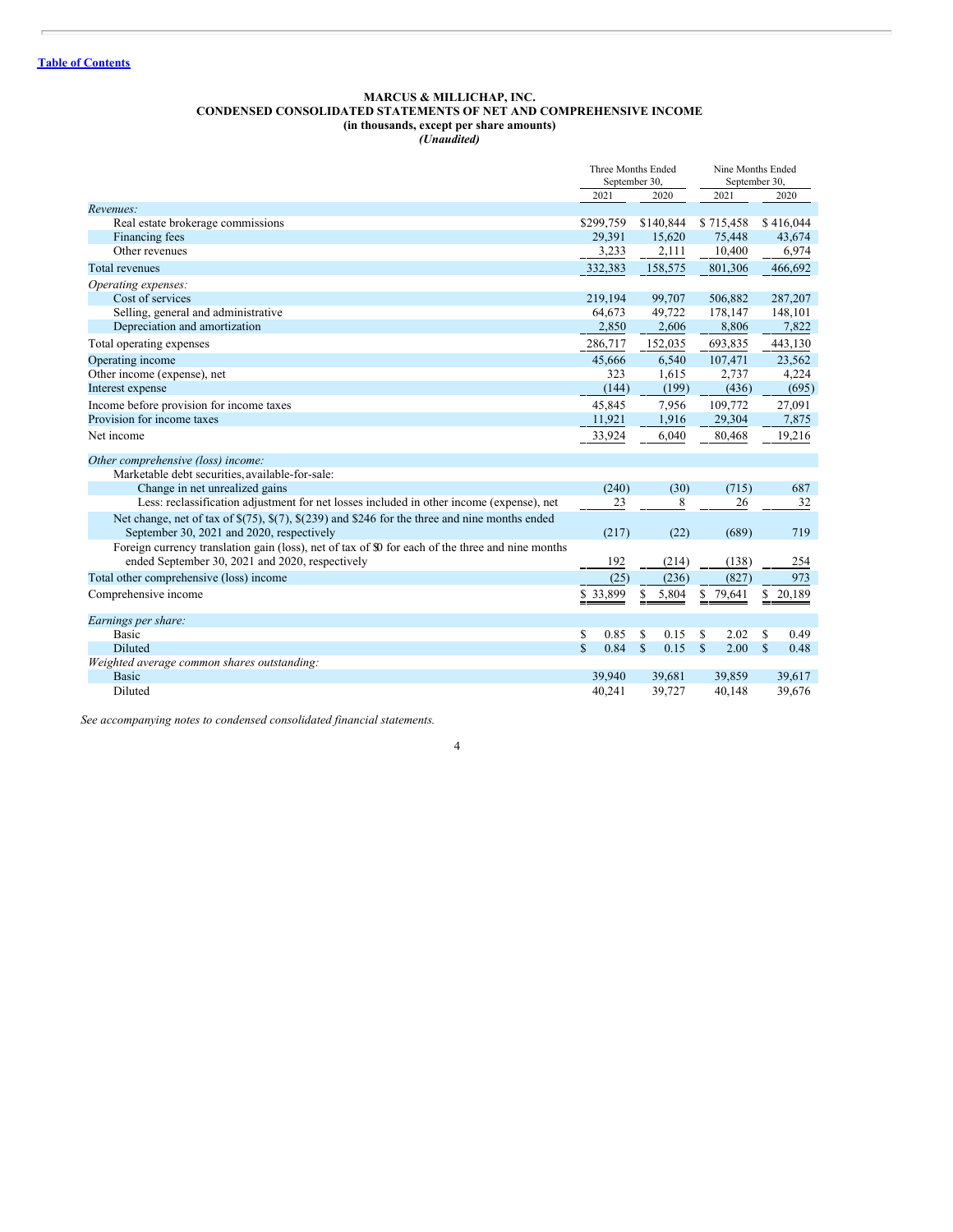#### **MARCUS & MILLICHAP, INC. CONDENSED CONSOLIDATED STATEMENTS OF STOCKHOLDERS' EQUITY (in thousands, except for shares)** *(Unaudited)*

<span id="page-5-0"></span>

|                                                                                                    |        |                 |              |                                | Three Months Ended September 30, 2021 |                                          |                      |                                         |                |
|----------------------------------------------------------------------------------------------------|--------|-----------------|--------------|--------------------------------|---------------------------------------|------------------------------------------|----------------------|-----------------------------------------|----------------|
|                                                                                                    |        | Preferred Stock | Common Stock |                                | Additional<br>Paid-In                 | <b>Stock Notes</b><br>Receivable<br>From | Retained             | Accumulated<br>Other<br>Comprehensive   |                |
|                                                                                                    | Shares | Amount          | Shares       | Amount                         | Capital                               | Employees                                | Earnings             | Income (Loss)                           | Total          |
| Balance at June 30, 2021                                                                           |        | $\mathbf{s}$    | 39,578,360   | $\mathbf{s}$<br>$\overline{4}$ | \$117,457                             | \$                                       | \$477,620            | $\mathbf S$<br>1,772                    | \$596,853      |
| Net and comprehensive income<br>$(\text{loss})$                                                    |        |                 |              |                                |                                       |                                          | 33,924               |                                         | 33,899<br>(25) |
| Stock-based award activity                                                                         |        |                 |              |                                |                                       |                                          |                      |                                         |                |
| Stock-based compensation                                                                           |        |                 |              |                                | 2,703                                 |                                          |                      |                                         | 2,703          |
| Issuance of common stock<br>for settlement of deferred<br>stock units                              |        |                 | 60,373       |                                |                                       |                                          |                      |                                         |                |
| Issuance of common stock<br>for vesting of restricted<br>stock units                               |        |                 | 58,411       |                                |                                       |                                          |                      |                                         |                |
| Shares withheld related to<br>net share settlement of<br>stock-based awards                        |        |                 | (30, 359)    |                                | (1, 186)                              |                                          |                      |                                         | (1,186)        |
| Balance as of September 30, 2021                                                                   |        | $s$ —           | 39,666,785   | 4<br>S.                        | \$118,974                             | \$                                       | \$511,544            | 1,747<br>\$                             | \$632,269      |
|                                                                                                    |        |                 |              |                                | Three Months Ended September 30, 2020 |                                          |                      |                                         |                |
|                                                                                                    |        | Preferred Stock | Common Stock |                                |                                       | <b>Stock Notes</b>                       |                      | Accumulated                             |                |
|                                                                                                    | Shares | Amount          | Shares       | Amount                         | Additional<br>Paid-In<br>Capital      | Receivable<br>From<br>Employees          | Retained<br>Earnings | Other<br>Comprehensive<br>Income (Loss) | Total          |
| Balance at June 30, 2020                                                                           |        | $\mathbf{s}$    | 39,328,017   | $\mathbf S$<br>$\overline{4}$  | \$108,308                             | $\mathbf S$                              | \$401,414            | $\mathbb{S}$<br>3,187                   | \$512,913      |
| Net and comprehensive income<br>$(\text{loss})$                                                    |        |                 |              |                                |                                       |                                          | 6,040                | (236)                                   | 5,804          |
| Stock-based award activity                                                                         |        |                 |              |                                |                                       |                                          |                      |                                         |                |
| Stock-based compensation                                                                           |        |                 |              |                                | 2,383                                 |                                          |                      |                                         | 2,383          |
| Issuance of common stock<br>for vesting of restricted<br>stock units<br>Shares withheld related to |        |                 | 50.912       |                                |                                       |                                          |                      |                                         |                |
| net share settlement of<br>stock-based awards                                                      |        |                 | (2, 452)     |                                | (66)                                  |                                          |                      |                                         | (66)           |
| Balance as of September 30, 2020                                                                   |        | \$.             | 39,376,477   | $\overline{4}$<br>\$           | \$110,625                             | <sup>\$</sup>                            | \$407.454            | $\mathbb{S}$<br>2,951                   | \$521,034      |

*See accompanying notes to condensed consolidated financial statements.*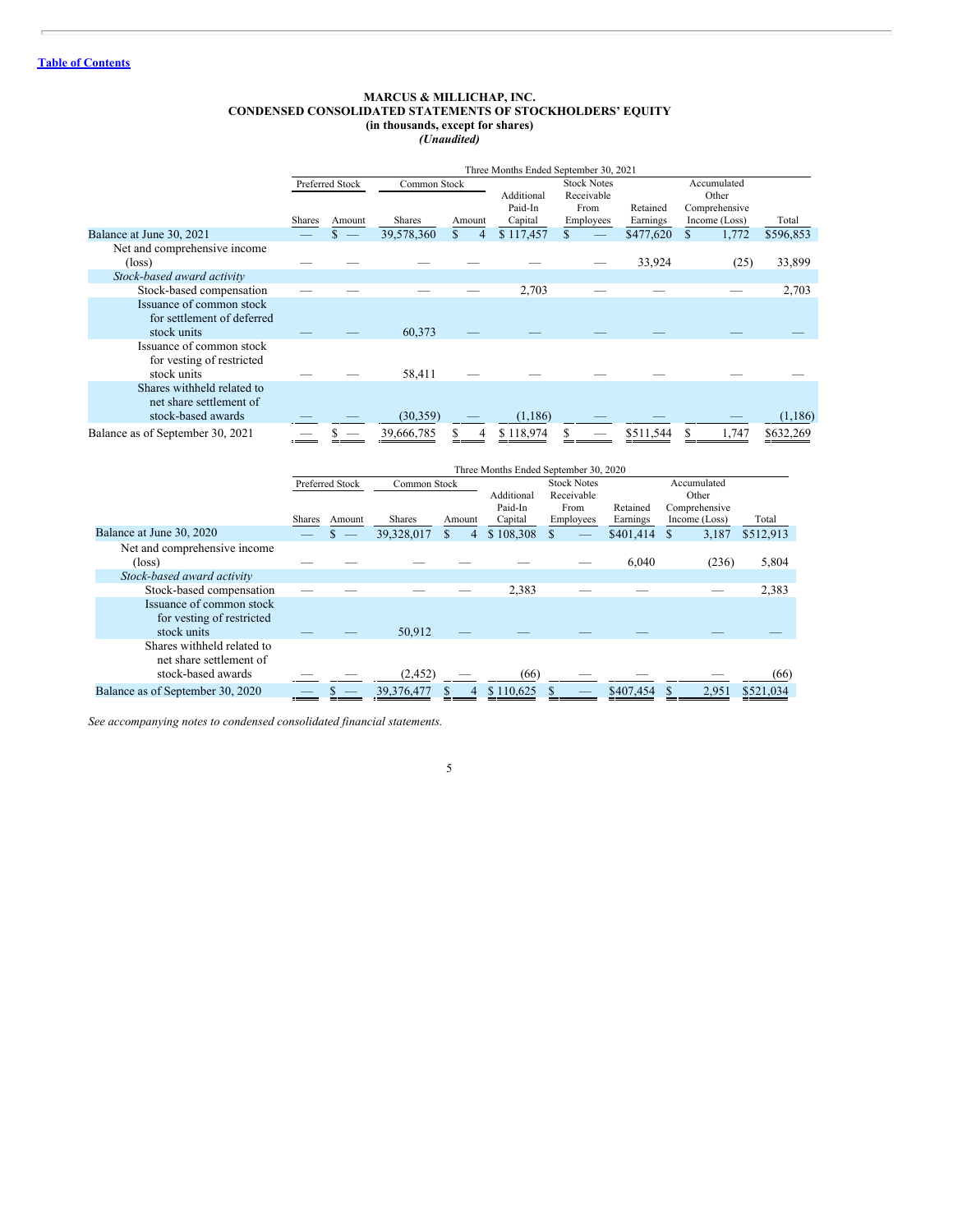## **MARCUS & MILLICHAP, INC. CONDENSED CONSOLIDATED STATEMENTS OF STOCKHOLDERS' EQUITY (in thousands, except for shares)**

*(Unaudited)*

|                                                                              |        |                 |               |                                 | Nine Months Ended September 30, 2021 |                                          |           |                                       |           |
|------------------------------------------------------------------------------|--------|-----------------|---------------|---------------------------------|--------------------------------------|------------------------------------------|-----------|---------------------------------------|-----------|
|                                                                              |        | Preferred Stock | Common Stock  |                                 | Additional<br>Paid-In                | <b>Stock Notes</b><br>Receivable<br>From | Retained  | Accumulated<br>Other<br>Comprehensive |           |
|                                                                              | Shares | Amount          | <b>Shares</b> | Amount                          | Capital                              | Employees                                | Earnings  | Income (Loss)                         | Total     |
| Balance at December 31, 2020                                                 |        | $\mathbf{s}$    | 39,401,976    | $\mathcal{S}$<br>$\overline{4}$ | \$113,182                            | $\mathbb{S}$                             | \$431,076 | $\mathbf S$<br>2,574                  | \$546,836 |
| Net and comprehensive income<br>$(\text{loss})$                              |        |                 |               |                                 |                                      |                                          | 80,468    | (827)                                 | 79,641    |
| Stock-based award activity                                                   |        |                 |               |                                 |                                      |                                          |           |                                       |           |
| Stock-based compensation                                                     |        |                 |               |                                 | 7,653                                |                                          |           |                                       | 7,653     |
| Shares issued pursuant to<br>employee stock purchase<br>plan                 |        |                 | 11,635        |                                 | 369                                  |                                          |           |                                       | 369       |
| Issuance of common stock for<br>settlement of deferred stock<br>units        |        |                 | 60,373        |                                 |                                      |                                          |           |                                       |           |
| Issuance of common stock for<br>vesting of restricted stock<br>units         |        |                 | 241,726       |                                 |                                      |                                          |           |                                       |           |
| Issuance of common stock for<br>unvested restricted stock<br>awards          |        |                 | 12,492        |                                 |                                      |                                          |           |                                       |           |
| Issuance of common stock for<br>stock settled deferred<br>consideration      |        |                 | 27,481        |                                 | 1.000                                |                                          |           |                                       | 1,000     |
| Shares withheld related to net<br>share settlement of stock-<br>based awards |        |                 | (88.898)      |                                 | (3,230)                              |                                          |           |                                       | (3,230)   |
| Balance as of September 30, 2021                                             |        | \$.             | 39,666,785    | 4                               | \$118,974                            | S                                        | \$511,544 | <sup>\$</sup><br>1,747                | \$632,269 |

|                                                                                | Nine Months Ended September 30, 2020 |                           |                               |                  |                                  |                                                       |                      |                                                 |           |
|--------------------------------------------------------------------------------|--------------------------------------|---------------------------|-------------------------------|------------------|----------------------------------|-------------------------------------------------------|----------------------|-------------------------------------------------|-----------|
|                                                                                | Shares                               | Preferred Stock<br>Amount | Common Stock<br><b>Shares</b> | Amount           | Additional<br>Paid-In<br>Capital | <b>Stock Notes</b><br>Receivable<br>From<br>Employees | Retained<br>Earnings | Accumulated<br>Other<br>Comprehensive<br>Income | Total     |
| Balance at December 31, 2019                                                   |                                      | $s -$                     | 39,153,195                    | $\mathbf S$<br>4 | \$104,658                        | $\mathbf{s}$<br>(4)                                   | \$388,271            | $\mathsf{\$}$<br>1,978                          | \$494,907 |
| Cumulative effect of a change in<br>accounting principle, net of tax           |                                      |                           |                               |                  |                                  |                                                       | (33)                 |                                                 | (33)      |
| Balance at January 1, 2020, as                                                 |                                      |                           |                               |                  |                                  |                                                       |                      |                                                 |           |
| adjusted                                                                       |                                      |                           | 39,153,195                    | 4                | 104,658                          | (4)                                                   | 388,238              | 1,978                                           | 494,874   |
| Net and comprehensive income                                                   |                                      |                           |                               |                  |                                  |                                                       | 19,216               | 973                                             | 20,189    |
| Stock-based award activity                                                     |                                      |                           |                               |                  |                                  |                                                       |                      |                                                 |           |
| Stock-based compensation                                                       |                                      |                           |                               |                  | 7,551                            |                                                       |                      |                                                 | 7,551     |
| Shares issued pursuant to<br>employee stock purchase                           |                                      |                           |                               |                  |                                  |                                                       |                      |                                                 |           |
| plan                                                                           |                                      |                           | 15,923                        |                  | 371                              |                                                       |                      |                                                 | 371       |
| Issuance of common stock<br>for vesting of restricted<br>stock units           |                                      |                           | 248,391                       |                  |                                  |                                                       |                      |                                                 |           |
| Issuance of common stock<br>for unvested restricted<br>stock awards            |                                      |                           | 19,516                        |                  |                                  |                                                       |                      |                                                 |           |
| Shares withheld related to<br>net share settlement of                          |                                      |                           |                               |                  |                                  |                                                       |                      |                                                 |           |
| stock-based awards<br>Reduction of stock notes<br>receivable from<br>employees |                                      |                           | (60, 548)                     |                  | (1,955)                          | 4                                                     |                      |                                                 | (1,955)   |
| Balance as of September 30, 2020                                               |                                      |                           | 39,376,477                    | 4<br>\$          | \$110,625                        |                                                       | \$407,454            | 2,951                                           | \$521,034 |

*See accompanying notes to condensed consolidated financial statements.*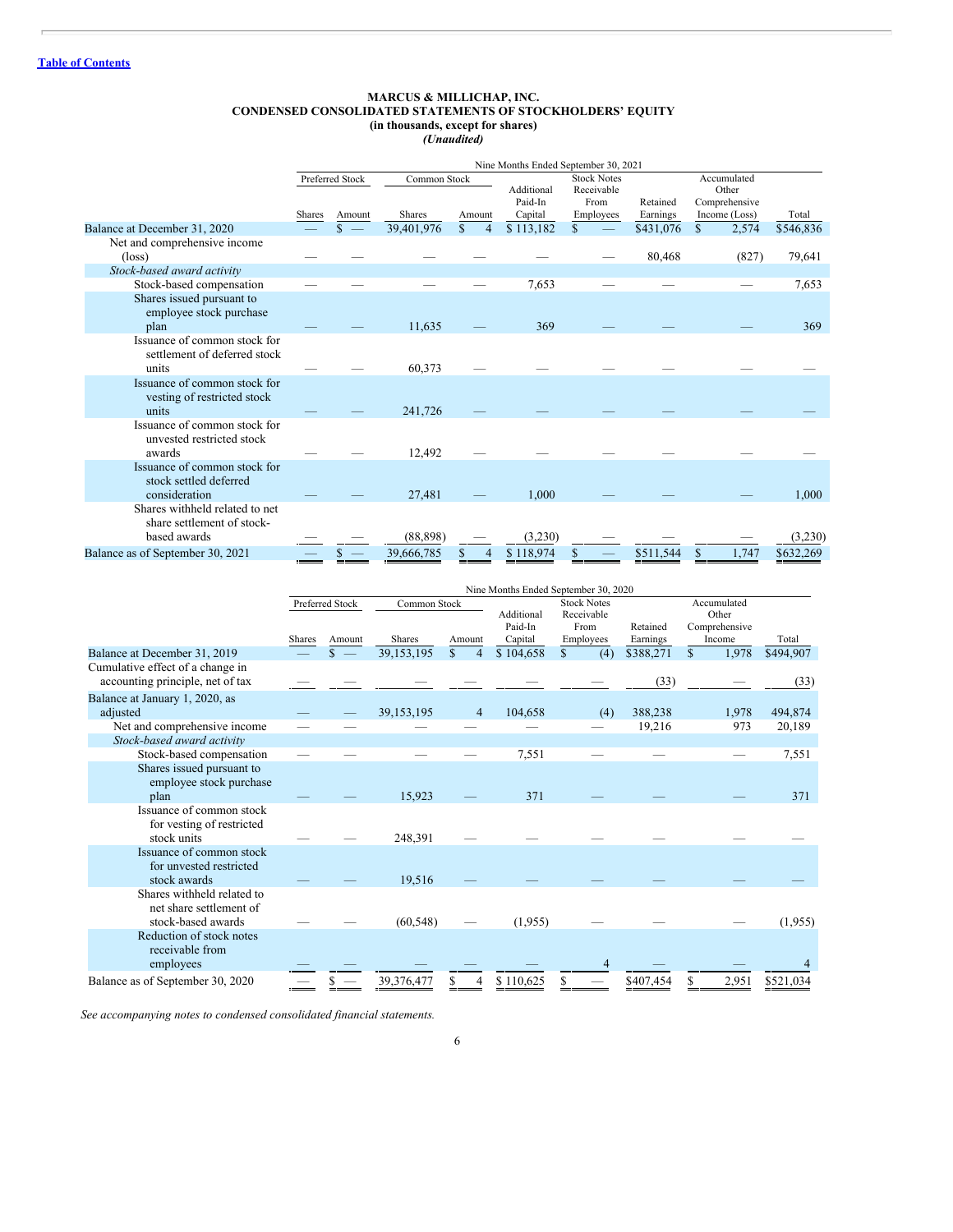#### **MARCUS & MILLICHAP, INC. CONDENSED CONSOLIDATED STATEMENTS OF CASH FLOWS (in thousands)** *(Unaudited)*

<span id="page-7-0"></span>

|                                                                                                                                               | Nine Months Ended<br>September 30, |       |           |                          |
|-----------------------------------------------------------------------------------------------------------------------------------------------|------------------------------------|-------|-----------|--------------------------|
|                                                                                                                                               | 2021                               |       | 2020      |                          |
| Cash flows from operating activities                                                                                                          |                                    |       |           |                          |
| Net income                                                                                                                                    | \$ 80,468                          |       | \$19,216  |                          |
| Adjustments to reconcile net income to net cash provided by (used in) operating activities:                                                   |                                    |       |           |                          |
| Depreciation and amortization                                                                                                                 | 8,806                              |       |           | 7,822                    |
| Amortization of right-of-use assets                                                                                                           | 17,773                             |       |           | 16,883                   |
| Credit loss recovery                                                                                                                          |                                    | 25    |           | 55                       |
| Stock-based compensation                                                                                                                      | 7,653                              |       |           | 7,551                    |
| Deferred taxes, net                                                                                                                           | (2, 847)                           |       |           | 6,050                    |
| Unrealized foreign exchange (gains) losses                                                                                                    |                                    | (298) |           | 276                      |
| Net realized gains on marketable debt securities, available-for-sale                                                                          |                                    | (78)  |           | (180)                    |
| Other non-cash items                                                                                                                          |                                    | 361   |           | 930                      |
| Changes in operating assets and liabilities:                                                                                                  |                                    |       |           |                          |
| Commissions receivable                                                                                                                        | (5,297)                            |       |           | (1,928)                  |
| Prepaid expenses                                                                                                                              |                                    | 925   |           | 1,988                    |
| Advances and loans                                                                                                                            | (2, 434)                           |       |           | (36,905)                 |
| Other assets                                                                                                                                  | (1,076)                            |       |           | (1,087)                  |
| Accounts payable and other liabilities                                                                                                        | 4,020                              |       |           | (1,373)                  |
| Income tax receivable/payable                                                                                                                 | 1,932                              |       |           | (5,024)                  |
| Accrued bonuses and other employee related expenses                                                                                           | 11,223                             |       |           | (12, 145)                |
| Deferred compensation and commissions                                                                                                         | (4, 499)                           |       |           | (17, 593)                |
| Operating lease liabilities                                                                                                                   | (15,889)                           |       |           | (13,504)                 |
| Other liabilities                                                                                                                             | (1, 175)                           |       |           | 702                      |
| Net cash provided by (used in) operating activities                                                                                           | 99,593                             |       |           | (28, 266)                |
| Cash flows from investing activities                                                                                                          |                                    |       |           |                          |
| Acquisition of businesses, net of cash received                                                                                               |                                    | 229   |           | (11, 821)                |
| Purchases of marketable debt securities, available-for-sale                                                                                   | (291,063)                          |       |           | (179, 221)               |
| Proceeds from sales and maturities of marketable debt securities, available-for-sale                                                          | 248,540                            |       |           | 175,226                  |
| Purchases of securities, held-to-maturity                                                                                                     | (9,500)                            |       |           | $\overline{\phantom{m}}$ |
| Issuances of employee notes receivable                                                                                                        |                                    | (40)  |           | (243)                    |
| Payments received on employee notes receivable                                                                                                |                                    | 290   |           | 90                       |
| Purchase of property and equipment                                                                                                            | (4,238)                            |       |           | (5, 412)                 |
| Net cash used in investing activities                                                                                                         | (55, 782)                          |       |           | (21, 381)                |
| <b>Cash flows from financing activities</b>                                                                                                   |                                    |       |           |                          |
|                                                                                                                                               |                                    |       |           |                          |
| Taxes paid related to net share settlement of stock-based awards<br>Proceeds from issuance of shares pursuant to employee stock purchase plan | (3,230)                            | 369   |           | (1,955)<br>371           |
|                                                                                                                                               | $\overline{\phantom{0}}$           |       |           |                          |
| Principal payments on notes payable to former stockholders                                                                                    | (1, 481)                           |       |           | (6, 564)                 |
| Principal payments on stock appreciation rights liability<br>Principal payments on contingent and deferred consideration                      | (1,739)                            |       |           | (1,251)<br>(420)         |
|                                                                                                                                               |                                    |       |           |                          |
| Net cash used in financing activities                                                                                                         | (6,081)                            |       |           | (9, 819)                 |
| Effect of currency exchange rate changes on cash and cash equivalents                                                                         |                                    | 125   |           | (92)                     |
| Net increase (decrease) in cash and cash equivalents                                                                                          | 37,855                             |       |           | (59, 558)                |
| Cash and cash equivalents at beginning of period                                                                                              | 243,152                            |       |           | 232,670                  |
| Cash and cash equivalents at end of period                                                                                                    | \$281,007                          |       | \$173,112 |                          |
|                                                                                                                                               |                                    |       |           |                          |
| Supplemental disclosures of cash flow information                                                                                             |                                    |       |           |                          |
| Interest paid during the period                                                                                                               |                                    | 734   | \$        | 1,208                    |
| Income taxes paid, net                                                                                                                        | \$ 30.168                          |       | \$        | 6.849                    |

*See accompanying notes to condensed consolidated financial statements.*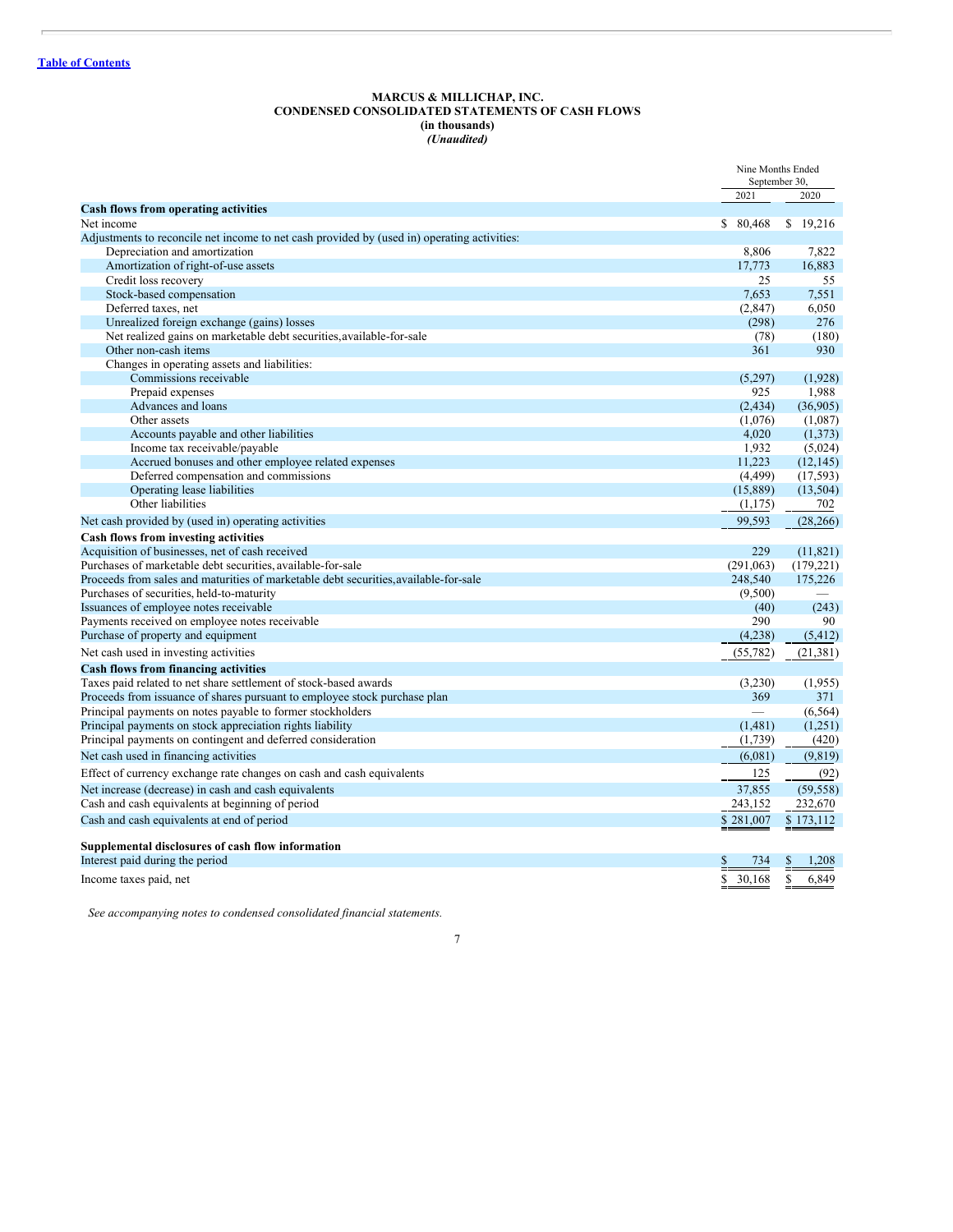## <span id="page-8-0"></span>**1. Description of Business, Basis of Presentation and Recent Accounting Pronouncements**

#### **Description of Business**

Marcus & Millichap, Inc. (the "Company", "Marcus & Millichap", or "MMI"), a Delaware corporation, is a brokerage firm specializing in commercial real estate investment sales, financing, research and advisory services. As of September 30, 2021, MMI operates 82 offices in the United States and Canada through its wholly-owned subsidiaries, including the operations of Marcus & Millichap Capital Corporation.

#### *Reorganization and Initial Public Of ering*

MMI was formed in June 2013 in preparation for Marcus & Millichap Company ("MMC") tospin-off its majority-owned subsidiary, Marcus & Millichap Real Estate Investment Services, Inc. ("MMREIS"). Prior to the initial public offering ("IPO") of MMI, all of the preferred and common stockholders of MMREIS (including MMC and employees of MMREIS) contributed all of their outstanding shares to MMI, in exchange for new MMI common stock. As a result, MMREIS became a wholly-owned subsidiary of MMI. Thereafter, MMC distributed 80.0% of the shares of MMI common stock to MMC's shareholders and exchanged the remaining portion of its shares of MMI common stock for cancellation of indebtedness of MMC. MMI completed its IPO in November 2013.

#### **Basis of Presentation**

The financial information presented in the accompanying unaudited condensed consolidated financial statements, has been prepared in accordance with rules and regulations of the U.S. Securities and Exchange Commission ("SEC") for quarterly reports on Form 10-Q and Article 10-01 of Regulation S-X. Accordingly, they do not include all of the information and footnotes required by U.S. generally accepted accounting principles ("U.S. GAAP") for complete financial statements. In the opinion of management, the accompanying unaudited condensed consolidated financial statements and notes include all adjustments (consisting only of normal recurring adjustments) necessary for a fair presentation of the condensed consolidated financial position, results of operations and cash flows for the periods presented. These unaudited condensed consolidated financial statements should be read in conjunction with the annual audited consolidated financial statements and notes thereto, including the Company's accounting policies for the year ended December 31, 2020 included in the Company's Annual Report on Form 10-K filed on March 1, 2021 with the SEC. The results of the nine months ended September 30, 2021 are not necessarily indicative of the results to be expected for the year ending December 31, 2021, for other interim periods or for future years.

#### *Considerations Related to the COVID-19 Pandemic*

The Company may continue to experience operational and financial impacts due to the ongoingCOVID-19 pandemic. Actual results may differ from the Company's current estimates and historical trends due to the uncertainty around the economic impact and spread of COVID-19, as well as the impact of vaccine mandates on our workforce.

See Note 5 – "Acquisitions, Goodwill and Other Intangible Assets" and Note 8 – "Fair Value Measurements" for further discussions on the potential impacts of COVID-19.

#### *Consolidation*

The accompanying condensed consolidated financial statements include the accounts of the Company and its wholly-owned subsidiaries. All significant intercompany balances and transactions have been eliminated in consolidation.

#### *Use of Estimates*

The preparation of condensed consolidated financial statements in conformity with U.S. GAAP requires management to make estimates and assumptions that affect the reported amounts of assets and liabilities and the related disclosures at the date of the condensed consolidated financial statements and the reported amounts of revenues and expenses during the reporting period. Actual results could differ from those estimates.

#### *Concentrations of Credit Risk*

Financial instruments that potentially subject the Company to a concentration of credit risk principally consist of cash and cash equivalents, investments in marketable debt securities, available-for-sale,security deposits (included under other assets, non-current) and commissions receivable, net. Cash and cash equivalents are placed with high-credit quality financial institutions and invested in high-credit quality money market funds and commercial paper. Concentrations and ratings of marketable debt securities, available-for-sale are limited by the approved investment policy.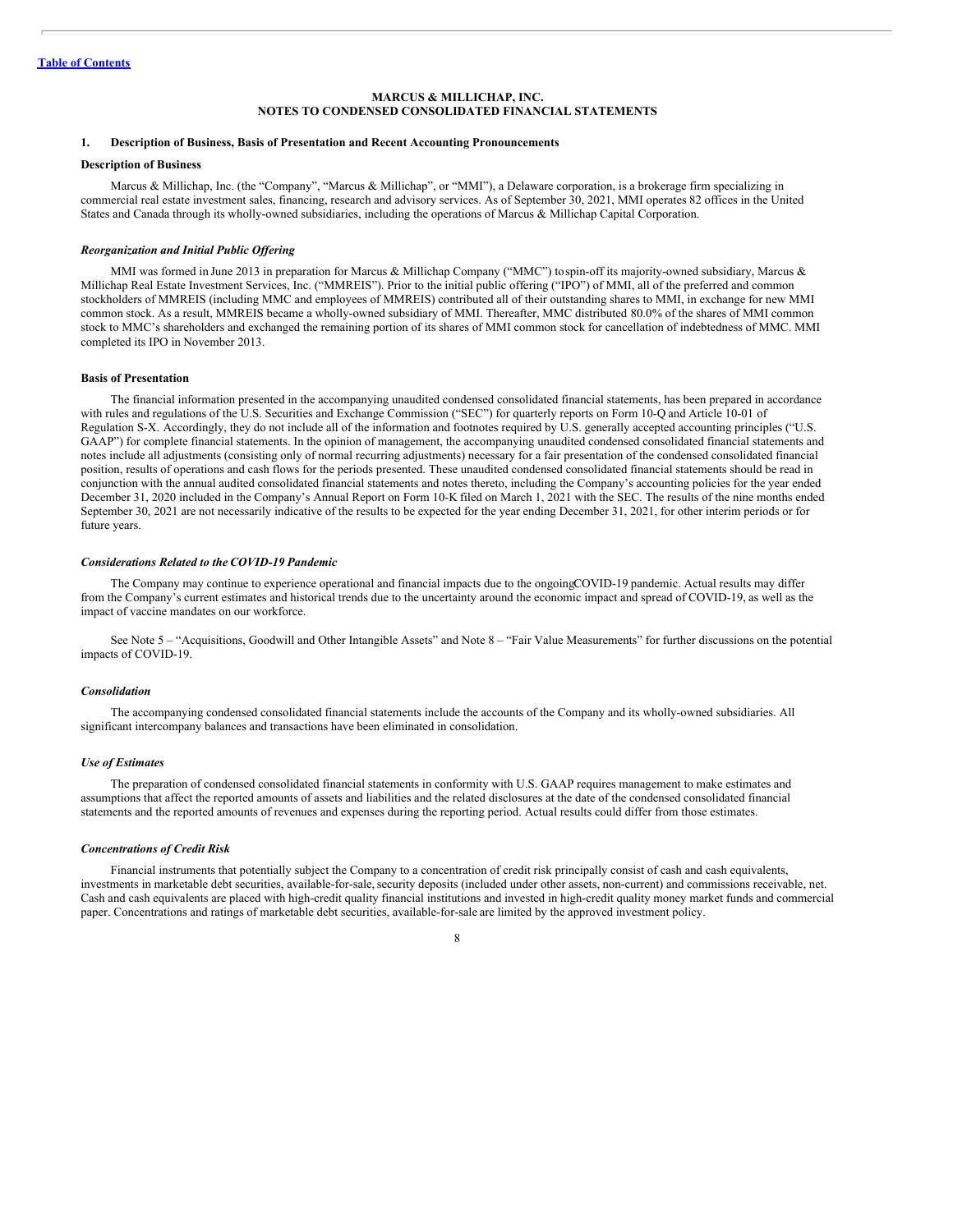To reduce its credit risk, the Company monitors the credit standing of the financial institutions money market funds that represent amounts recorded as cash and cash equivalents. The Company historically has not experienced any significant losses related to cash and cash equivalents.

The Company derives its revenues from a broad range of real estate investors, owners, and users in the United States and Canada, none of which individually represents a significant concentration of credit risk. The Company maintains allowances, as needed, for estimated credit losses based on management's assessment of the likelihood of collection. For the three and nine months ended September 30, 2021 and 2020, no transaction represented 10% or more of total revenues. Further, while one or more transactions may represent10% or more of commissions receivable at any reporting date, amounts due are typically collected within 10 days of settlement and, therefore, do not expose the Company to significant credit risk.

During each of the three and nine months ended September 30, 2021, the Company's Canadian operations represented2.2% of total revenues, respectively. During the three and nine months ended September 30, 2020, the Company's Canadian operations represented 1.50% and 1.9% of total revenues, respectively.

During each of the three and nine months ended September 30, 2021 and 2020,no office represented 10% or more of total revenues.

#### **Recent Accounting Pronouncements**

#### *Pending Adoption*

In March 2020, the FASB issued Accounting Standards Update ("ASU")No. 2020-04, *Reference Rate Reform (Topic 848): Facilitation of the Ef ects of Reference Rate Reform on Financial Reporting* ("ASU 2020-04"). ASU 2020-04 provides temporary optional exceptions to the guidance in U.S. GAAP on contract modifications to ease the financial reporting burdens related to the expected market transition from the London Interbank Offered Rate ("LIBOR") and other interbank offered rates to alternative reference rates, such as the Secured Overnight Financing Rate ("SOFR"). ASU 2020-04 is effective for all entities upon issuance and may be applied prospectively to contract modifications through December 31, 2022. The guidance applies to the Company's Credit Agreement (see Note 13 – "Commitments and Contingencies"), which references LIBOR, and will generally allow it to account for and present a modification as an event that does not require contract remeasurement at the modification date or reassessment of a previous accounting determination. As of September 30, 2021, the Company has not drawn funds from the credit facility. The Company continues to evaluate the impact of this new standard but does not expect ASU 2020-04 to have a material effect on its condensed consolidated financial statements.

## **2. Property and Equipment, Net**

Property and equipment, net consisted of the following (in thousands):

|                                                 | September 30,<br>2021 | December 31,<br>2020 |
|-------------------------------------------------|-----------------------|----------------------|
| Computer software and hardware equipment        | 32,766                | 30.955               |
| Furniture, fixtures and equipment               | 23.946                | 23.418               |
| Less: accumulated depreciation and amortization | (33.822)              | (30.937)             |
|                                                 | 22.890                | 23.436               |

During the nine months ended September 30, 2021 and 2020, the Companywrote-off approximately \$2.5 million and \$968,000, respectively, of fully depreciated computer software and hardware equipment and furniture, fixtures and equipment.

As of September 30, 2021 and 2020, property and equipment additions incurred but not yet paid included in accounts payable and other liabilities were \$786,000 and \$430,000, respectively.

#### **3. Operating Leases**

The Company has operating leases for all of its facilities and autos. As of September 30, 2021 and December 31, 2020, operating leaseright-of-use ("ROU") assets were \$143.3 million and \$126.9 million, respectively, and the related accumulated amortization was \$58.0 million and \$42.9 million, respectively.

## $\overline{Q}$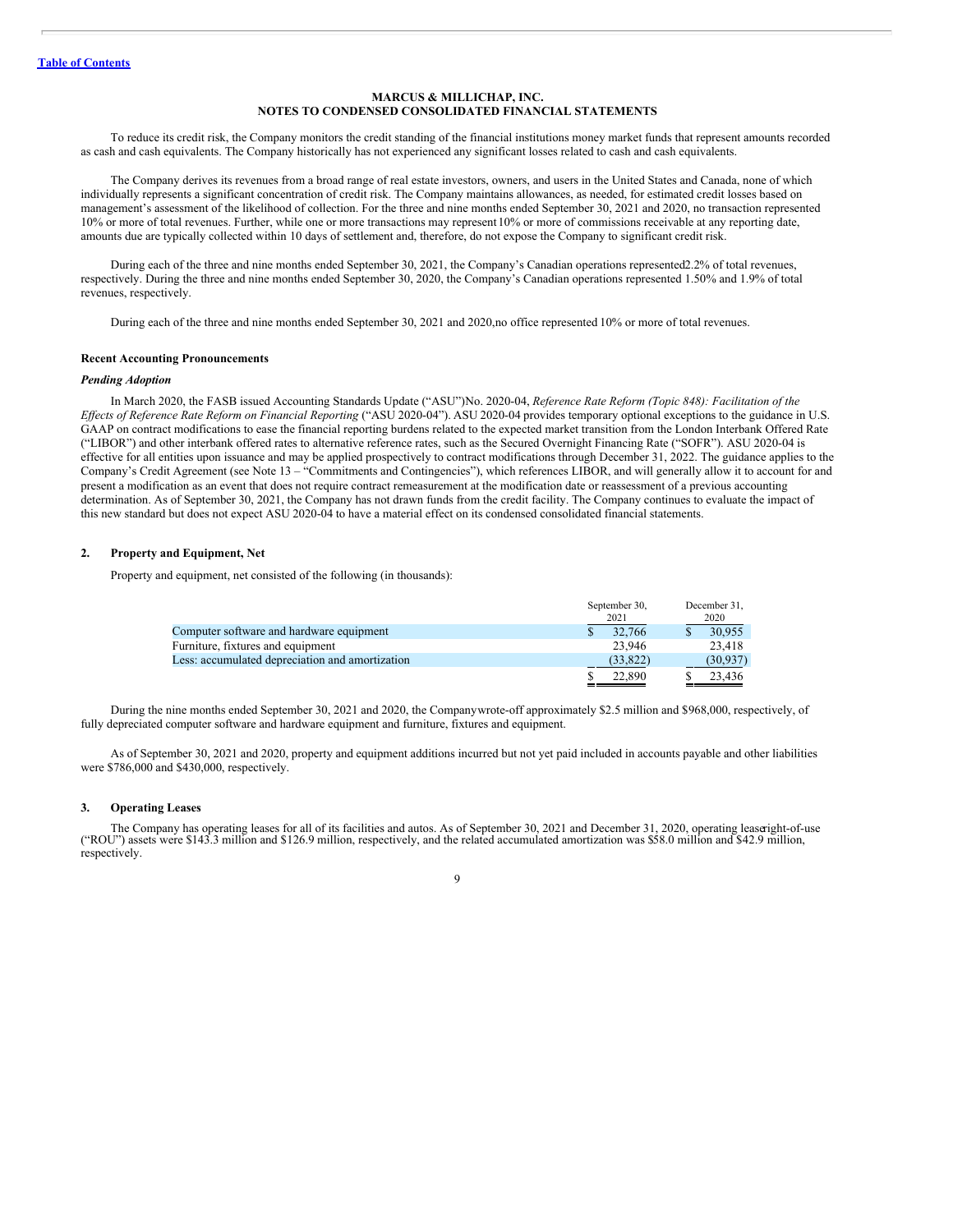The operating lease cost, included in selling, general and administrative expense in the condensed consolidated statement of net and comprehensive income, consisted of the following (in thousands):

|                                    | Three Months Ended<br>September 30, |         | September 30, | Nine Months Ended |
|------------------------------------|-------------------------------------|---------|---------------|-------------------|
|                                    | 2021                                | 2020    | 2021          | 2020              |
| Operating lease cost:              |                                     |         |               |                   |
| Lease $cost^{(1)}$                 | \$6,549                             | \$6.355 | \$19,650      | \$18,959          |
| Variable lease cost <sup>(2)</sup> | 1,355                               | 1.485   | 3,996         | 4.096             |
| Sublease income                    | (206)                               | (50)    | (258)         | (216)             |
|                                    | \$7,698<br>____                     | \$7,790 | \$23.388      | \$22,839          |

## (1) Includes short-term lease cost and ROU asset amortization.<br>(2) Primarily relates to common area maintenance, property tax

Primarily relates to common area maintenance, property taxes, insurance, utilities and parking.

Maturities of lease liabilities by year consisted of the following (in thousands):

|                                              | September 30, |         |  |
|----------------------------------------------|---------------|---------|--|
| Remainder of 2021                            | S             | 5,958   |  |
| 2022                                         |               | 20,560  |  |
| 2023                                         |               | 17,256  |  |
| 2024                                         |               | 14,769  |  |
| 2025                                         |               | 12,462  |  |
| Thereafter                                   |               | 15,603  |  |
| Total future minimum lease payments          |               | 86,608  |  |
| Less imputed interest                        |               | (5,893) |  |
| Present value of operating lease liabilities |               | 80,715  |  |

Supplemental cash flow information and noncash activity related to the operating leases consisted of the following (in thousands):

|                                                                                  |             | Nine Months Ended<br>September 30, |
|----------------------------------------------------------------------------------|-------------|------------------------------------|
|                                                                                  | 2021        | 2020                               |
| Operating cash flow information:                                                 |             |                                    |
| Cash paid for amounts included in the measurement of operating lease liabilities | \$17.697    | \$15,566                           |
| Noncash activity:                                                                |             |                                    |
| ROU assets obtained in exchange for operating lease liabilities                  | \$18,003    | \$7,771                            |
| Tenant improvements owned by lessor related to ROU assets <sup>(1)</sup>         | 1.005<br>S. | 949                                |

## (1) Reclassification from other assets current.

Other information related to the operating leases consisted of the following:

|                                                 | September 30, 2021 | December 31, 2020 |
|-------------------------------------------------|--------------------|-------------------|
| Weighted average remaining operating lease term | 4.71 years         | $4.70$ vears      |
| Weighted average discount rate                  | 2.9%               | $3.1\%$           |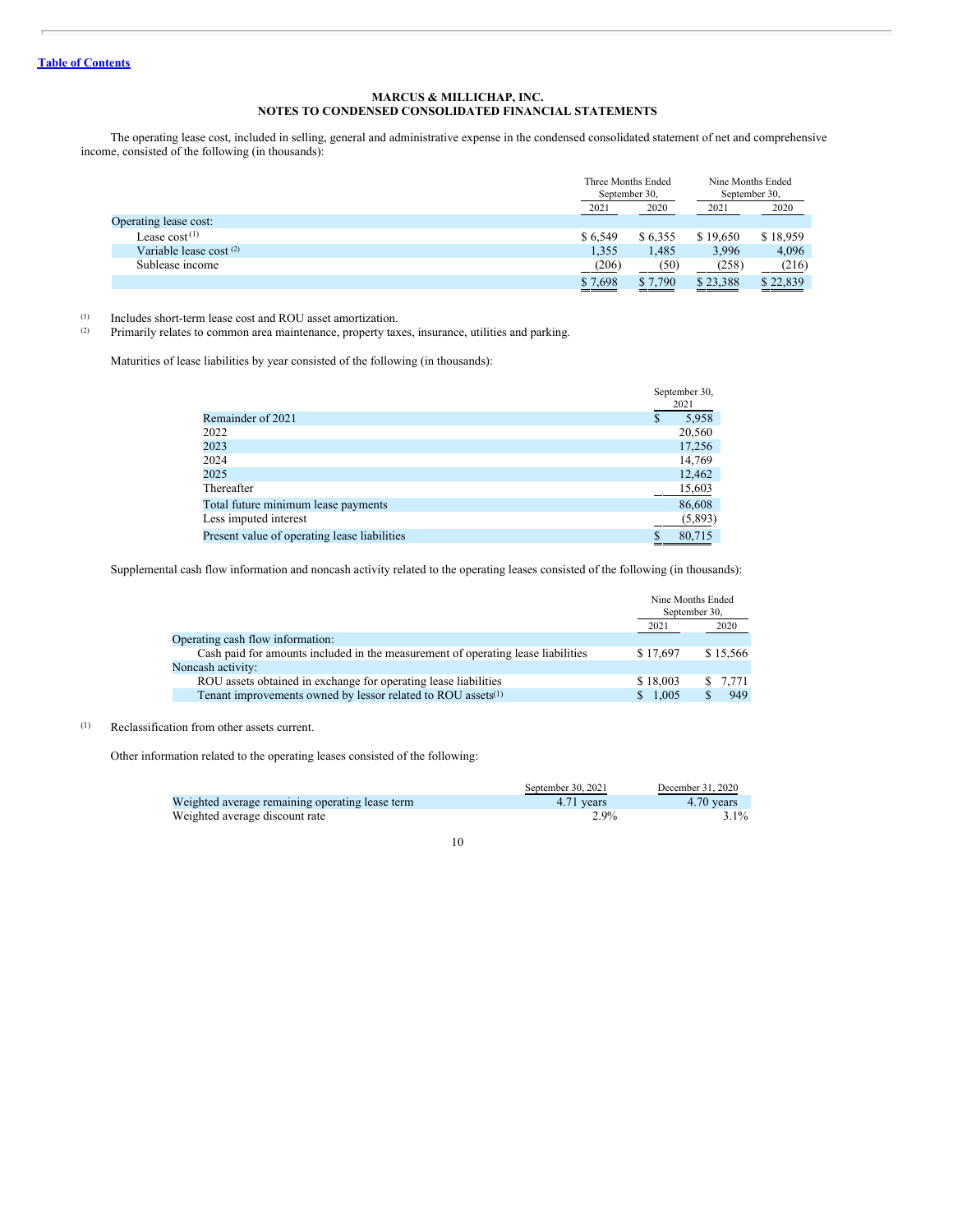## **4. Investments in Marketable Debt Securities, Available for Sale**

Amortized cost, allowance for credit losses, gross unrealized gains/losses in accumulated other comprehensive income/loss and fair value of marketable debt securities, available-for-sale, by type of security consisted of the following (in thousands):

|                                           | September 30, 2021 |            |            |            |            |      |  |  |
|-------------------------------------------|--------------------|------------|------------|------------|------------|------|--|--|
|                                           |                    | Allowance  | Gross      | Gross      |            |      |  |  |
|                                           | Amortized          | for Credit |            | Unrealized | Unrealized | Fair |  |  |
|                                           | Cost               | Losses     | Gains      | Losses     | Value      |      |  |  |
| Short-term investments:                   |                    |            |            |            |            |      |  |  |
| U.S. treasuries                           | 19,984<br>S.       |            |            | \$.        | \$19,991   |      |  |  |
| Corporate debt                            | 96,868             |            | 43         | $-$        | 96,911     |      |  |  |
|                                           | \$116,852          |            | 50         |            | \$116,902  |      |  |  |
| Long-term investments:                    |                    |            |            |            |            |      |  |  |
| U.S. treasuries                           | \$ 86,893          |            | 190<br>S   | S.<br>(26) | \$87,057   |      |  |  |
| U.S. government sponsored entities        | 797                |            | 27         | (2)        | 822        |      |  |  |
| Corporate debt                            | 33,845             | -          | 1,422      | (33)       | 35,234     |      |  |  |
| Asset-backed securities ("ABS") and other | 7,253              |            | 141        | (5)        | 7,389      |      |  |  |
|                                           | \$128,788          |            | 1,780<br>S | (66)       | \$130,502  |      |  |  |

|                                    | December 31, 2020 |            |             |          |             |  |            |            |      |
|------------------------------------|-------------------|------------|-------------|----------|-------------|--|------------|------------|------|
|                                    |                   | Allowance  | Gross       | Gross    |             |  |            |            |      |
|                                    | Amortized         | for Credit |             |          |             |  | Unrealized | Unrealized | Fair |
|                                    | Cost              | Losses     | Gains       | Losses   | Value       |  |            |            |      |
| Short-term investments:            |                   |            |             |          |             |  |            |            |      |
| U.S. treasuries                    | 75,887<br>S.      | S          | S<br>88     | (5)<br>S | \$75,970    |  |            |            |      |
| U.S. government sponsored entities | 32,439            |            | 8           |          | 32,447      |  |            |            |      |
| Corporate debt                     | 49,822            |            | 20          | (1)      | 49,841      |  |            |            |      |
|                                    | \$158,148         |            | 116         | (6)      | \$158,258   |  |            |            |      |
| Long-term investments:             |                   |            |             |          |             |  |            |            |      |
| U.S. treasuries                    | 3,375<br>\$       | S.         | 266<br>\$.  |          | 3,641<br>\$ |  |            |            |      |
| U.S. government sponsored entities | 1,114             |            | 38          |          | 1,152       |  |            |            |      |
| Corporate debt                     | 34,183            | $-$        | 2,137       | (33)     | 36,287      |  |            |            |      |
| ABS and other                      | 6,509             | __         | 195         | (11)     | 6,693       |  |            |            |      |
|                                    | 45,181<br>S.      | _          | 2,636<br>S. | (44)     | \$47,773    |  |            |            |      |

The Company's investments in marketable debt securities, available-for-sale, that have been in a continuous unrealized loss position, for which an allowance for credit losses has not been recorded, by type of security consisted of the following (in thousands):

|                                    | September 30, 2021  |        |            |                          |  |       |            |  |       |       |  |        |  |       |        |  |
|------------------------------------|---------------------|--------|------------|--------------------------|--|-------|------------|--|-------|-------|--|--------|--|-------|--------|--|
|                                    | Less than 12 months |        |            | 12 months or greater     |  |       | Total      |  |       |       |  |        |  |       |        |  |
|                                    |                     |        | Gross      |                          |  | Gross |            |  | Gross |       |  |        |  |       |        |  |
|                                    | Fair                |        | Unrealized | Fair<br>Unrealized       |  | Fair  | Unrealized |  |       |       |  |        |  |       |        |  |
|                                    | Value               | Losses |            |                          |  |       |            |  |       | Value |  | Losses |  | Value | Losses |  |
| U.S. treasuries                    | \$44,428            |        | (26)       | ა—                       |  | _     | \$44,428   |  | (26)  |       |  |        |  |       |        |  |
| U.S. government sponsored entities | 123                 |        | (2         |                          |  |       | 123        |  | (2)   |       |  |        |  |       |        |  |
| Corporate debt                     | 12.501              |        | (33)       | $\overline{\phantom{a}}$ |  |       | 12.501     |  | (33)  |       |  |        |  |       |        |  |
| ABS and other                      | 1,129               |        | (4         | 221                      |  |       | 1,350      |  | (5)   |       |  |        |  |       |        |  |
|                                    | \$58,181            |        | (65)       | \$221                    |  |       | \$58,402   |  | (66)  |       |  |        |  |       |        |  |

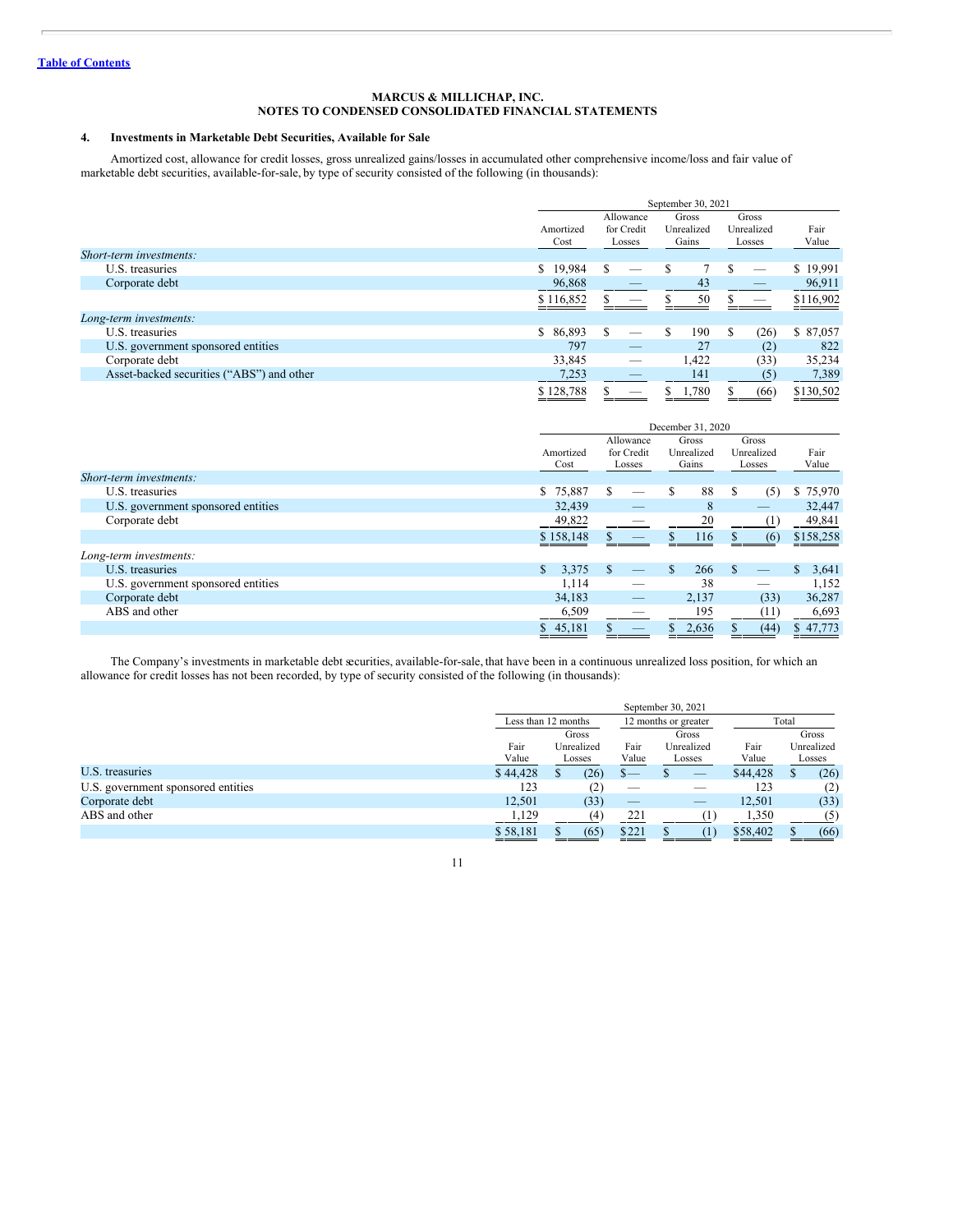|                 |                  | December 31, 2020           |             |                          |                   |            |  |       |
|-----------------|------------------|-----------------------------|-------------|--------------------------|-------------------|------------|--|-------|
|                 |                  | Less than 12 months         |             | 12 months or greater     | Total             |            |  |       |
|                 |                  | Gross<br>Fair<br>Unrealized |             |                          |                   | Gross      |  | Gross |
|                 |                  |                             |             | Unrealized               | Fair              | Unrealized |  |       |
|                 | Value            | Losses                      | Value       | Losses                   | Value             | Losses     |  |       |
| U.S. treasuries | \$41,702         | (5)                         | <u>ъ — </u> | $\overline{\phantom{a}}$ | \$41,702          | (5)        |  |       |
| Corporate debt  | 29,810           | (34)                        |             | $\sim$                   | 29,810            | (34)       |  |       |
| ABS and other   | 546              | (6                          | 157         |                          | 703               | (11)       |  |       |
|                 | \$72,058<br>==== | (45)                        | \$157       |                          | \$72,215<br>_____ | (50)       |  |       |

Gross realized gains and losses from the sales of the Company's marketable debt securities,available-for-sale, consisted of the following (in thousands):

|                                      | Three Months Ended |      | Nine Months Ended |               |  |
|--------------------------------------|--------------------|------|-------------------|---------------|--|
|                                      | September 30,      |      |                   | September 30. |  |
|                                      | 2021               | 2020 | 2021              | 2020          |  |
| Gross realized gains $(1)$           | 68                 | 07   | 78                | 229           |  |
| Gross realized losses <sup>(1)</sup> |                    | ′34  | _                 | (49)          |  |

(1) Recorded in other income (expense), net in the condensed consolidated statements of net and comprehensive income. The cost basis of securities sold were determined based on the specific identification method.

The Company invests its excess cash in a diversified portfolio of fixed and variable rate debt securities to meet current and future cash flow needs. All investments are made in accordance with the Company's approved investment policy. As of September 30, 2021, the portfolio had an average credit rating of AA and weighted term to contractual maturity of 1.9 years, with 37 securities in the portfolio with an unrealized loss aggregating \$6,000, or 0.1% of amortized cost, and a weighted average credit rating of AA+.

As of September 30, 2021, the Company performed an impairment analysis and determined an allowance for credit losses was not required. The Company determined that it did not have an intent to sell and it was not more likely than not that the Company would be required to sell any security based on its current liquidity position, or to maintain compliance with its investment policy, specifically as it relates to minimum credit ratings. The Company evaluated the securities with an unrealized loss considering severity of loss, credit ratings, specific credit events during the period since acquisition, overall likelihood of default, market sector, potential impact from the current economic environment and a review of an issuer's and securities' liquidity and financial strength, as needed. The Company concluded that it would receive all scheduled interest and principal payments. The Company, therefore, determined qualitatively that the unrealized loss was related to changes in interest rates and other market factors and therefore no allowance for credit losses was required.

Amortized cost and fair value of marketable debt securities,available-for-sale, by contractual maturity consisted of the following (in thousands, except weighted average data):

|                                        |           | September 30, 2021 | December 31, 2020 |            |  |
|----------------------------------------|-----------|--------------------|-------------------|------------|--|
|                                        | Amortized |                    | Amortized         |            |  |
|                                        | Cost      | Fair Value         | Cost              | Fair Value |  |
| Due in one year or less                | \$116,852 | \$116,902          | \$158,148         | \$158,258  |  |
| Due after one year through five years  | 112,288   | 113,167            | 30,604            | 32,041     |  |
| Due after five years through ten years | 11,618    | 12.334             | 10,022            | 11,044     |  |
| Due after ten years                    | 4,882     | 5,001              | 4,555             | 4,688      |  |
|                                        | \$245,640 | \$247,404          | \$203,329         | \$206,031  |  |
| Weighted average contractual maturity  |           | 1.9 years          |                   | 1.6 years  |  |

Actual maturities may differ from contractual maturities because certain issuers have the right to prepay certain obligations with or without prepayment penalties.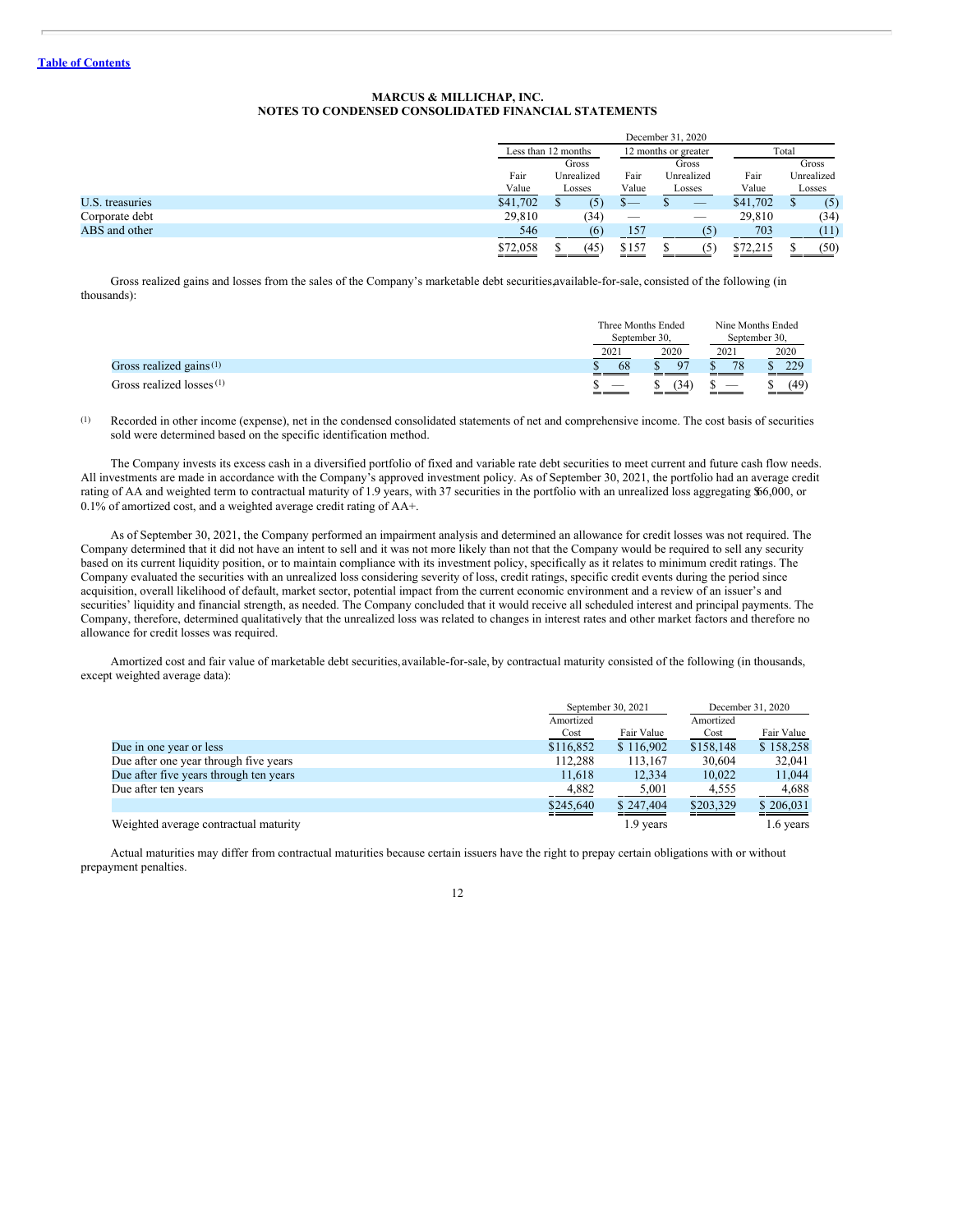## **5. Acquisitions, Goodwill and Other Intangible Assets**

During the nine months ended September 30, 2021, the Company recognized measurement period adjustments, including additional cash expected to be received in excess of the provisional amounts that were recognized at the acquisition date for businesses acquired during 2020. Measurement period adjustments reflect new information obtained about facts and circumstances that existed as of the acquisition dates that, if known, would have affected the measurement of the amounts recognized as of the acquisition date. The impact to amortization expense not previously recognized related to these changes in estimates was not material.

The goodwill recorded as part of the acquisitions primarily arose from the acquired assembled workforce and brokerage and financing sales platforms. The Company expects all of the goodwill to be tax deductible, with the tax-deductible amount of goodwill related to the contingent and deferred consideration to be determined once the cash payments are made to settle any contingent and deferred consideration. The goodwill resulting from acquisitions is allocated to the Company's one reporting unit.

Goodwill and intangible assets, net consisted of the following (in thousands):

|                                 |                             | September 30, 2021          |                   |                             |  | December 31, 2020           |                   |  |  |
|---------------------------------|-----------------------------|-----------------------------|-------------------|-----------------------------|--|-----------------------------|-------------------|--|--|
|                                 | Gross<br>Carrying<br>Amount | Accumulated<br>Amortization | Net Book<br>Value | Gross<br>Carrying<br>Amount |  | Accumulated<br>Amortization | Net Book<br>Value |  |  |
| Goodwill and intangible assets: |                             |                             |                   |                             |  |                             |                   |  |  |
| Goodwill                        | \$34,071                    |                             | \$34,071          | \$33,375                    |  |                             | \$33,375          |  |  |
| Intangible assets $(1)$         | 23,974                      | (9,071)                     | 14,903            | 24,745                      |  | (6,067)                     | 18,678            |  |  |
|                                 | \$58,045                    | (9,071)                     | \$48,974          | \$58,120                    |  | (6,067)                     | \$52,053<br>$ -$  |  |  |

(1) Total weighted average amortization period was5.53 years and 5.57 years as of September 30, 2021 and December 31, 2020, respectively.

The changes in the carrying amount of goodwill consisted of the following (in thousands):

|                                   |          | Nine Months Ended |
|-----------------------------------|----------|-------------------|
|                                   |          | September 30,     |
|                                   | 2021     | 2020              |
| Beginning balance                 | \$33,375 | \$15,072          |
| Additions from acquisitions $(1)$ | 696      | 9,247             |
| <b>Impairment</b> losses          | _        |                   |
| Ending balance                    | \$34,071 | \$24,319          |

#### (1) The 2021 addition represents a measurement period adjustment.

Estimated amortization expense for intangible assets by year for the next five years and thereafter consisted of the following (in thousands):

|                   | September 30, 2021 |
|-------------------|--------------------|
| Remainder of 2021 | 869                |
| 2022              | 3,474              |
| 2023              | 3,407              |
| 2024              | 2,891              |
| 2025              | 2,671              |
| Thereafter        | 1,591              |
|                   | 14.903             |

The Company evaluates goodwill for impairment annually in the fourth quarter. In addition to the annual impairment evaluation, the Company evaluates at least quarterly whether events or circumstances have occurred in the period subsequent to the annual impairment testing, which indicate that it is more likely than not an impairment loss has occurred. The Company evaluates its intangible assets that have finite useful lives whenever an event or change in circumstances indicates that the carrying value of the asset may not be recoverable.

<sup>13</sup>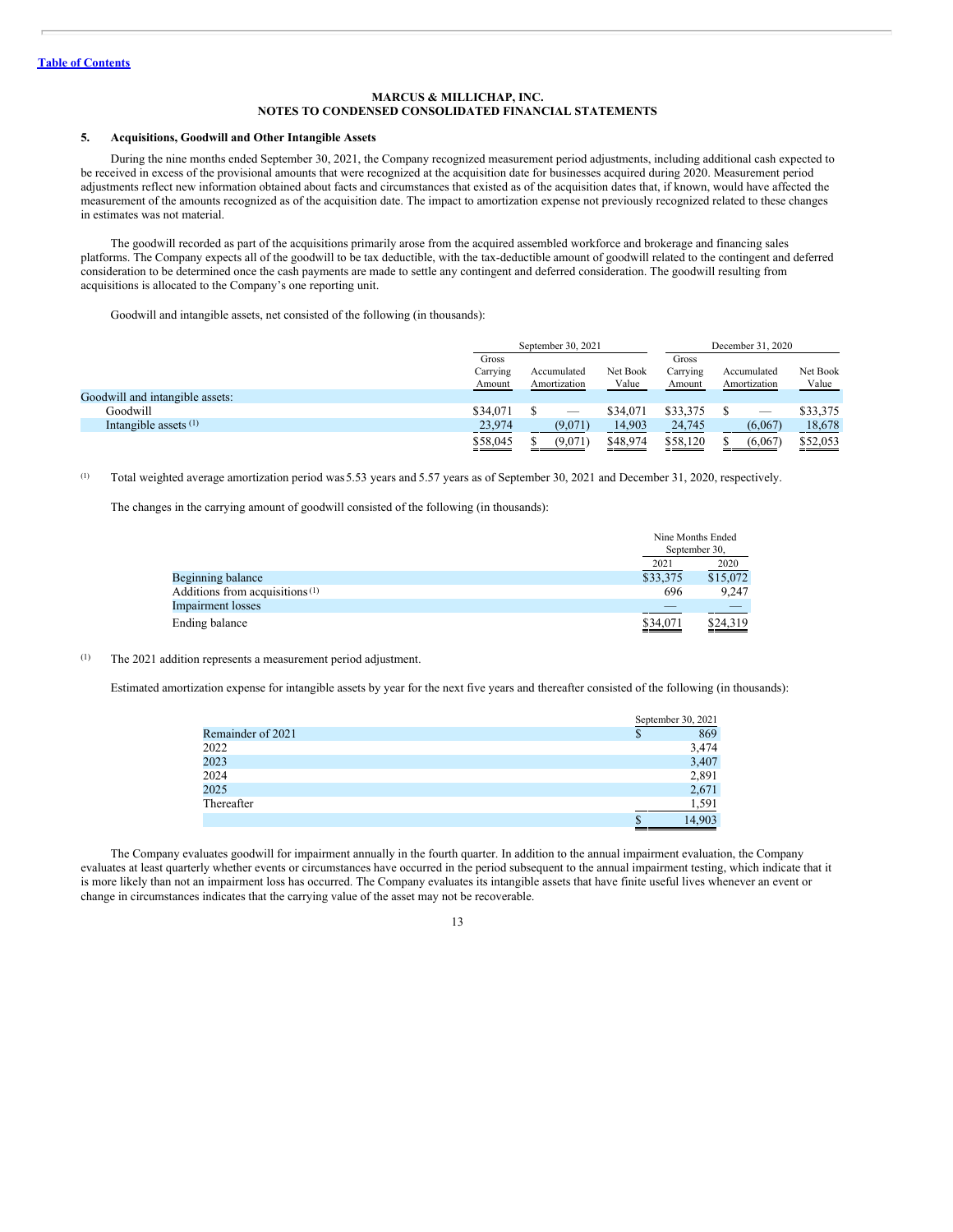As of September 30, 2021, the Company considered the impact ofCOVID-19 pandemic and evaluated its goodwill and intangible assets for impairment testing. The Company estimated the recoverability of the intangible assets by comparing the carrying amount of each asset to the future undiscounted cash flows that the Company expects the asset to generate. The sum of the undiscounted expected future cash flows was greater than the carrying amount of the intangible assets. The Company concluded that as of September 30, 2021, there wasno impairment of its goodwill and intangible assets.

## **6. Selected Balance Sheet Data**

## **Advances and Loans, Net and Commissions Receivable, Net**

Allowance for credit losses for advances and loans and commissions receivable consisted of the following (in thousands):

|                                         | Advances and          |   | Commissions<br>Receivable |       |  |
|-----------------------------------------|-----------------------|---|---------------------------|-------|--|
|                                         | Loans                 |   |                           |       |  |
| Beginning balance as of January 1, 2021 | 563                   | ъ | 94                        | \$657 |  |
| Credit loss (recovery)                  | 116                   |   | (91)                      | 25    |  |
| Write-offs                              | (60)                  |   |                           | (60)  |  |
| Ending balance as of September 30, 2021 | 619                   |   |                           | \$622 |  |
|                                         | Advances and<br>Loans |   | Commissions<br>Receivable | Total |  |
| Beginning balance as of January 1, 2020 | 512<br>S.             | S | $32^{(1)}$                | \$544 |  |
| Credit loss expense                     | 13                    |   | 42                        | 55    |  |
| Write-offs                              | (50)                  |   |                           | (50)  |  |
| Ending balance as of September 30, 2020 | 475                   |   | 74                        | \$549 |  |

(1) Includes cumulative-effect adjustment related to the adoption of ASUNo. 2016-13, *Financial Instruments - Credit Losses*.

## **Other Assets**

Other assets consisted of the following (in thousands):

|                                                         | Current |                       |  |                      | Non-Current |                       |  |                      |  |  |
|---------------------------------------------------------|---------|-----------------------|--|----------------------|-------------|-----------------------|--|----------------------|--|--|
|                                                         |         | September 30,<br>2021 |  | December 31.<br>2020 |             | September 30,<br>2021 |  | December 31,<br>2020 |  |  |
| Mortgage servicing rights ("MSRs"), net of amortization |         |                       |  |                      |             | 1.919                 |  | 1,897                |  |  |
| Security deposits                                       |         |                       |  |                      |             | 1.445                 |  | 1,461                |  |  |
| Employee notes receivable <sup>(1)</sup>                |         | 66                    |  | 185                  |             |                       |  | 246                  |  |  |
| Securities, held-to-maturity                            |         |                       |  |                      |             | 9.500                 |  |                      |  |  |
| Customer trust accounts and other                       |         | 4.370                 |  | 4.526                |             | 454                   |  | 572                  |  |  |
|                                                         |         | 4.436                 |  | 4.711                |             | 13.318                |  | 4.176                |  |  |

(1) Reduction of accrued bonuses and other employee related expenses in settlement of employee notes receivable were \$10 and \$0 for the nine months ended September 30, 2021 and 2020, respectively. See Note 7 – "Related-Party Transactions" for additional information.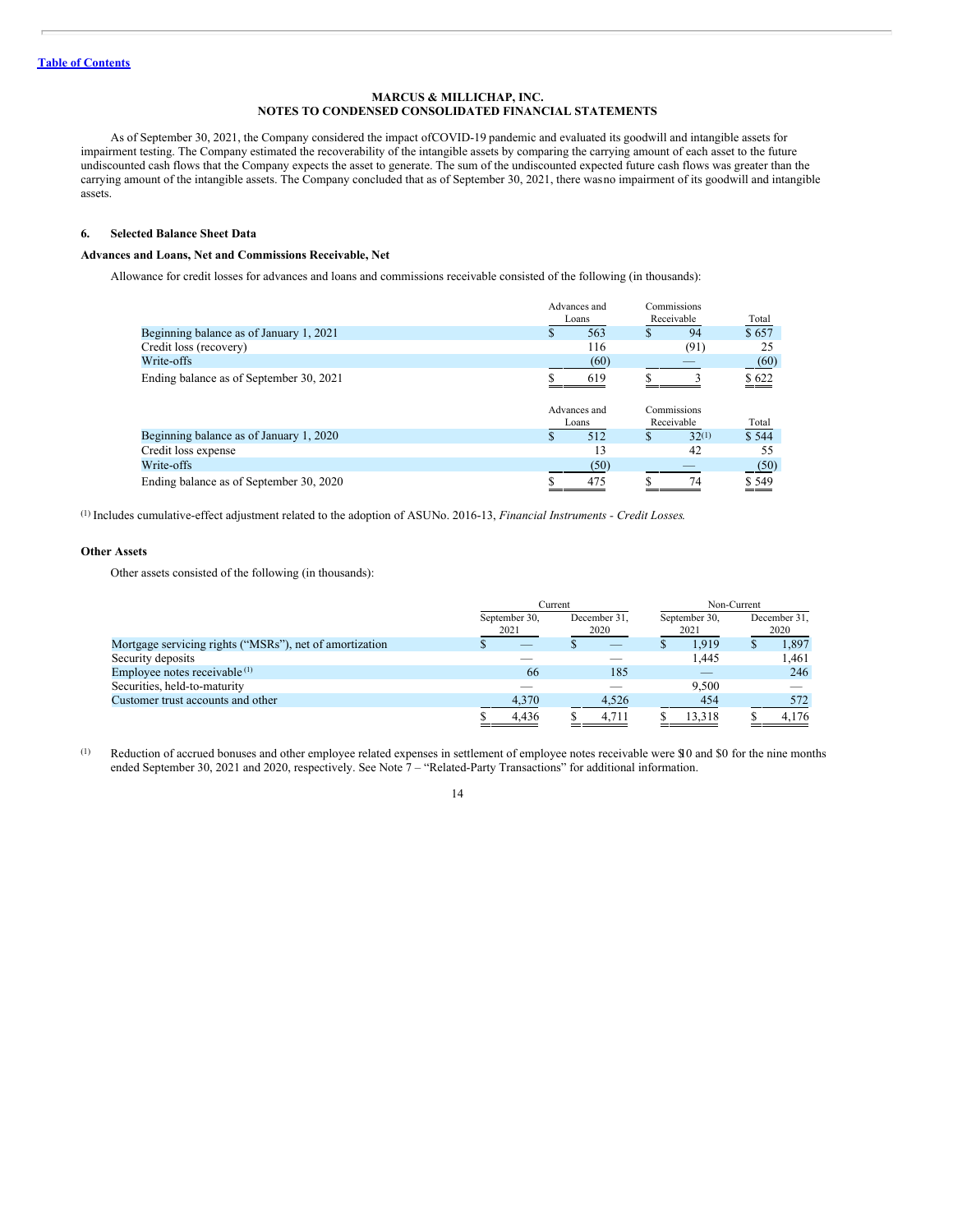## **MSRs**

The net change in the carrying value of MSRs consisted of the following (in thousands):

|                       | Nine Months Ended<br>September 30, |         |
|-----------------------|------------------------------------|---------|
|                       | 2021                               | 2020    |
| Beginning balance     | \$1,897                            | \$2,002 |
| <b>Additions</b>      | 421                                | 425     |
| Amortization          | (399)                              | (404)   |
| <b>Ending balance</b> | \$1,919                            | \$2,023 |

The portfolio of loans serviced by the Company aggregated \$1.7 billion and \$1.6 billion for the periods ended September 30, 2021 and December 31, 2020, respectively. See Note 8 – "Fair Value Measurements" for additional information on MSRs.

In connection with MSR activities, the Company holds funds in escrow for the benefit of the lenders. These funds, which totaled \$3.1 million and \$3.2 million as of September 30, 2021 and December 31, 2020, respectively, and the offsetting obligations are not presented in the Company's condensed consolidated financial statements as they do not represent assets and liabilities of the Company.

#### **Deferred Compensation and Commissions**

Deferred compensation and commissions consisted of the following (in thousands):

|                                                             | Current |                       |  |        |                       | Non-Current |                      |        |  |
|-------------------------------------------------------------|---------|-----------------------|--|--------|-----------------------|-------------|----------------------|--------|--|
|                                                             |         | September 30,<br>2021 |  |        | September 30,<br>2021 |             | December 31,<br>2020 |        |  |
| Stock appreciation rights ("SARs") liability <sup>(1)</sup> |         | 2.241                 |  | 2.162  |                       | 14.796      |                      | 16.671 |  |
| Commissions payable to investment sales and financing       |         |                       |  |        |                       |             |                      |        |  |
| professionals                                               |         | 49.175                |  | 54,082 |                       | 17.012      |                      | 15.306 |  |
| Deferred compensation liability $(1)$                       |         | 1.132                 |  | 1.519  |                       | 6.830       |                      | 6,768  |  |
| Other                                                       |         | 520                   |  | 343    |                       | _           |                      |        |  |
|                                                             |         | 53,068                |  | 58,106 |                       | 38,638      |                      | 38,745 |  |

(1) The SARs and deferred compensation liability become subject to payout as a result of a participant no longer being considered a service provider. As a result of the retirement of certain participants, estimated amounts to be paid to the participants within the next twelve months have been classified as current.

#### *SARs Liability*

Prior to the IPO, certain employees of the Company were granted SARs under a stock-based compensation program assumed by MMC. In connection with the IPO, the SARs agreements were revised, the MMC liability of \$20.0 million for the SARs was frozen as ofMarch 31, 2013 and was transferred to MMI through a capital distribution. The SARs liability will be settled with each participant in ten annual installments in January of each year upon retirement or termination from service, or in full upon consummation of a change in control of the Company.

Under the revised agreements, MMI is required to accrue interest on the outstanding balance beginning onJanuary 1, 2014 at a rate based on the 10-year treasury note, plus 2%. The rate resets annually. The rates at January 1, 2021 and 2020 were2.930% and 3.920%, respectively. MMI recorded interest expense related to this liability of \$122,000 and \$178,000 for the three months ended September 30, 2021 and 2020, respectively, and \$366,000 and \$533,000 for the nine months ended September 30, 2021 and 2020, respectively.

Estimated payouts within the next twelve months for participants that have separated from service have been classified as current During the nine months ended September 30, 2021 and 2020, the Company made total payments of \$2.2 million and \$2.1 million, consisting of principal and accumulated interest, respectively.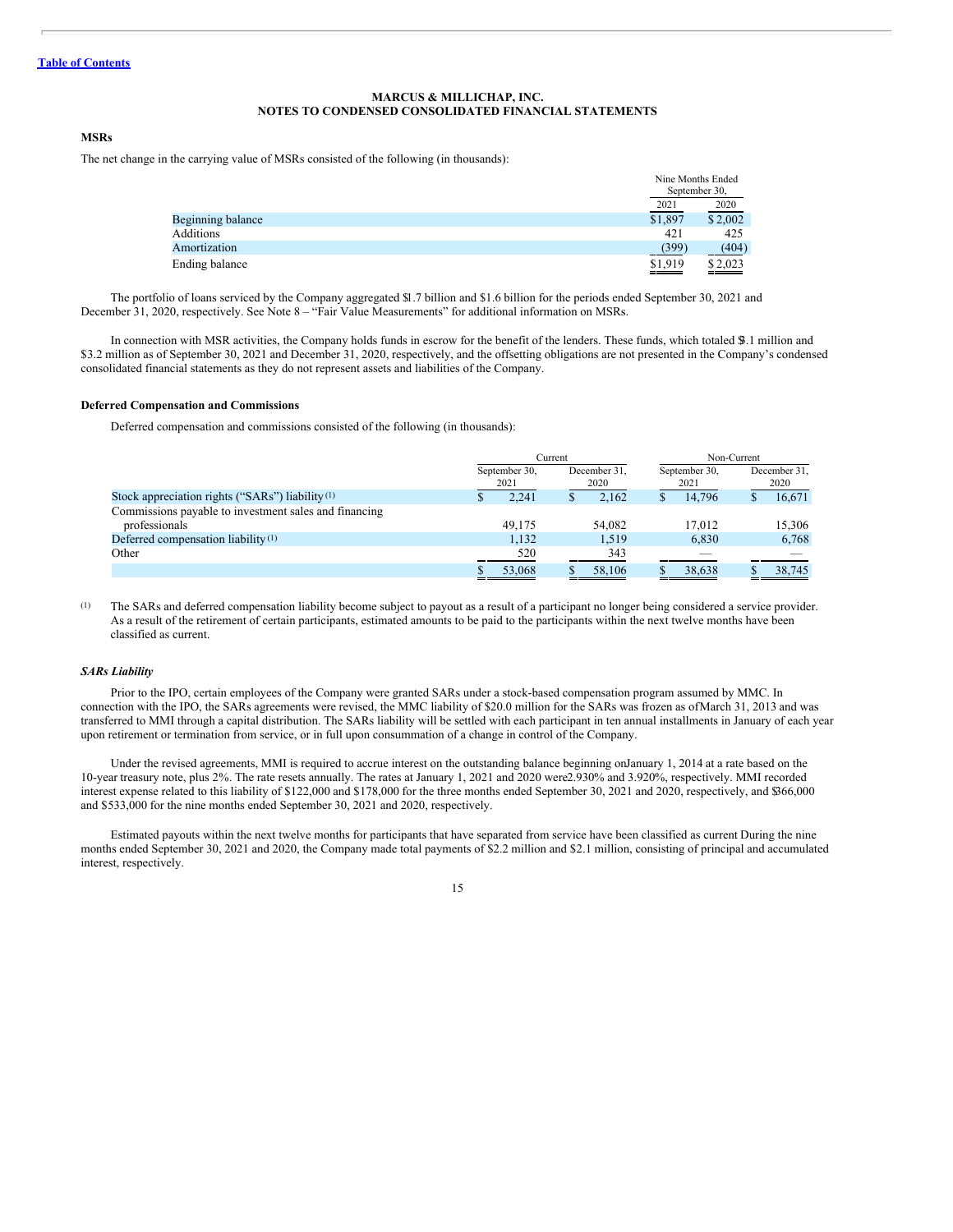#### *Commissions Payable*

Certain investment sales professionals have the ability to earn additional commissions after meeting certain annual revenue thresholds. These commissions are recognized as cost of services in the period in which they are earned as they relate to specific transactions closed. The Company has the ability to defer payment of certain commissions, at its election, for up to three years. Commissions payable that are not expected to be paid within twelve months are classified as long-term.

## *Deferred Compensation Liability*

A select group of management is eligible to participate in the Marcus & Millichap Deferred Compensation Plan (the "Deferred Compensation Plan"). The Deferred Compensation Plan is a non-qualified deferred compensation plan that is intended to comply with Section 409A of the Internal Revenue Code and permits participants to defer compensation up to the limits set forth in the Deferred Compensation Plan. Amounts are paid out generally when the participant is no longer a service provider; however, an in-service payout election is available to participants. Participants may elect to receive payouts as a lump sum or quarterly over a two to fifteen-year period. The Company elected to fund the Deferred Compensation Plan through company owned variable life insurance policies. The Deferred Compensation Plan is managed by a third-party institutional fund manager, and the deferred compensation and investment earnings are held as a Company asset in a rabbi trust, which is recorded in assets held in rabbi trust in the accompanying condensed consolidated balance sheets. The assets in the trust are restricted unless the Company becomes insolvent, in which case the trust assets are subject to the claims of the Company's creditors. The Company may also, in its sole and absolute discretion, elect to withdraw at any time a portion of the trust assets by an amount by which the fair market value of the trust assets exceeds 110% of the aggregate deferred compensation liability represented by the participants' accounts. Estimated payouts within the next twelve months for participants that have separated from service or elected in service payout have been classified as current. During each of the nine months ended September 30, 2021 and 2020, the Company made total payments to participants of \$1.2 million, respectively.

The assets held in the rabbi trust are carried at the cash surrender value of the variable life insurance policies, which represents its fair valueThe net change in the carrying value of the assets held in the rabbi trust and the net change in the carrying value of the deferred compensation liability, each exclusive of additional contributions, distributions and trust expenses consisted of the following (in thousands):

|                                                                                                      |         | Three Months Ended<br>September 30. | Nine Months Ended<br>September 30. |      |  |  |
|------------------------------------------------------------------------------------------------------|---------|-------------------------------------|------------------------------------|------|--|--|
|                                                                                                      | 2021    | 2020                                | 2021                               | 2020 |  |  |
| (Decrease) increase in the carrying value of the assets held in the rabbi trust <sup>(1)</sup>       | \$ (59) | 434                                 | \$932                              | 170  |  |  |
| (Decrease) increase in the net carrying value of the deferred compensation obligation <sup>(2)</sup> | \$ (43) | 388                                 | 720                                | 88   |  |  |

(1) Recorded in other income (expense), net in the condensed consolidated statements of net and comprehensive income.

(2) Recorded in selling, general and administrative expense in the condensed consolidated statements of net and comprehensive income.

#### **Other Liabilities**

Other liabilities consisted of the following (in thousands):

|                                   | Non-Current   |      |              |  |  |
|-----------------------------------|---------------|------|--------------|--|--|
|                                   | September 30, |      | December 31, |  |  |
|                                   | 2021          | 2020 |              |  |  |
| Deferred consideration $(1)(2)$   | 5,809         |      | 8,582        |  |  |
| Contingent consideration $(1)(2)$ | 5.812         |      | 4,219        |  |  |
| Other                             | 1.020         |      | 1.015        |  |  |
|                                   | 12.641        |      | 13,816       |  |  |

- (1) The current portions of deferred consideration in the amounts of \$5,418 and \$6,666 as of September 30, 2021 and December 31, 2020, respectively, are included in accounts payable and other liabilities in the condensed consolidated balance sheets. The current portions of contingent consideration in the amounts of \$2,286 and \$1,353 as of September 30, 2021 and December 31, 2020, respectively, are included in accounts payable and other liabilities in the condensed consolidated balance sheets.
- (2) Includes a measurement period adjustment and a reduction in deferred consideration settled in stock made during the nine months ended September 30, 2021, which represents a noncash investing activity. See Note 5 – "Acquisitions, Goodwill and Other Intangible Assets" for additional information.

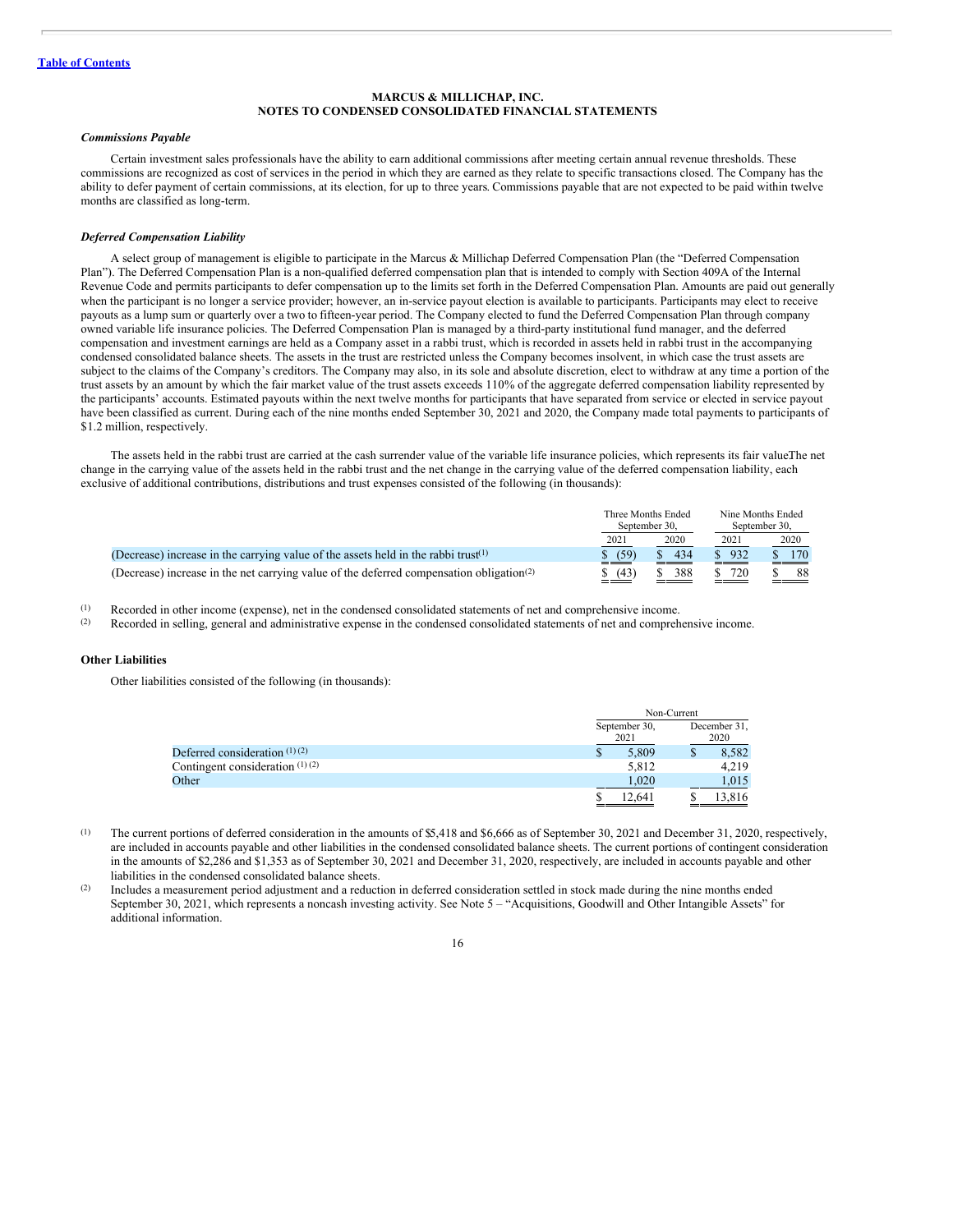#### **7. Related-Party Transactions**

#### **Shared and Transition Services**

Certain services are provided to the Company under a Transition Services Agreement ("TSA") between MMC and the Company. The TSA is intended to provide certain services until the Company acquires these services separately. Under the TSA, the Company incurred net costs (charge-back) during the three months ended September 30, 2021 and 2020 of  $\frac{1}{1,000}$  and \$10,000, respectively, and during the nine months ended September 30, 2021 and 2020 of \$4,000 and \$52,000, respectively. These amounts are included in selling, general and administrative expense in the accompanying condensed consolidated statements of net and comprehensive income.

## **Brokerage and Financing Services with the Subsidiaries of MMC**

MMC has wholly or majority owned subsidiaries that buy and sell commercial real estate properties. The Company performs certain brokerage and financing services related to transactions of the subsidiaries of MMC. For the three months ended September 30, 2021 and 2020, the Company earned real estate brokerage commissions and financing fees of \$603,000 and \$225,000, respectively, from transactions with subsidiaries of MMC related to these services. The Company incurred cost of services of \$363,000 and \$130,000, respectively, related to these revenues. For the nine months ended September 30, 2021 and 2020, the Company earned real estate brokerage commissions and financing fees of \$1.4 million and \$1.9 million, respectively, from transactions with subsidiaries of MMC related to these services. The Company incurred cost of services of \$840,000 and \$1.1 million, respectively, related to these revenues.

#### **Operating Lease with MMC**

The Company has an operating lease with MMC for a single-story office building located in Palo Alto, California, which expires onMay 31, 2022. The related operating lease cost was \$333,000 for each of the three months ended September 30, 2021 and 2020, respectively, and \$998,000 for each of the nine months ended September 30, 2021 and 2020, respectively. Operating lease cost is included in selling, general and administrative expense in the accompanying condensed consolidated statements of net and comprehensive income. See Note 3 – "Operating Leases" for additional information.

## **Accounts Payable and Other Liabilities with MMC**

As of September 30, 2021 and December 31, 2020, accounts payable and other liabilities with MMC totaling \$86,000 and \$89,000, respectively, remain unpaid and are included in accounts payable and other liabilities in the accompanying condensed consolidated balance sheets.

#### **Other**

The Company makes advances to non-executive employees from time-to-time. At September 30, 2021 and December 31, 2020, the aggregate principal amount for employee notes receivable was \$66,000 and \$431,000, respectively, which is included in other assets (current andnon-current) in the accompanying condensed consolidated balance sheets. See Note 6 – "Selected Balance Sheet Data" for additional information.

As of September 30, 2021, George M. Marcus, the Company's founder and Chairman, beneficially owned approximately38% of the Company's issued and outstanding common stock, including shares owned by Phoenix Investments Holdings, LLC and the Marcus Family Foundation II.

#### **8. Fair Value Measurements**

U.S. GAAP defines the fair value of a financial instrument as the amount that would be received from the sale of an asset in an orderly transaction between market participants at the measurement date. The Company is responsible for the determination of fair value and the supporting methodologies and assumptions. The Company uses various pricing sources and third parties to provide and validate the values utilized.

The degree of judgment used in measuring the fair value of financial instruments is generally inversely correlated with the level of observable valuation inputs. Financial instruments with quoted prices in active markets generally have more pricing observability and less judgment is used in measuring fair value. Financial instruments for which no quoted prices are available have less observability and are measured at fair value using valuation models or other pricing techniques that require more judgment.

Assets recorded at fair value are measured and classified in accordance with a fair value hierarchy consisting of the three "levels" based on the observability of inputs available in the marketplace used to measure the fair values as discussed below: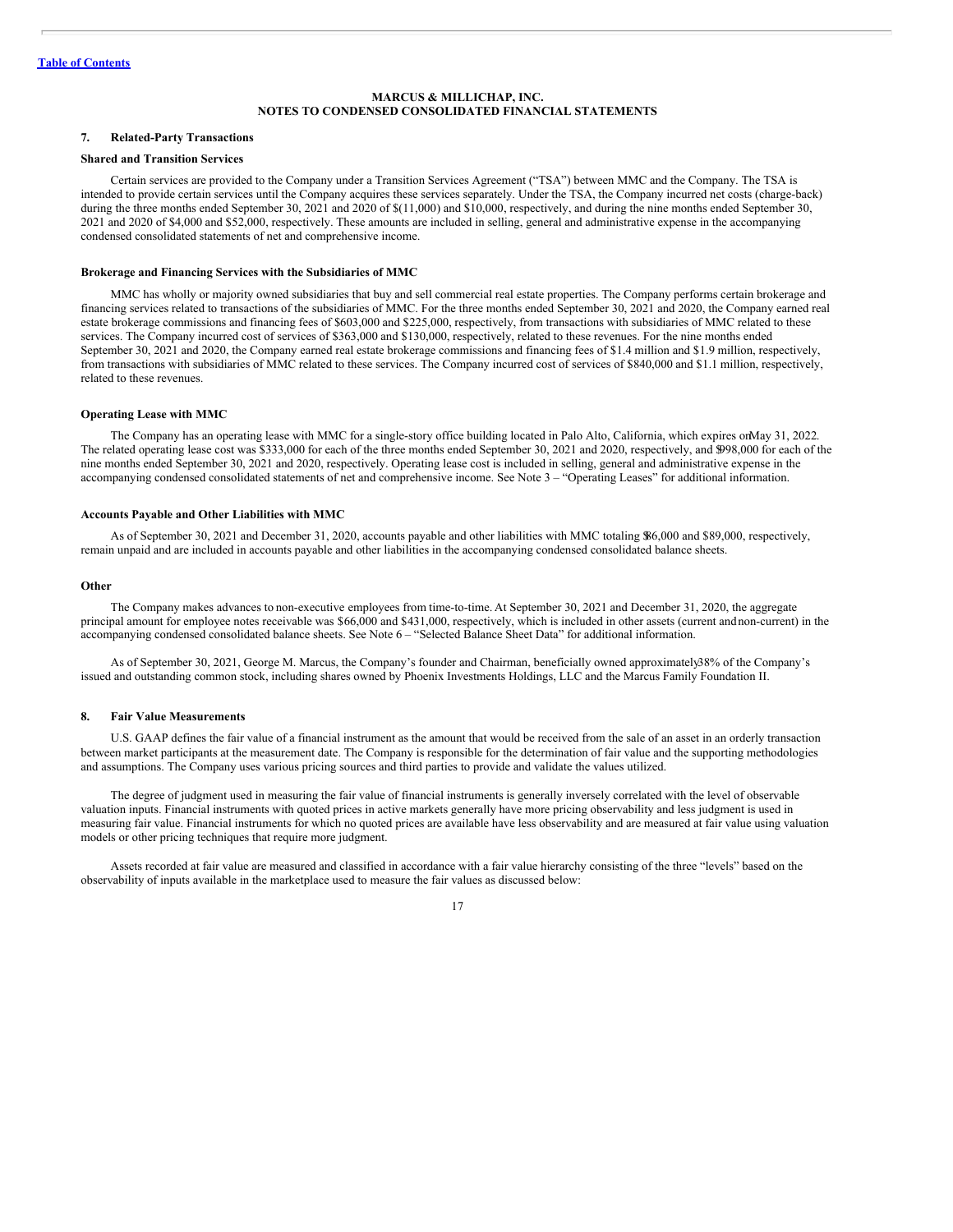- *Level 1:* Unadjusted quoted prices in active markets that are accessible at the measurement date for identical, unrestricted assets or liabilities;
- *Level 2:* Quoted prices in markets that are not active, or inputs which are observable, either directly or indirectly, for substantially the full term of the asset or liability; or
- Level 3: Unobservable inputs reflect management's best estimate of what market participants would use in pricing the asset or liability at the measurement date. Consideration is given to the risk inherent in the valuation technique and the risk inherent in the inputs to the model. Management estimates include certain pricing models, discounted cash flow methodologies and similar techniques that use significant unobservable inputs.

## **Recurring Fair Value Measurements**

The Company values its investments including commercial paper and floating NAV money market funds recorded in cash and cash equivalents, investments in marketable debt securities, available-for-sale, assets held in the rabbi trust, deferred compensation liability and contingent and deferred consideration at fair value on a recurring basis.

Fair values for investments included in cash and cash equivalents and marketable debt securities,available-for-sale were determined for each individual security in the investment portfolio and all these securities are Level 1 or 2 measurements as appropriate.

Fair values for assets held in the rabbi trust and related deferred compensation liability were determined based on the cash surrender value of the company owned variable life insurance policies and underlying investments in the trust, and are Level 2 and Level 1 measurements, respectively.

Contingent consideration in connection with acquisitions, is carried at fair value and determined on acontract-by-contract basis, calculated using unobservable inputs based on a probability of achieving EBITDA and other performance requirements, and is a Level 3 measurement. Deferred consideration in connection with acquisitions is carried at fair value and calculated using a discounted cash flow estimate with the only remaining condition on such payments being the passage of time, and is a Level 2 measurement.

<sup>18</sup>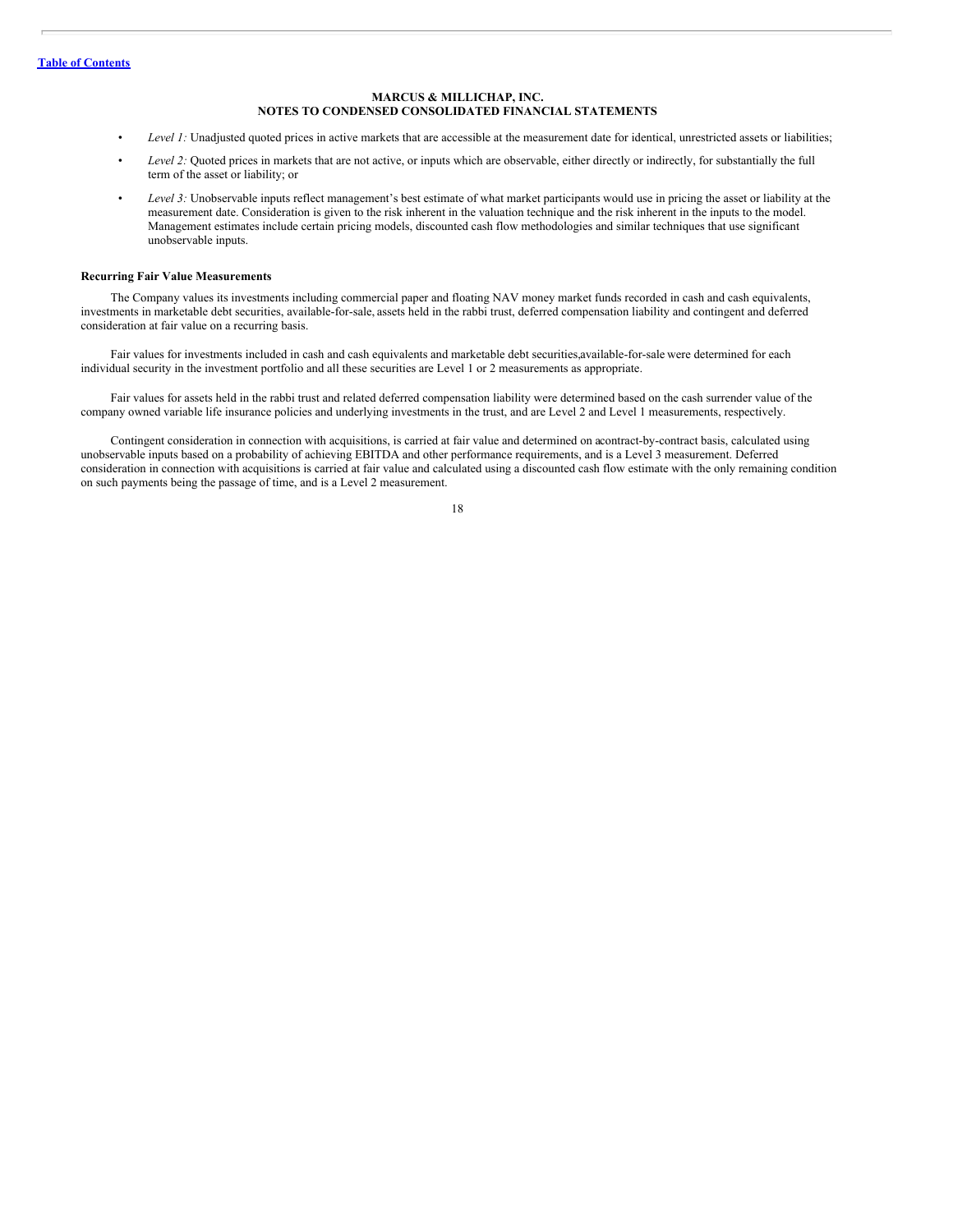Assets and liabilities carried at fair value on a recurring basis consisted of the following (in thousands):

|                                                 |            | September 30, 2021 | December 31, 2020       |                                 |                          |                                 |              |         |
|-------------------------------------------------|------------|--------------------|-------------------------|---------------------------------|--------------------------|---------------------------------|--------------|---------|
|                                                 | Fair Value | Level 1            | Level 2                 | Level 3                         | Fair Value               | Level 1                         | Level 2      | Level 3 |
| <b>Assets:</b>                                  |            |                    |                         |                                 |                          |                                 |              |         |
| Assets held in rabbi trust                      | \$11,056   | <sup>S</sup>       | \$11,056                | $s -$                           | \$10,295                 | S                               | \$10,295     |         |
| Cash equivalents $(1)$ :                        |            |                    |                         |                                 |                          |                                 |              |         |
| Commercial paper                                | \$.        |                    | S                       | $s -$                           | $\mathbb{S}$<br>9,399 \$ | $\hspace{0.1mm}-\hspace{0.1mm}$ | \$9.399      | S.      |
| Money market funds                              | 223,678    | 223,678            |                         |                                 | 158,271                  | 158,271                         |              |         |
|                                                 | \$223,678  | \$223,678          | -S<br>$\hspace{0.05cm}$ | $s -$                           | \$167,670                | \$158,271                       | \$9,399      |         |
| Marketable debt securities, available-for-sale: |            |                    |                         |                                 |                          |                                 |              |         |
| Short-term investments:                         |            |                    |                         |                                 |                          |                                 |              |         |
| U.S. treasuries                                 |            | \$19,991 \$19,991  | -S                      | $s =$                           | \$75,970                 | \$75,970                        | <sup>S</sup> |         |
| U.S. government sponsored entities              |            |                    |                         |                                 | 32,447                   |                                 | 32,447       |         |
| Corporate debt                                  | 96,911     |                    | 96,911                  |                                 | 49,841                   |                                 | 49,841       |         |
|                                                 | \$116,902  | \$19,991           | \$96,911                | $s -$                           | \$158,258                | \$75,970                        | \$82,288     |         |
| Long-term investments:                          |            |                    |                         |                                 |                          |                                 |              |         |
| U.S. treasuries                                 | \$ 87,057  | $$87,057$ \, S     |                         | S                               | 3,641<br>S               | <sup>S</sup><br>3,641           | S            |         |
| U.S. government sponsored entities              | 822        |                    | 822                     |                                 | 1,152                    |                                 | 1,152        |         |
| Corporate debt                                  | 35,234     |                    | 35,234                  | $\hspace{0.1mm}-\hspace{0.1mm}$ | 36,287                   |                                 | 36,287       |         |
| ABS and other                                   | 7,389      |                    | 7,389                   |                                 | 6,693                    |                                 | 6,693        |         |
|                                                 | \$130,502  | \$ 87,057          | \$43,445                |                                 | \$47,773                 | \$<br>3,641                     | \$44,132     |         |
| <b>Liabilities:</b>                             |            |                    |                         |                                 |                          |                                 |              |         |
| Contingent consideration                        | 8.098      |                    |                         | \$8,098                         | \$5,572                  |                                 |              | \$5,572 |
| Deferred consideration                          | 1,227      |                    | \$11,227                |                                 | \$15,248                 | S                               | \$15,248     |         |
| Deferred compensation liability                 | 7,962      | 7,962<br>Y.        | Ъ                       |                                 | 8,287<br>S               | $\frac{S}{\Box}$<br>8,287       |              |         |

(1) Included in cash and cash equivalents on the accompanying condensed consolidated balance sheets.

There were no transfers in or out of Level 3 during the nine months ended September 30, 2021 and 2020.

During the nine months ended September 30, 2021, the Company considered current and future interest rates on the probability of achieving EBITDA and other performance targets in its determination of fair value for the contingent consideration. The Company is uncertain as to the extent of the volatility in the unobservable inputs in the foreseeable future. Deferred consideration in connection with acquisitions is carried at fair value and calculated using a discounted cash flow estimate with the only remaining condition on such payments being the passage of time.

As of September 30, 2021 and December 31, 2020, contingent and deferred consideration had a maximum undiscounted payment to be settled in cash or stock of \$30.3 million and \$33.2 million, respectively. Assuming the achievement of the applicable performance criteria and/or service and time requirements, the Company anticipates these payments will be made over the next one to six-year period. Changes in fair value are included in selling, general and administrative expense in the condensed consolidated statements of net and comprehensive income.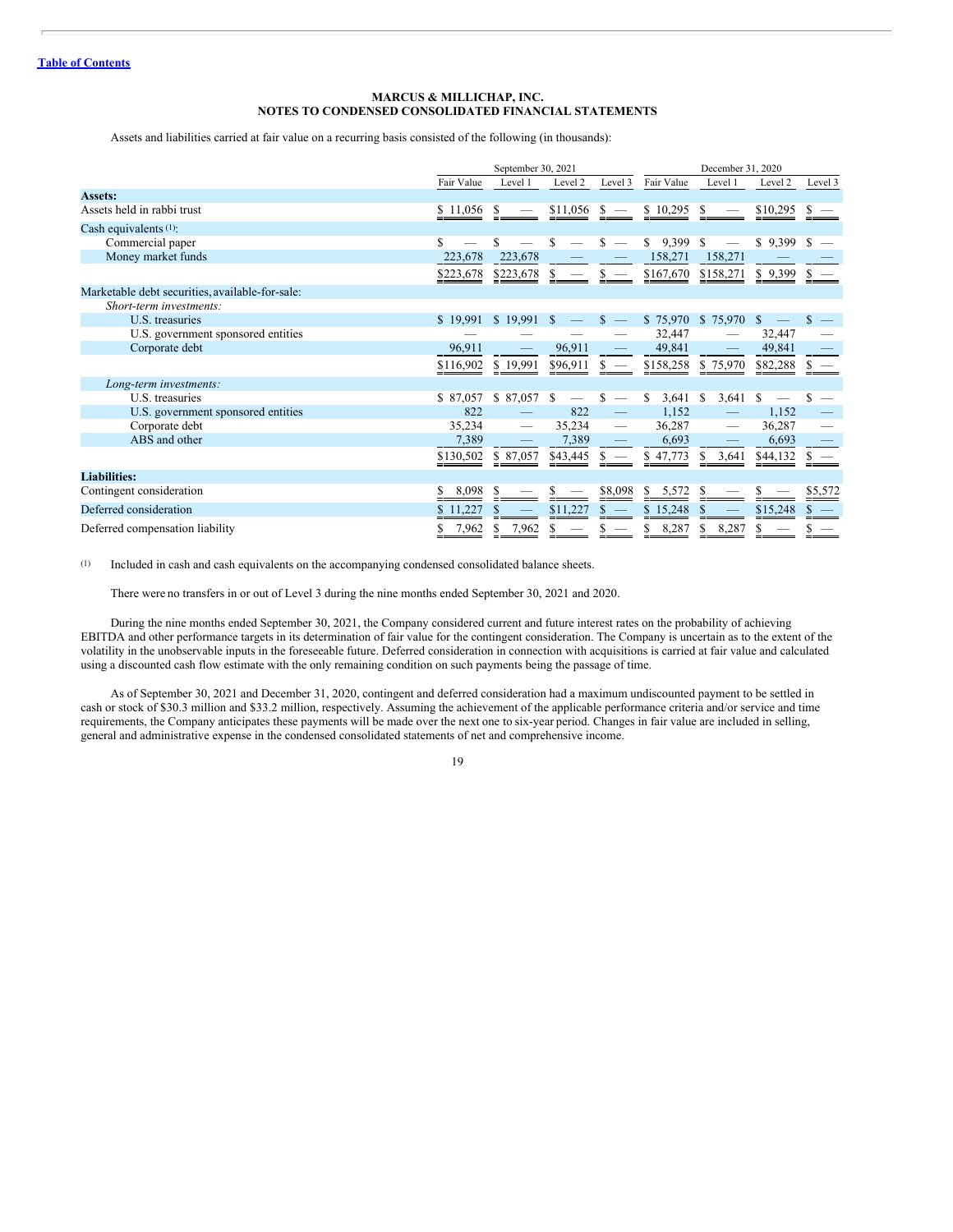A reconciliation of contingent consideration measured at fair value on a recurring basis consisted of the following (in thousands):

|                                                                                      | Nine Months Ended<br>September 30, |         |
|--------------------------------------------------------------------------------------|------------------------------------|---------|
|                                                                                      | 2021                               | 2020    |
| Beginning balance                                                                    | \$5.572                            | \$3,387 |
| Contingent consideration in connection with acquisitions <sup><math>(1)</math></sup> | (100)                              | 1,800   |
| Change in fair value of contingent consideration                                     | 3.246                              | 134     |
| Payments of contingent consideration                                                 | (620)                              | (638)   |
| <b>Ending balance</b>                                                                | \$8,098                            | \$4,683 |

(1) Contingent consideration in connection with acquisitions represents a noncash investing activity. Nine months ended September 30, 2021 relates to a measurement period adjustment. See Note 5 – "Acquisitions, Goodwill and Other Intangible Assets" for additional information.

Quantitative information about the valuation technique and significant unobservable inputs used in the valuation of the Company's Level 3 financial liabilities measured at fair value on a recurring basis consisted of the following (dollars in thousands):

| Fair Value at<br>September 30, 2021 | Valuation Technique  | Unobservable inputs         | Range<br>(Weighted Average) (1)            |
|-------------------------------------|----------------------|-----------------------------|--------------------------------------------|
| 8.098                               | Discounted cash flow | Expected life of cash flows | 1.7-6.1 years $(3.7 \text{ years})$        |
|                                     |                      | Discount rate               | $1.8\% - 3.6\%$<br>$(2.8\%)$               |
|                                     |                      | Probability of achievement  | $26.9\% - 100.0\%$<br>$(94.9\%)$           |
| Fair Value at                       |                      |                             | Range<br>(Weighted Average) <sup>(1)</sup> |
| 5.572                               | Discounted cash flow | Expected life of cash flows | 2.4-6.8 years $(4.4 \text{ years})$        |
|                                     |                      | Discount rate               | $2.6\% - 4.3\%$<br>$(3.4\%)$               |
|                                     |                      | Probability of achievement  | $50.0\% - 100.0\%$<br>$(86.1\%)$           |
|                                     | December 31, 2020    | Valuation Technique         | Unobservable inputs                        |

(1) Unobservable inputs were weighted by the relative fair value of the instruments.

#### **Nonrecurring Fair Value Measurements**

In accordance with U.S. GAAP, from time to time, the Company measures certain assets at fair value on a nonrecurring basis. The Company reviews the carrying value of MSRs, intangibles, goodwill and other assets for indications of impairment at least annually. When indications of potential impairment are identified, the Company may be required to determine the fair value of those assets and record an adjustment for the carrying amount in excess of the fair value determined. Any fair value determination would be based on valuation approaches, which are appropriate under the circumstances and utilize Level 2 and Level 3 measurements as required.

MSRs are recorded at fair value upon acquisition of a servicing contract. The Company has elected the amortization method for the subsequent measurement of MSRs. MSRs are carried at the lower of amortized cost or fair value. MSRs are a Level 3 measurement. The Company's MSRs do not trade in an active, open market with readily observable prices. The estimated fair value of the Company's MSRs were developed using a discounted cash flow model that calculates the present value of estimated future net servicing income. The model considers contractual provisions and assumptions of market participants including specified servicing fees, prepayment assumptions, delinquency rates, late charges, other ancillary revenue, costs to service and other economic factors. The Company periodically reassesses and adjusts, when necessary, the underlying inputs and assumptions used to reflect observable market conditions and assumptions that a market participant would consider in valuing an MSR asset. Management uses assumptions in the determination of fair value for MSRs after considering default, severity, prepayment and discount rates related to the specific types and underlying collateral of the various serviced loans, interest rates, refinance rates, and current government and private sector responses on the economic impact of the COVID-19 pandemic. MSRs are carried at the lower of amortized cost or fair value. The fair value of the MSRs approximated the carrying value at September 30, 2021 and December 31, 2020 after consideration of the revisions to the various assumptions. See Note 6 – "Selected Balance Sheet Data – Other Assets – MSRs" for additional information.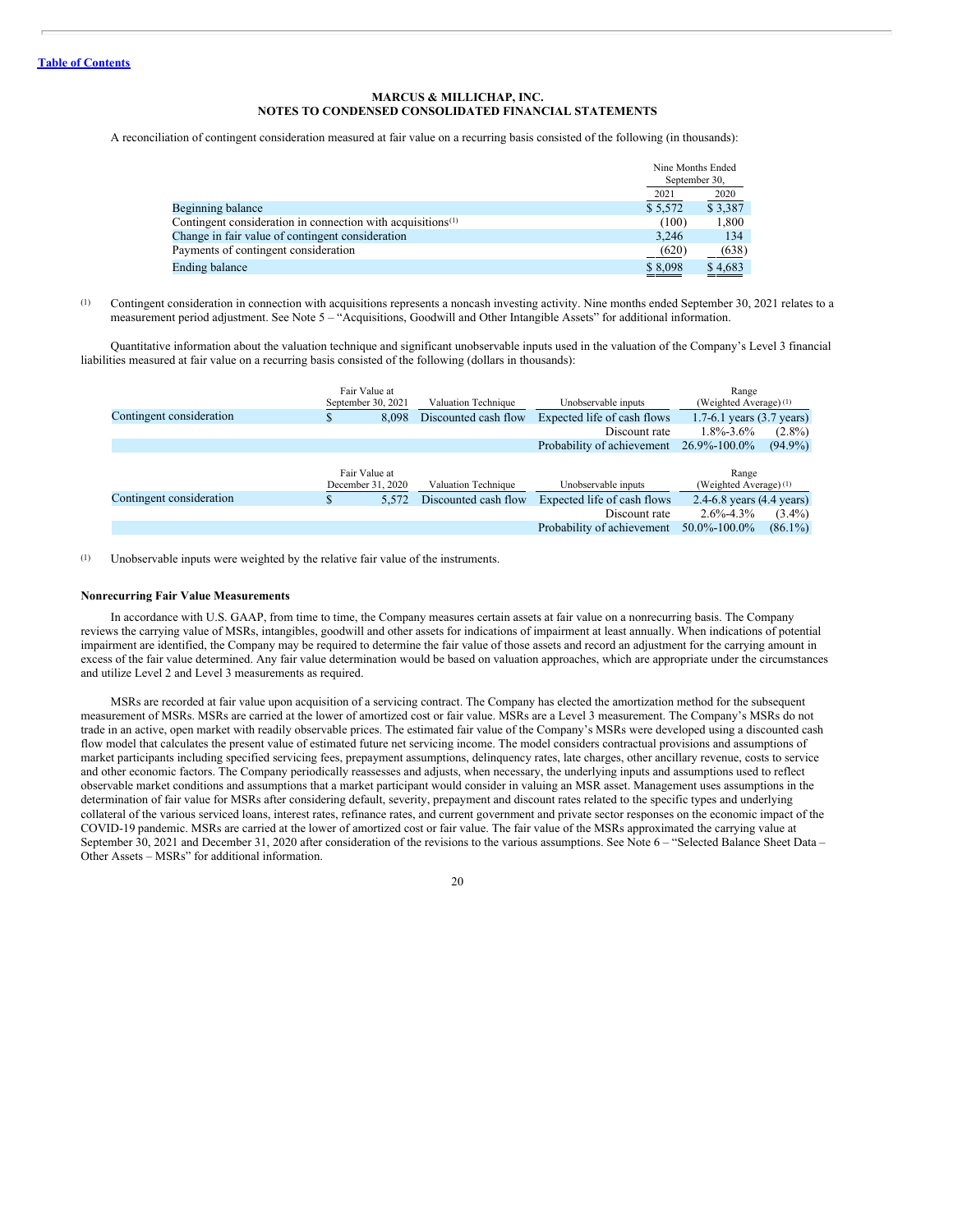Quantitative information about the valuation technique and significant unobservable inputs used in the valuation of the Company's Level 3 financial assets measured at fair value on a nonrecurring basis consisted of the following (dollars in thousands):

|             | Fair Value at<br>September 30, 2021 | Valuation Technique  | Unobservable inputs       | Range<br>(Weighted Average) (1) |
|-------------|-------------------------------------|----------------------|---------------------------|---------------------------------|
| <b>MSRs</b> | 2,351                               | Discounted cash flow | Constant prepayment rates | $0.0\% - 20.0\%$ (10.0%)        |
|             |                                     |                      | Constant default rate     | $0.3\% - 4.7\%$ $(1.2\%)$       |
|             |                                     |                      | Loss severity             | $26.2\% - 31.4\% (28.0\%)$      |
|             |                                     |                      | Discount rate             | $10.0\% - 10.0\%$ (10.0%)       |
|             |                                     |                      |                           |                                 |
|             |                                     |                      |                           |                                 |
|             | Fair Value at                       |                      |                           | Range                           |
|             | December 31, 2020                   | Valuation Technique  | Unobservable inputs       | (Weighted Average) (1)          |
| <b>MSRs</b> | 2,135                               | Discounted cash flow | Constant prepayment rates | $0.0\% - 20.0\%$ (10.0%)        |
|             |                                     |                      | Constant default rate     | $0.3\% - 4.1\%$ $(1.1\%)$       |
|             |                                     |                      | Loss severity             | $26.2\% - 31.4\% (28.0\%)$      |
|             |                                     |                      | Discount rate             | $10.0\% - 10.0\%$ (10.0%)       |

(1) Weighted average is based on the 10% constant prepayment rate scenario which the Company uses as the reported fair value.

## **9. Stockholders' Equity**

## **Common Stock**

As of September 30, 2021 and December 31, 2020, there were39,666,785 and 39,401,976 shares of common stock, \$0.0001 par value, issued and outstanding, which include unvested restricted stock awards ("RSAs") issued to non-employee directors, respectively. See Note 12 – "Earnings per Share" for additional information.

## **Preferred Stock**

The Company has 25,000,000 authorized shares of preferred stock with a par value \$0.0001 per share. At September 30, 2021 and December 31, 2020, there were no preferred shares issued or outstanding.

#### **Accumulated Other Comprehensive Income/Loss**

Amounts reclassified from accumulated other comprehensive income/loss include marketable debt securities, available for sale are included as a component of other income (expense), net or selling, general and administrative expense, as applicable, in the condensed consolidated statements of net and comprehensive income. The reclassifications were determined on a specific identification basis.

The Company has not provided for U.S. taxes on unremitted earnings of its foreign subsidiary as it is operating at a loss and hasno earnings and profits to remit. As a result, deferred taxes were not provided related to the cumulative foreign currency translation adjustments.

#### **10. Stock-Based Compensation Plans**

## **2013 Omnibus Equity Incentive Plan**

The Company's board of directors adopted the 2013 Omnibus Equity Incentive Plan (the "2013 Plan"), which became effective upon the Company's IPO. In February 2017, the board of directors amended and restated the 2013 Plan, which was approved by the Company's stockholders inMay 2017. Grants are made from time to time by the compensation committee of the Company's board of directors at its discretion, subject to certain restrictions as to the number and value of shares that may be granted to any individual. In addition, non-employee directors receive annual grants under a director compensation policy. As of September 30, 2021, there were 4,672,675 shares available for future grants under the 2013 Plan.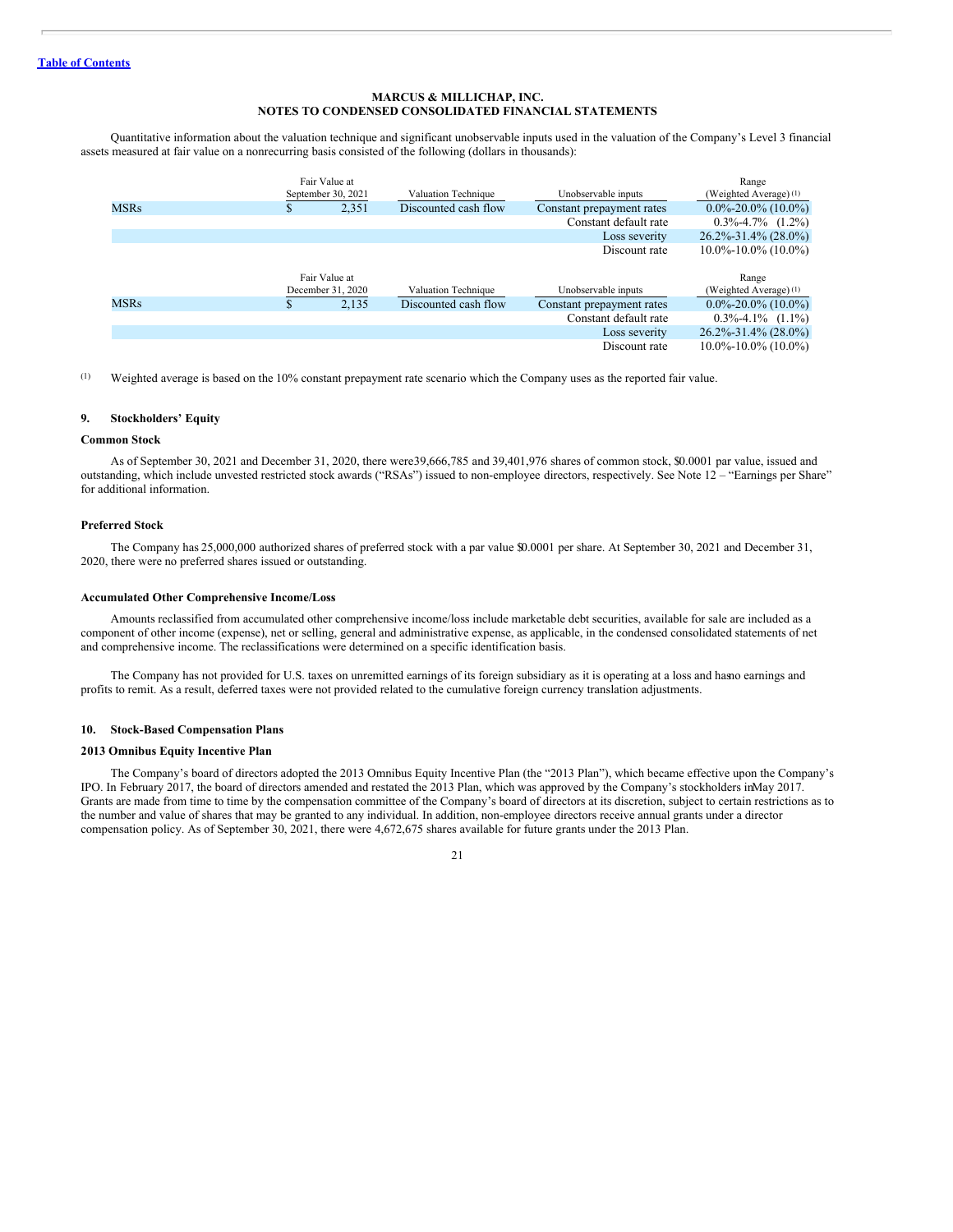#### *Awards Granted and Settled*

Under the 2013 Plan, the Company has issued RSAs tonon-employee directors and restricted stock units ("RSUs") to employees and independent contractors. RSAs vest over a one-year period from the date of grant, subject to service requirements. RSUs generally vest in equal annual installments over a five-year period from the date of grant or earlier as approved by the compensation committee of the Company's board of directors. Any unvested awards are canceled upon termination as a service provider. As of September 30, 2021, there were no issued or outstanding options, SARs, performance units or performance share awards under the 2013 Plan.

During the nine months ended September 30, 2021,241,726 shares of RSUs vested and60,373 shares of deferred stock units ("DSUs") were settled and 88,898 shares of common stock were withheld to pay applicable required employee statutory withholding taxes based on the market value of the shares on the vesting date. The shares withheld for taxes were returned to the share reserve and are available for future issuance in accordance with provisions of the 2013 Plan.

## *Outstanding Awards*

Activity under the 2013 Plan consisted of the following (dollars in thousands, except weighted average per share data):

|                                                                               |               |                        |               |            |              | Weighted-       |
|-------------------------------------------------------------------------------|---------------|------------------------|---------------|------------|--------------|-----------------|
|                                                                               | RSA Grants to |                        | RSU Grants to |            |              | Average Grant   |
|                                                                               | Non-employee  | RSU Grants to          | Independent   |            |              | Date Fair Value |
|                                                                               | Directors     | Employees              | Contractors   | Total      |              | Per Share       |
| Nonvested shares at December 31, 2020 <sup>(1)</sup>                          | 16.728        | 637,650                | 264,001       | 918,379    | \$           | 33.73           |
| Granted                                                                       | 12,492        | 269,474                | 81,566        | 363,532    | \$           | 38.74           |
| Vested                                                                        | (16, 728)     | (163, 758)             | (77,968)      | (258, 454) | $\mathbb{S}$ | 31.93           |
| Transferred                                                                   |               | (9,057)                | 9,057         | _          | S            | 34.49           |
| Forfeited/canceled                                                            |               | (25, 470)              | (6,345)       | (31, 815)  | $\mathbb{S}$ | 33.06           |
| Nonvested shares at September 30, 2021 <sup>(1)</sup>                         | 12,492        | 708,839                | 270,311       | 991,642    | \$           | 35.52           |
| Unrecognized stock-based compensation expense as of                           |               |                        |               |            |              |                 |
| September 30, 2021 <sup>(2)</sup>                                             | 265           | $\mathbf{s}$<br>22,090 | 8,499         | \$30,854   |              |                 |
| Weighted average remaining vesting period (years) as of<br>September 30, 2021 | 0.59          | 3.60                   | 3.44          | 3.53       |              |                 |
|                                                                               |               |                        |               |            |              |                 |

(1) Nonvested RSUs will be settled through the issuance of new shares of common stock.<br>  $\frac{1}{2}$  The total unrecognized compensation expanse is expected to be recognized over a weight

The total unrecognized compensation expense is expected to be recognized over a weighted-average period of approximately3.53 years.

#### **Employee Stock Purchase Plan**

In 2013, the Company adopted the 2013 Employee Stock Purchase Plan ("ESPP"). The ESPP is intended to qualify under Section 423 of the Internal Revenue Code and provides for consecutive, non-overlapping 6-month offering periods. The offering periods generally start on the first trading day on or after May 15 and November 15 of each year. Qualifying employees may purchase shares of the Company stock at a10% discount based on the lower of the market price at the beginning or end of the offering period, subject to IRS limitations. The Company determined that the ESPP was a compensatory plan and is required to expense the fair value of the awards over each 6-month offering period.

The ESPP initially had 366,667 shares of common stock reserved, and165,242 shares of common stock remain available for issuance as of September 30, 2021. The ESPP provides for annual increases in the number of shares available for issuance under the ESPP, equal to the least of (i) 366,667 shares, (ii) 1% of the outstanding shares on such date, or (iii) an amount determined by the compensation committee of the board of directors. Pursuant to the provisions of the ESPP, the board of directors has determined to not provide for any annual increases to date. At September 30, 2021, total unrecognized compensation cost related to the ESPP was \$16,000 and is expected to be recognized over a weighted average period of0.13 years.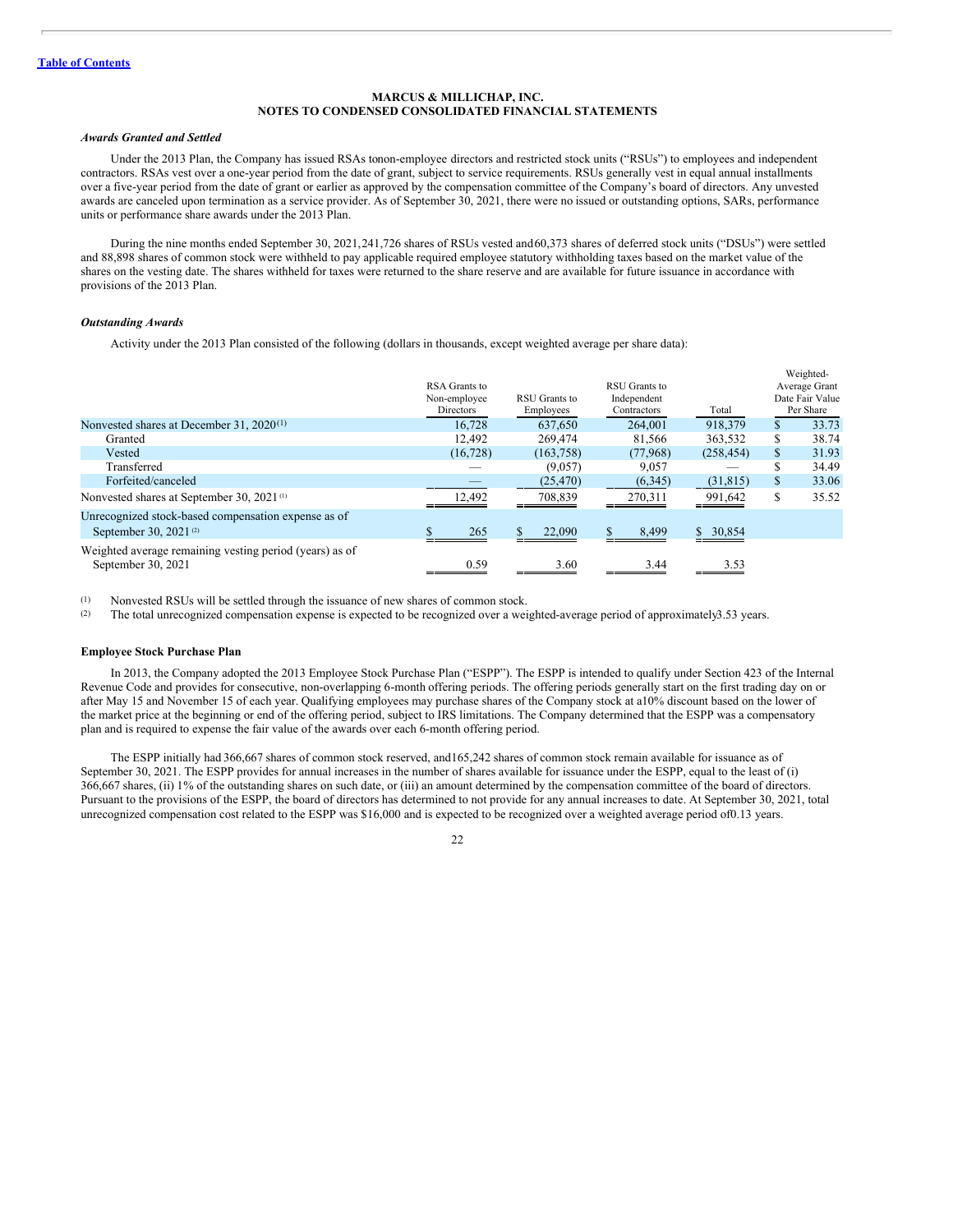## **SARs and DSUs**

Prior to the IPO, certain employees were granted SARs. As ofMarch 31, 2013, the outstanding SARs were frozen at the liability amount, and will be paid out to each participant in installments upon retirement or departure under the terms of the revised SARs agreements. To replace beneficial ownership in the SARs, the difference between the book value liability and the fair value of the awards was granted to plan participants in the form of DSUs, which were fully vested upon receipt and will be settled in actual stock at a rate of 20% per year if the participant remains employed by the Company during that period (otherwise all unsettled shares of stock upon termination from service will be settled five years from the termination date, unless otherwise agreed to by the Company). In the event of death or termination of service after reaching the age of 67, 100% of the DSUs will be settled. As of September 30, 2021, 281,193 shares of fully vested DSUs remained to be settled in 2022.

## **Summary of Stock-Based Compensation**

Components of stock-based compensation are included in selling, general and administrative expense in the condensed consolidated statements of net and comprehensive income and consisted of the following (in thousands):

|                                |              | Three Months Ended<br>September 30, |      |         |      | Nine Months Ended<br>September 30, |  |         |
|--------------------------------|--------------|-------------------------------------|------|---------|------|------------------------------------|--|---------|
|                                | 2020<br>2021 |                                     | 2021 |         | 2020 |                                    |  |         |
| <b>ESPP</b>                    |              | 33                                  |      | 62      |      | 107                                |  | 145     |
| RSAs – non-employee directors  |              | 114                                 |      | 120     |      | 338                                |  | 493     |
| $RSUs$ – employees             |              | 1.731                               |      | 1.413   |      | 4.932                              |  | 4,583   |
| RSUs – independent contractors |              | 825                                 |      | 788     |      | 2,276                              |  | 2,330   |
|                                |              | \$2,703                             |      | \$2,383 |      | \$7,653                            |  | \$7,551 |

## **11. Income Taxes**

The Company's effective tax rate for the three and nine months ended September 30, 2021 was 0.0% and 26.7%, respectively, compared to 24.1% and 29.1%, respectively, for the three and nine months ended September 30, 2020. The Company provides for the effects of income taxes in interim financial statements based on the Company's estimate of its annual effective tax rate for the full year, which is based on forecasted income by jurisdiction where the Company operates, adjusted for any tax effects of items that relate discretely to the period, if any.

The provision for income taxes differs from the amount computed by applying the U.S. federal statutory rate to income before provision for income taxes and consisted of the following (dollars in thousands):

|                                                               | Three Months Ended September 30, |          |           |            |           |          |           | Nine Months Ended September 30, |                          |
|---------------------------------------------------------------|----------------------------------|----------|-----------|------------|-----------|----------|-----------|---------------------------------|--------------------------|
|                                                               | 2021                             |          | 2020      |            |           | 2021     | 2020      |                                 |                          |
|                                                               |                                  | Amount   | Rate      | Amount     | Rate      | Amount   | Rate      | Amount                          | Rate                     |
| Income tax expense at the federal statutory rate              |                                  | 9.627    | 21.0%     | .671<br>S. | 21.0%     | \$23,052 | 21.0%     | \$5,689                         | 21.0%                    |
| State income tax expense, net of federal benefit              |                                  | 2,111    | 4.6%      | 453        | $5.7\%$   | 5.157    | 4.7%      | 1.403                           | $5.2\%$                  |
| (Windfall) shortfall tax benefits, net related to stock-based |                                  |          |           |            |           |          |           |                                 |                          |
| compensation                                                  |                                  | (443)    | $(1.0)\%$ | 130        | $1.6\%$   | (522)    | $(0.5)\%$ | 203                             | $0.7\%$                  |
| Change in valuation allowance                                 |                                  | 55       | $0.1\%$   | 134        | 1.7%      | 243      | $0.2\%$   | 594                             | $2.2\%$                  |
| Permanent and other items (1)                                 |                                  | 571      | 1.3%      | (472)      | $(5.9)\%$ | 1,374    | 1.3%      | (14)                            | $\overline{\phantom{0}}$ |
|                                                               |                                  | \$11.921 | 26.0%     | \$1.916    | 24.1%     | \$29,304 | 26.7%     | \$ 7,875                        | 29.1%                    |

(1) Permanent items relate principally to compensation charges, qualified transportation fringe benefits and meals and entertainment.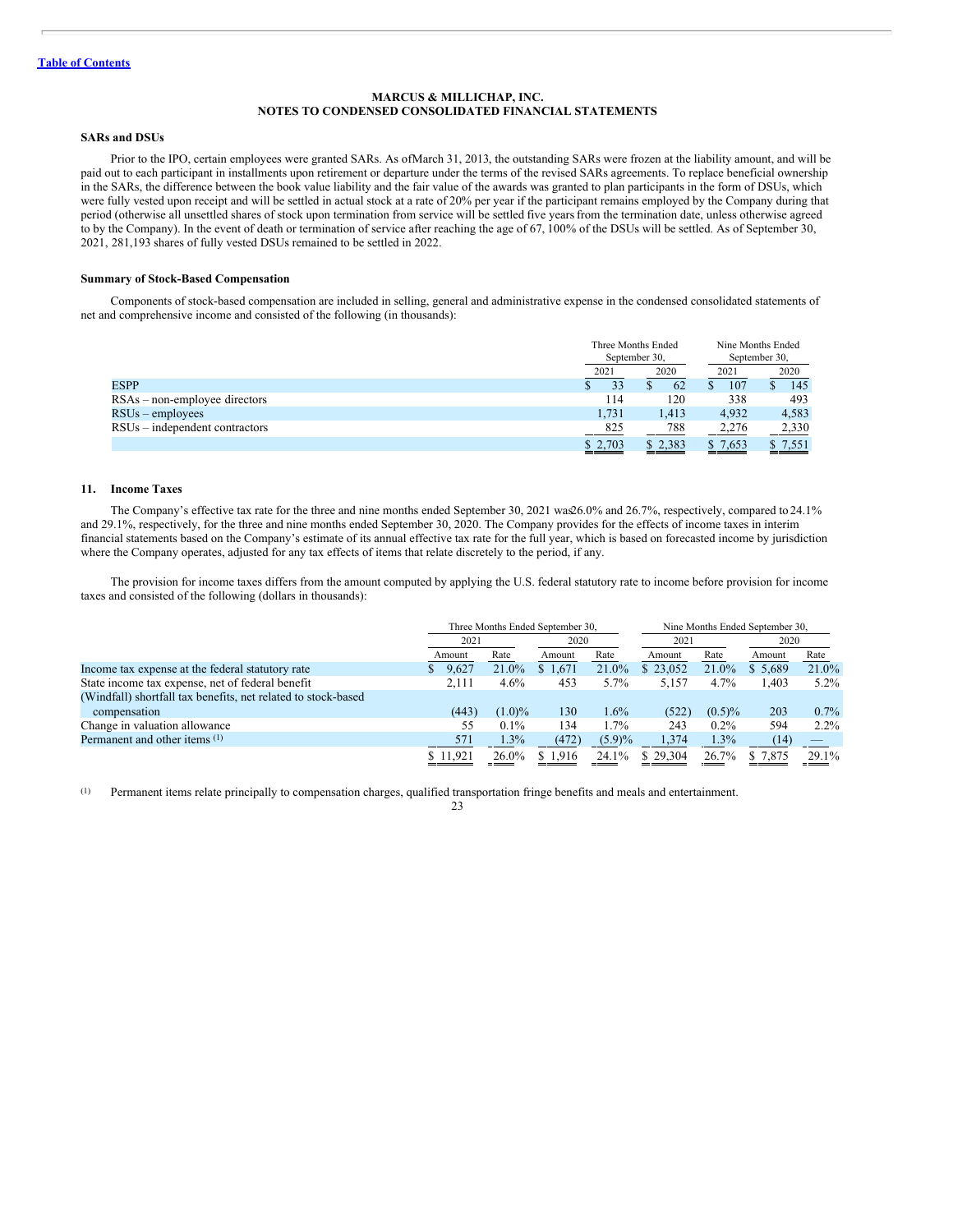## **12. Earnings per Share**

Basic and diluted earnings per share for the three and nine months ended September 30, 2021 and 2020, respectively consisted of the following (in thousands, except per share data):

|                                                                                    | Three Months Ended<br>September 30, |            | Nine Months Ended<br>September 30, |          |  |
|------------------------------------------------------------------------------------|-------------------------------------|------------|------------------------------------|----------|--|
|                                                                                    | 2021                                | 2020       | 2021                               | 2020     |  |
| Numerator (Basic and Diluted):                                                     |                                     |            |                                    |          |  |
| Net income                                                                         | \$33,924                            | \$6,040    | \$80,468                           | \$19,216 |  |
| Change in value for stock settled consideration                                    | (2)                                 |            | 8                                  |          |  |
| Adjusted net income                                                                | \$33,922                            | \$6,040    | \$80,476                           | \$19,216 |  |
| Denominator:                                                                       |                                     |            |                                    |          |  |
| Basic                                                                              |                                     |            |                                    |          |  |
| Weighted average common shares issued and outstanding                              | 39,634                              | 39,357     | 39,539                             | 39,293   |  |
| Deduct: Unvested RSAs <sup>(1)</sup>                                               | (13)                                | (18)       | (14)                               | (18)     |  |
| Add: Fully vested $DSUs^{(2)}$                                                     | 319                                 | 342        | 334                                | 342      |  |
| Weighted average common shares outstanding                                         | 39,940                              | 39,681     | 39,859                             | 39,617   |  |
| Basic earnings per common share                                                    | 0.85                                | 0.15<br>S. | 2.02<br>\$                         | 0.49     |  |
| <b>Diluted</b>                                                                     |                                     |            |                                    |          |  |
| Weighted average common shares outstanding from above                              | 39,940                              | 39,681     | 39,859                             | 39,617   |  |
| Add: Dilutive effect of RSUs, RSAs & ESPP                                          | 188                                 | 46         | 176                                | 59       |  |
| Add: Contingently issuable shares $(3)$                                            | 113                                 |            | 113                                |          |  |
| Weighted average common shares outstanding                                         | 40,241                              | 39,727     | 40.148                             | 39,676   |  |
| Diluted earnings per common share                                                  | 0.84                                | 0.15<br>S  | 2.00<br>S.                         | 0.48     |  |
| Antidilutive shares excluded from diluted earnings per common share <sup>(4)</sup> | 112                                 | 696        | 363                                | 719      |  |

(1) RSAs were issued and outstanding to thenon-employee directors and have a one-year vesting term subject to service requirements. See Note 10 – "Stock-Based Compensation Plans" for additional information.

(2) Shares are included in weighted average common shares outstanding as the shares are fully vested but have not yet been delivered. See Note 10 – "Stock-Based Compensation Plans" for additional information.

(3) Relates to contingently issuable stock settled consideration.<br>
(4) Primarily pertaining to RSU grants to the Company's employ

Primarily pertaining to RSU grants to the Company's employees and independent contractors.

#### **13. Commitments and Contingencies**

## **Credit Agreement**

On June 18, 2014, the Company entered into a Credit Agreement with Wells Fargo Bank, National Association (the "Bank"), as amended and restated on May 28, 2019, and further, amended on November 27, 2019 and on February 9, 2021 (the "Credit Agreement"). The Credit Agreement provides for a \$60.0 million principal amount senior secured revolving credit facility that is guaranteed by all of the Company's domestic subsidiaries (the "Credit Facility") and matures on June 1, 2022. The Company may borrow, repay and reborrow amounts under the Credit Facility until its maturity date, at which time all amounts outstanding under the Credit Facility must be repaid in full. Upon the expiration of the use of the LIBOR as a benchmark, the benchmark will be replaced with the SOFR plus a spread adjustment.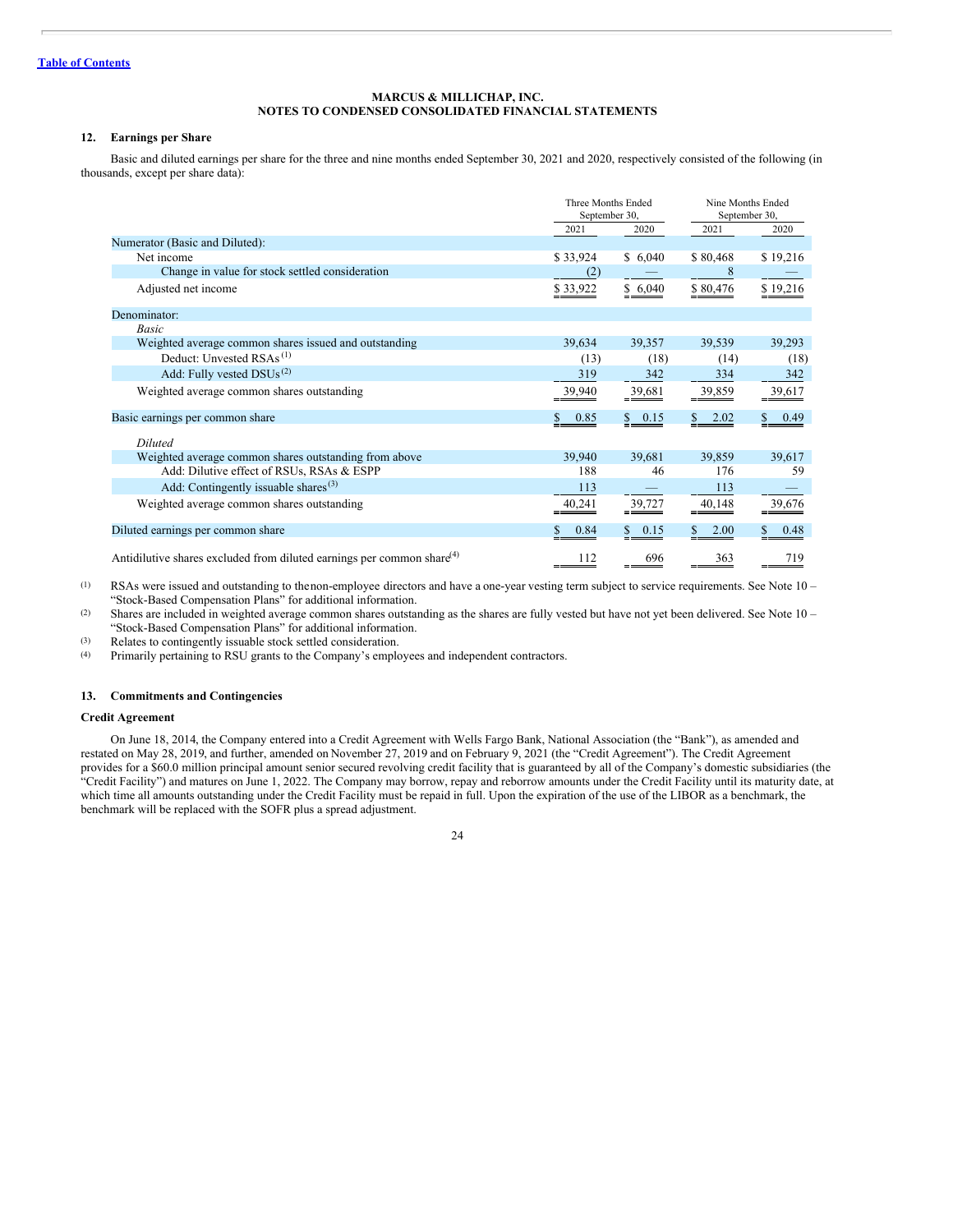Borrowings under the Credit Agreement are available for general corporate purposes and working capital.The Credit Facility includes a \$10.0 million sublimit for the issuance of standby letters of credit of which \$533,000 was utilized at September 30, 2021. Borrowings under the Credit Facility will bear interest, at the Company's option, at either (i) a fluctuating rate per annum 2.00% below the Base Rate (defined as the highest of (a) the Bank's prime rate, (b) one-month LIBOR plus 1.50%, and (c) the federal funds rate plus 1.50%), or (ii) at a fixed rate per annum determined by Bank to be between 0.875% to 1.125% above LIBOR. In connection with the amendments of the Credit Agreement, the Company paid bank fees and other expenses, which are being amortized over the remaining term of the Credit Agreement. The Company pays a commitment fee of up to 0.1% per annum, payable quarterly, based on the amount of unutilized commitments under the Credit Facility. The amortization and commitment fee is included in interest expense in the accompanying condensed consolidated statements of net and comprehensive income and was \$21,000 and \$22,000 for the three months ended September 30, 2021 and 2020, respectively, and \$65,000 for each of the nine months ended September 30, 2021 and 2020, respectively. As of September 30, 2021, there were no amounts outstanding under the Credit Agreement.

The Credit Facility contains customary covenants, including financial and other covenant reporting requirements and events of default. Financial covenants require the Company, on a combined basis with its guarantors, to maintain (i) an EBITDAR Coverage Ratio (as defined in the Credit Agreement) of not less than 1.25:1.0 as of each quarter end, determined on a rolling four-quarter basis, and (ii) total funded debt to EBITDA not greater than 1.5:1.0 as of each quarter end, determined on a rolling four-quarter basis, and also limits investments in foreign entities and certain other loans.The Credit Facility is secured by substantially all assets of the Company, including pledges of 100% of the stock or other equity interest of each subsidiary except for the capital stock of a controlled foreign corporation (as defined in the Internal Revenue Code), in which case no such pledge is required. As of September 30, 2021, the Company was in compliance with all financial and non-financial covenants and has not experienced any limitation in its operations as a result of the covenants.

#### **Other**

In connection with certain agreements with investment sales and financing professionals, the Company may agree to advance amounts to certain such professionals upon reaching certain time and performance goals. Such commitments as of September 30, 2021 aggregated \$15.9 million.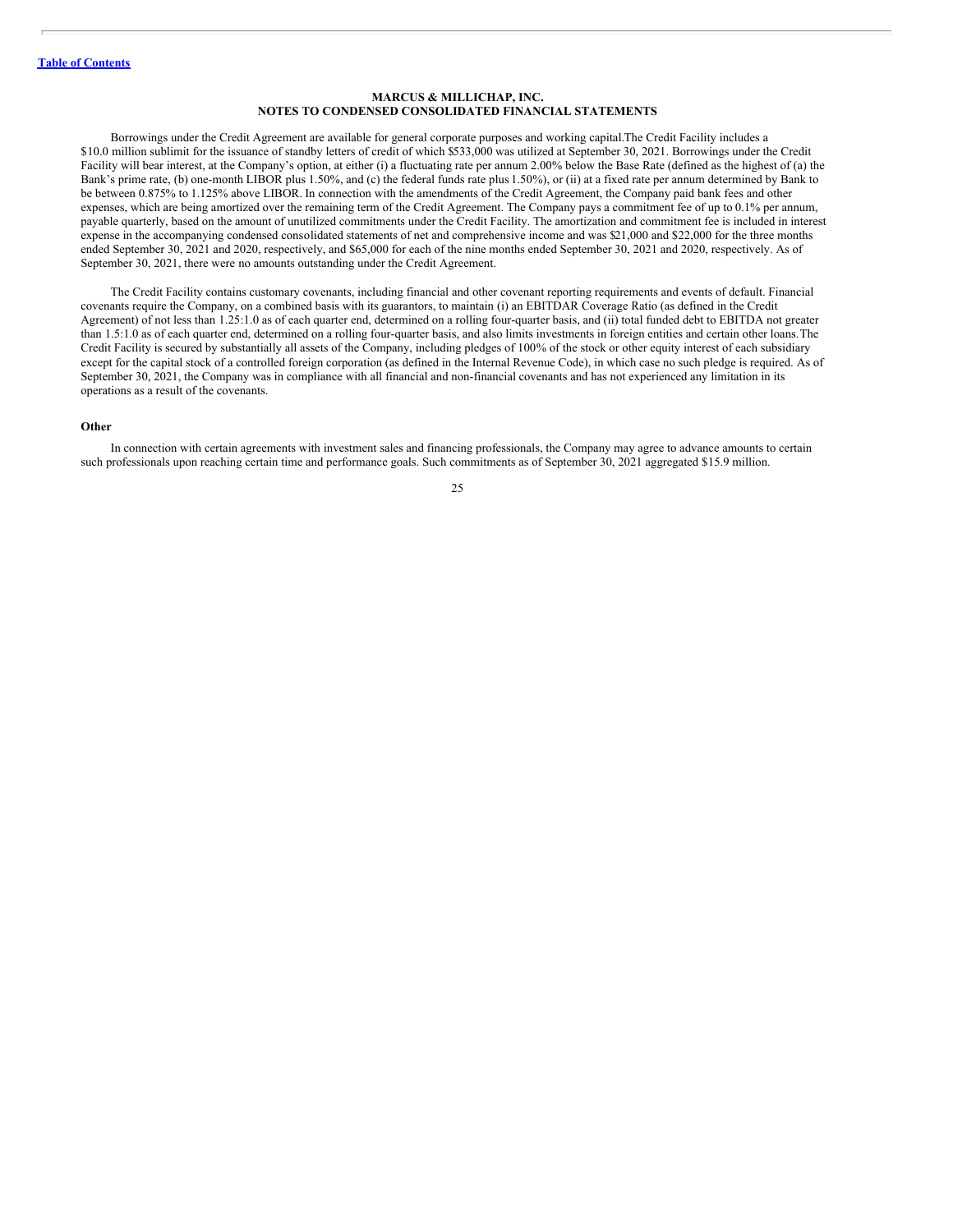#### <span id="page-26-0"></span>**Item 2. Management's Discussion and Analysis of Financial Condition and Results of Operations**

Unless the context requires otherwise, the words "Marcus & Millichap," "MMI," "we," the "Company," "us" and "our" refer to Marcus & *Millichap, Inc., and its consolidated subsidiaries.*

## **Forward-Looking Statements**

The following discussion contains forward-looking statements that involve risks and uncertainties. Our actual results could differ materially from those anticipated in these forward-looking statements as a result of many factors, including but not limited to any continuing impact of the COVID-19 pandemic. The results of operations for the three and nine months ended September 30, 2021 are not necessarily indicative of the results that may be expected for the full year ending December 31, 2021, or for any other future period. The following discussion should be read in conjunction with the unaudited condensed consolidated financial statements and the notes thereto included in Item 1 of this Form 10-Q and in conjunction with our Annual Report on Form 10-K for the year ended December 31, 2020 filed with the SEC on March 1, 2021, including the "Risk Factors" section and the consolidated financial statements and notes included therein.

#### **Overview**

We are a leading national brokerage firm specializing in commercial real estate investment sales, financing, research and advisory services. We have been the top commercial real estate investment broker in the United States based on the number of investment transactions for more than 15 years. As of September 30, 2021, we had 1,982 investment sales and financing professionals that are primarily exclusive independent contractors operating in 82 offices, who provide real estate brokerage and financing services to sellers and buyers of commercial real estate assets. During the three and nine months ended September 30, 2021, we closed 3,325 and 8,942 investment sales, financing and other transactions with total sales volume of approximately \$20.8 billion and \$50.2 billion, respectively. During the year ended December 31, 2020, we closed 8,954 investment sales, financing and other transactions with total sales volume of approximately \$43.4 billion.

We generate revenues by collecting real estate brokerage commissions upon the sale, and fees upon the financing, of commercial properties, and by providing equity advisory services, loan sales and consulting and advisory services. Real estate brokerage commissions are typically based upon the value of the property and financing fees are typically based upon the size of the loan. During the three months ended September 30, 2021, approximately 90% of our revenues were generated from real estate brokerage commissions, 9% from financing fees and 1% from other real estate related services. During the nine months ended September 30, 2021, approximately 89% of our revenues were generated from real estate brokerage commissions, 10% from financing fees and 1% from other real estate related services. During the year ended December 31, 2020, approximately 88% of our revenues were generated from real estate brokerage commissions, 10% from financing fees and 2% from other real estate related services.

We divide commercial real estate into four major market segments, characterized by price:

- Properties priced less than \$1 million;
- *Private client market:* properties priced from \$1 million to up to but less than \$10 million;
- *Middle market:* properties priced from \$10 million to up to but less than \$20 million; and
- *Larger transaction market:* properties priced from \$20 million and above.

Our strength is in serving private clients in the\$1-\$10 million private client market segment, which contributed approximately 61% and 69% of our real estate brokerage commissions during the three months ended September 30, 2021 and 2020, respectively, and approximately 62% and 68% of our real estate brokerage commissions during the nine months ended September 30, 2021 and 2020, respectively. The following table sets forth the number of transactions, sales volume and revenues by commercial real estate market segment for real estate brokerage:

|                       |                                             |        |                    |               |        | Three Months Ended September 30, |      |  |               |        |                |        |  |               |  |                |
|-----------------------|---------------------------------------------|--------|--------------------|---------------|--------|----------------------------------|------|--|---------------|--------|----------------|--------|--|---------------|--|----------------|
|                       |                                             | 2021   |                    |               |        |                                  | 2020 |  |               |        | Change         |        |  |               |  |                |
| Real Estate Brokerage |                                             | Number | Volume<br>Revenues |               | Number | Volume                           |      |  | Revenues      | Number |                | Volume |  | Revenues      |  |                |
|                       |                                             |        |                    | (in millions) |        | (in thousands)                   |      |  | (in millions) |        | (in thousands) |        |  | (in millions) |  | (in thousands) |
|                       | $\leq$ 1 million                            | 267    |                    | 183           |        | 7.419                            | 241  |  | 156           |        | 6.290          | 26     |  | 27            |  | 1,129          |
|                       | Private client market $\$1 - \$10$ million) | 1,894  |                    | 6.296         |        | 183.033                          | .168 |  | 3.592         |        | 97.856         | 726    |  | 2.704         |  | 85,177         |
|                       | Middle market $(\$10 - \$20$ million)       | 136    |                    | 1.940         |        | 35,353                           | 70   |  | 945           |        | 17.643         | 66     |  | 995           |  | 17,710         |
|                       | Larger transaction market $(^3$20$ million) | 159    |                    | 8,088         |        | 73,954                           | 48   |  | 2.302         |        | 19,055         | 111    |  | 5,786         |  | 54,899         |
|                       |                                             | 2,456  |                    | 16.507        |        | 299.759                          | .527 |  | 6,995         |        | 140.844        | 929    |  | 9.512         |  | 158.915        |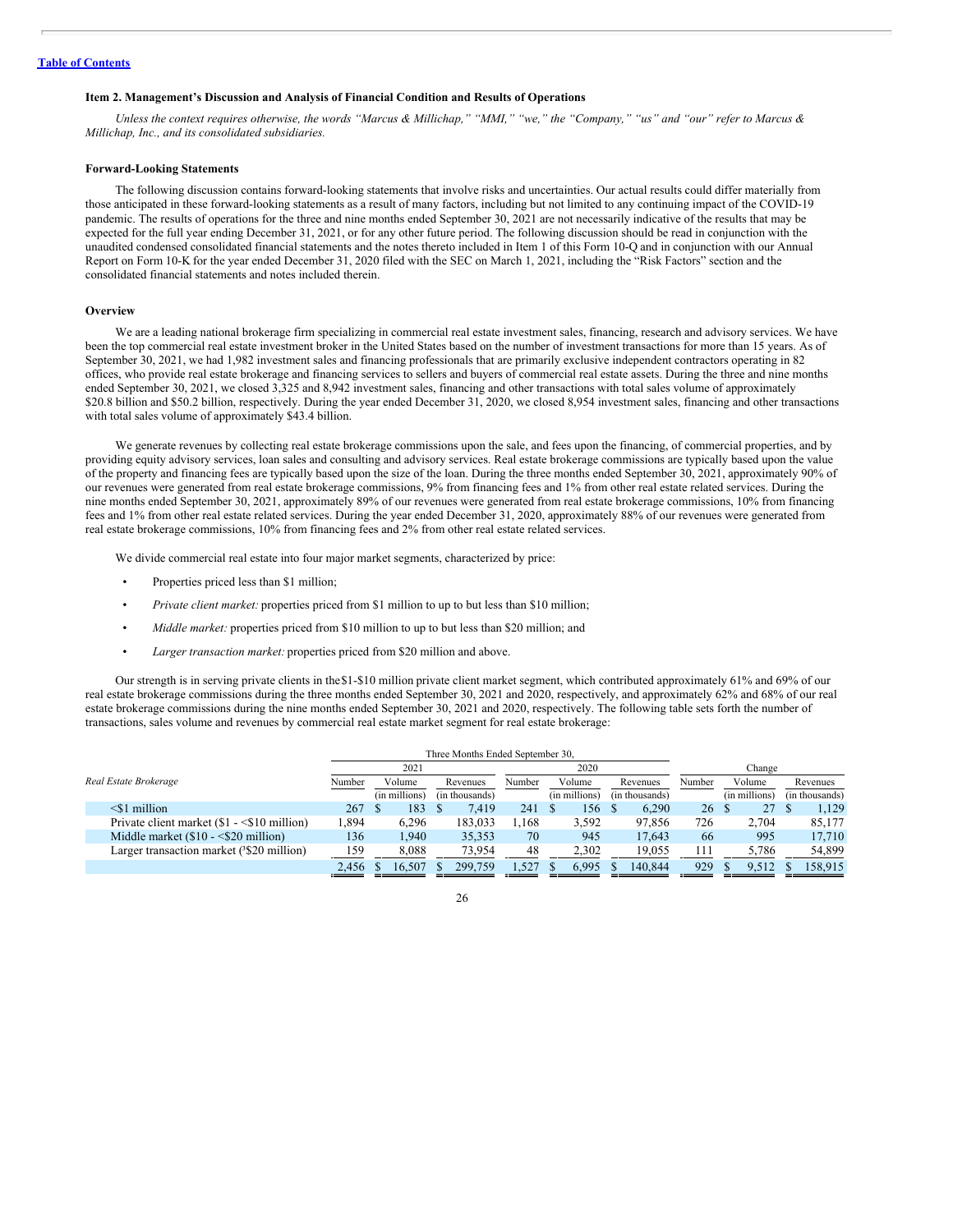## **Table of [Contents](#page-2-0)**

|                                              |        |               | Nine Months Ended September 30, |        |               |                |        |               |                |
|----------------------------------------------|--------|---------------|---------------------------------|--------|---------------|----------------|--------|---------------|----------------|
|                                              |        | 2021          |                                 |        | 2020          |                |        | Change        |                |
| Real Estate Brokerage                        | Number | Volume        | Revenues                        | Number | Volume        | Revenues       | Number | Volume        | Revenues       |
|                                              |        | (in millions) | (in thousands)                  |        | (in millions) | (in thousands) |        | (in millions) | (in thousands) |
| $\leq$ 1 million                             | 791    | 532           | 21.175                          | 649    | 410           | 16.550         | 142    | 122           | 4,625          |
| Private client market (\$1 - < \$10 million) | 4.861  | 15.639        | 446.592                         | 3.203  | 10.207        | 282.937        | .658   | 5.432         | 163,655        |
| Middle market $(\$10 - \$20$ million)        | 370    | 5.141         | 97.699                          | 204    | 2,785         | 51,902         | 166    | 2.356         | 45,797         |
| Larger transaction market $(^3$20$ million)  | 352    | 7.619         | 149.992                         | 161    | 7,459         | 64.655         | 191    | 10.160        | 85,337         |
|                                              | 6.374  | 38.931        | 715,458                         | 4.217  | 20.861        | 416,044        | 2.157  | 18.070        | 299.414        |

#### *COVID-19*

We are closely monitoring the continuing impact of the COVID-19 pandemic on all aspects of our business and in the regions we operate. We continue to follow the local guidelines in cities where our offices are located, and all of our offices have re-opened.

Our business was impacted by theCOVID-19 pandemic during most of 2020, with the total number of transactions and total revenues declining 7.9% and 11.1%, respectively, in the year ended December 31, 2020 compared to the same period in 2019. During the nine months ended September 30, 2021, total revenues and total number of transactions increased 71.7% and 49.6%, respectively, compared to the same period in 2020 and 40.9% and 29.2%, respectively, compared to the same period in 2019. While our total revenues were significantly above prior years' levels, some uncertainty exists in our ability to sustain the growth rates experienced during the three and nine months ended September 30, 2021.

Due to the continuing uncertainty around theCOVID-19 pandemic, we are unable to predict its potential impact on our financial condition, results of operations and cash flows. These uncertainties include the scope, severity and duration of the pandemic; variants in the virus, vaccination rates and the effects thereof; expectation gaps among buyers and sellers on pricing and property operation, vulnerability to economic weakness and/or slow recovery; the direct and indirect economic effects of the actions taken by state and local governments to continue to contain the pandemic or mitigate its impact; and the impact of these and other factors on our employees, independent contractors, clients and potential clients.

#### *Cybersecurity*

In August 2021, we were subject to a cybersecurity attack on our information technology systems. We immediately engaged cybersecurity experts to secure and restore all essential systems and were able to do so with no material disruption to our business. At this time, there is no evidence of any material risk or misuse relating to personal information.

We continue to work with our external cybersecurity experts to assess and enhance the security of our systems and personal information. We maintained cyber insurance, which has covered the majority of costs related to this incident.

### *Factors Af ecting Our Business*

Our business and our operating results, financial condition and liquidity are significantly affected by the number and size of commercial real estate investment sales and financing transactions that we close in any period. The number and size of these transactions are affected by our ability to recruit and retain investment sales and financing professionals, identify and contract properties for sale and identify those that need financing and refinancing. We principally monitor the commercial real estate market through four factors, which generally drive our business. The factors are the economy, commercial real estate supply and demand, capital markets and investor sentiment and investment activity.

### *The Economy*

Our business is dependent on economic conditions within the markets in which we operate. Changes in the economy on a global, national, regional or local basis can have a positive or a negative impact on our business. Economic indicators and projections related to job growth, unemployment, interest rates, retail spending and confidence trends can have a positive or a negative impact on our business. Overall market conditions, including global trade, interest rate changes and job creation, can affect investor sentiment and, ultimately, the demand for our services from investors in real estate.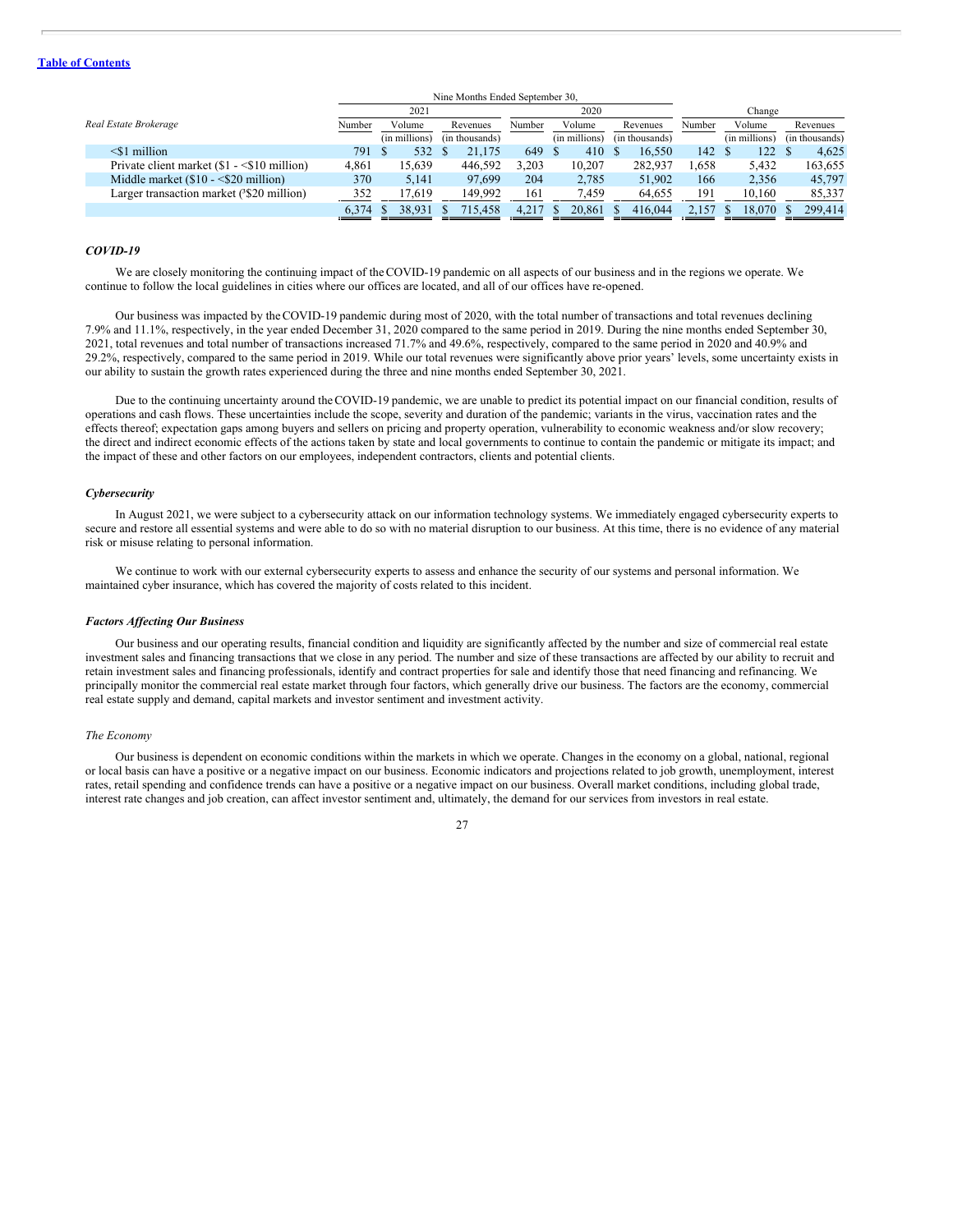The U.S. economy maintained strong growth through the third quarter as consumer spending and corporate investment fueled gains. Job creation has been robust, with the economy adding 5.1 million jobs through the first three quarters of 2021. However, only 78% of the 22.4 million jobs lost during the pandemic have been recovered thus far, and the economy faces a labor shortage that has begun to restrain job additions. As of August 2021, according to the Bureau of Labor Statistics, there were 10.4 million job openings in the U.S., but just 8.4 million people were looking for work. The labor shortage has generated increased wage pressure across all industries, fueling increased inflation. Increased pricing pressure has been further aggravated by supply chain bottlenecks that have resulted in manufacturing component and consumer product shortages. Combined, these and other inflationary pressures could spur a response from the Federal Reserve that places upward pressure on interest rates. Although heightened inflation risk exists, we believe that commercial real estate tends to be a comparatively strong inflation hedge relative to many other investment classes. This combination, along with elevated liquidity, supported strong investor activity in the third quarter of 2021. Additional headwinds could still emerge, however, as the U.S. Congress negotiates tax policy revisions that could affect commercial real estate investments.

## *Commercial Real Estate Supply and Demand*

Our business is dependent on the willingness of investors to invest in or sell commercial real estate, which is affected by many factors beyond our control. These factors include the supply of commercial real estate coupled with user demand for these properties and the performance of real estate assets when compared with other investment alternatives, such as stocks and bonds.

Space demand for virtually all commercial property types accelerated in the third quarter. Apartment demand reached a record level, while selfstorage and industrial properties delivered strong gains. Office, retail, hotel and seniors housing properties delivered more modest gains, but we believe the momentum is pointing toward broad-based commercial real estate demand growth. By the same token, materials shortages and elevated construction costs have restrained construction levels for all property types except apartments and industrial space, the two property types that could see record space deliveries in 2021. The mitigated supply risk for most property types is a positive factor supporting the commercial real estate outlook. Demand drivers continue to favor suburban areas and metros across the southeast and southwest that are benefiting from elevated in-migration. Although major urban gateway markets like New York and San Francisco were disproportionately impacted by the health crisis, they generated positive commercial real estate space demand in the third quarter, supporting a potential future recovery in these areas as well. The positive momentum of commercial real estate fundamentals has attracted increased capital to the sector, creating an active bid climate for many marketed assets, especially those in markets demonstrating particularly favorable growth metrics. The rising demand for assets has supported increased transaction flow and has placed upward pressure on prices at a macro level.

## *Capital Markets*

Credit and liquidity issues in the financial markets have a direct impact on the flow of capital to the commercial real estate market. Real estate purchases are often financed with debt and, as a result, credit and liquidity impact transaction activity and prices. Changes in interest rates, as well as steady and protracted movements of interest rates in one direction, whether increases or decreases, could adversely or positively affect the operations and income potential of commercial real estate properties, as well as lender and equity underwriting for real estate investments. These changes generally influence the demand of investors for commercial real estate investments.

Both equity and debt capital remains very liquid, with financing broadly available for most property types in most markets. Banks continue to be the leading source of financing, but commercial mortgage-backed security (CMBS) financing has become increasingly available. CMBS financing was virtually non-existent at the outset of the pandemic, but by the second quarter of 2021 CMBS comprised 18% of the lender composition pool, exceeding traditional levels. The broad array of financing sources and the competition to place capital, together with low underlying treasury rates, has helped keep lending rates low through the first three quarters of the year. However, the Federal Reserve has begun to signal that they will taper their quantitative easing programs very soon. As the Federal Reserve reduces their \$120 billion monthly investments into treasuries and mortgage-backed securities, we believe risk-free interests rates such as the 10-year treasury may experience upward pressure. This in turn could cause commercial real estate lending rates to rise. Nonetheless, interest rates remain well-below the historical norm, keeping the cost of debt capital below the first-year return rate on most acquisitions. Barring a major capital markets disruption, we believe the pool of capital seeking placement in commercial real estate should sustain strong transaction activity through 2021 and into 2022.

#### *Investor Sentiment and Investment Activity*

We rely on investors to buy and sell properties in order to generate commissions. Investors' desires to engage in real estate transactions are dependent on many factors that are beyond our control. The economy, supply and demand for properly positioned properties, available credit and market events impact investor sentiment and, therefore, transaction velocity. In addition, our private clients are often motivated to buy, sell and/or refinance properties due to personal circumstances such as death, divorce, partnership breakups and estate planning.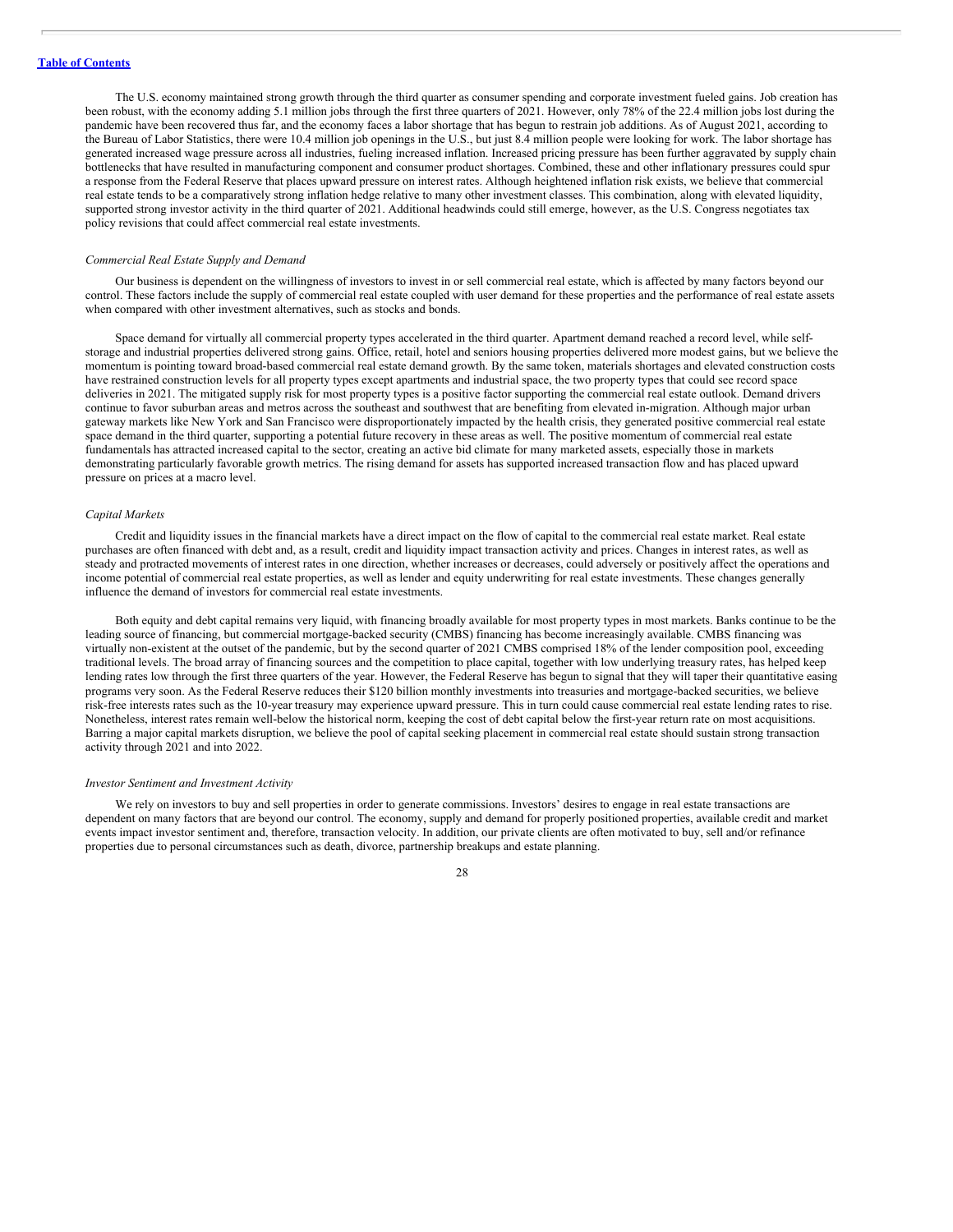Third quarter commercial real estate transaction activity was notably strong, well above the pandemic restrained third quarter of 2020 and even surpassing the third quarter of 2019 for most property types. Positive market and economic factors including rising commercial real estate space demand, strong liquidity, low interest rates, expectations of a robust economic momentum and positive demographics aligned to spur investor optimism. The demand for several types of commercial real estate, particularly in growth markets was robust. Buyers often compete to place capital, driving record pricing for some property types in select markets. Although property types hard-hit by the pandemic are still going through price discovery, momentum remains strong. Office property sales face the greatest uncertainty due to questions about corporate strategies for returning to the offices. Office pricing has recently become more stable, but we believe another COVID-19 surge could potentially disrupt the return to office timetable again, creating a new round of pricing instability. Another area of investor uncertainty centers on potential tax reform, but recent communications from the House of Representatives suggests that changes to very important commercial real estate focused tax policies such as the 1031 tax deferred exchange and the step-up basis are improbable at this time. This has bolstered investor confidence, but until the final version of any tax policy changes are officially adopted, commercial real estate investors could remain wary. Despite these areas of uncertainty, we believe the overall enthusiasm for commercial real estate investment as demonstrated by increasing transaction activity remains positive.

#### *Seasonality*

Our real estate brokerage commissions and financing fees have tended to be seasonal and, combined with other factors, can affect an investor's ability to compare our financial condition and results of operations on a quarter-by-quarter basis. Historically, this seasonality has generally caused our revenue, operating income, net income and cash flows from operating activities to be lower in the first half of the year and higher in the second half of the year, particularly in the fourth quarter. The concentration of earnings and cash flows in the last six months of the year, particularly in the fourth quarter, is due to an industry-wide focus of clients to complete transactions towards the end of the calendar year. This historical trend can be disrupted both positively and negatively by major economic events, political events, natural disasters or pandemics such as the COVID-19 pandemic, which may impact, among other things, investor sentiment for a particular property type or location, volatility in financial markets, current and future projections of interest rates, attractiveness of other asset classes, market liquidity and the extent of limitations or availability of capital allocations for larger property buyers, among others. Private client investors may accelerate or delay transactions due to personal or business-related reasons unrelated to economic events. In addition, our operating margins are typically lower during the second half of each year due to our commission structure for some of our senior investment sales and financing professionals. These senior investment sales and financing professionals are on a graduated commission schedule that resets annually, pursuant to which higher commissions are paid for higher sales volumes. Our historical pattern of seasonality may or may not continue to the same degree experienced in prior years.

## *Operating Segments*

We follow the guidance for segment reporting, which requires reporting information on operating segments in interim and annual financial statements. Substantially all of our operations involve the delivery of commercial real estate services to our customers including real estate investment sales, financing and consulting and advisory services. Management makes operating decisions, assesses performance and allocates resources based on an ongoing review of these integrated operations, which constitute only one operating segment for financial reporting purposes.

## **Key Financial Measures and Indicators**

#### *Revenues*

Our revenues are primarily generated from our real estate investment sales business. In addition to real estate brokerage commissions, we generate revenues from financing fees and from other revenues, which are primarily comprised of consulting and advisory fees.

Because our business is transaction oriented, we rely on investment sales and financing professionals to continually develop leads, identify properties to sell and finance, market those properties and close the sale timely to generate a consistent flow of revenue. While our sales volume is impacted by seasonality factors, the timing of closings is also dependent on many market and personal factors unique to a particular client or transaction, particularly clients transacting in the \$1-\$10 million private client market segment. These factors can cause transactions to be accelerated or delayed beyond our control. Further, commission rates earned are generally inversely related to the value of the property sold. As a result of our expansion into the middle and larger transaction market segments, we have seen our overall commission rates fluctuate from period-to-period as a result of changes in the relative mix of the number and volume of investment sales transactions closed in the middle and larger transaction market segments as compared to the \$1-\$10 million private client market segment. These factors may result in period-to-period variations in our revenues that differ from historical patterns.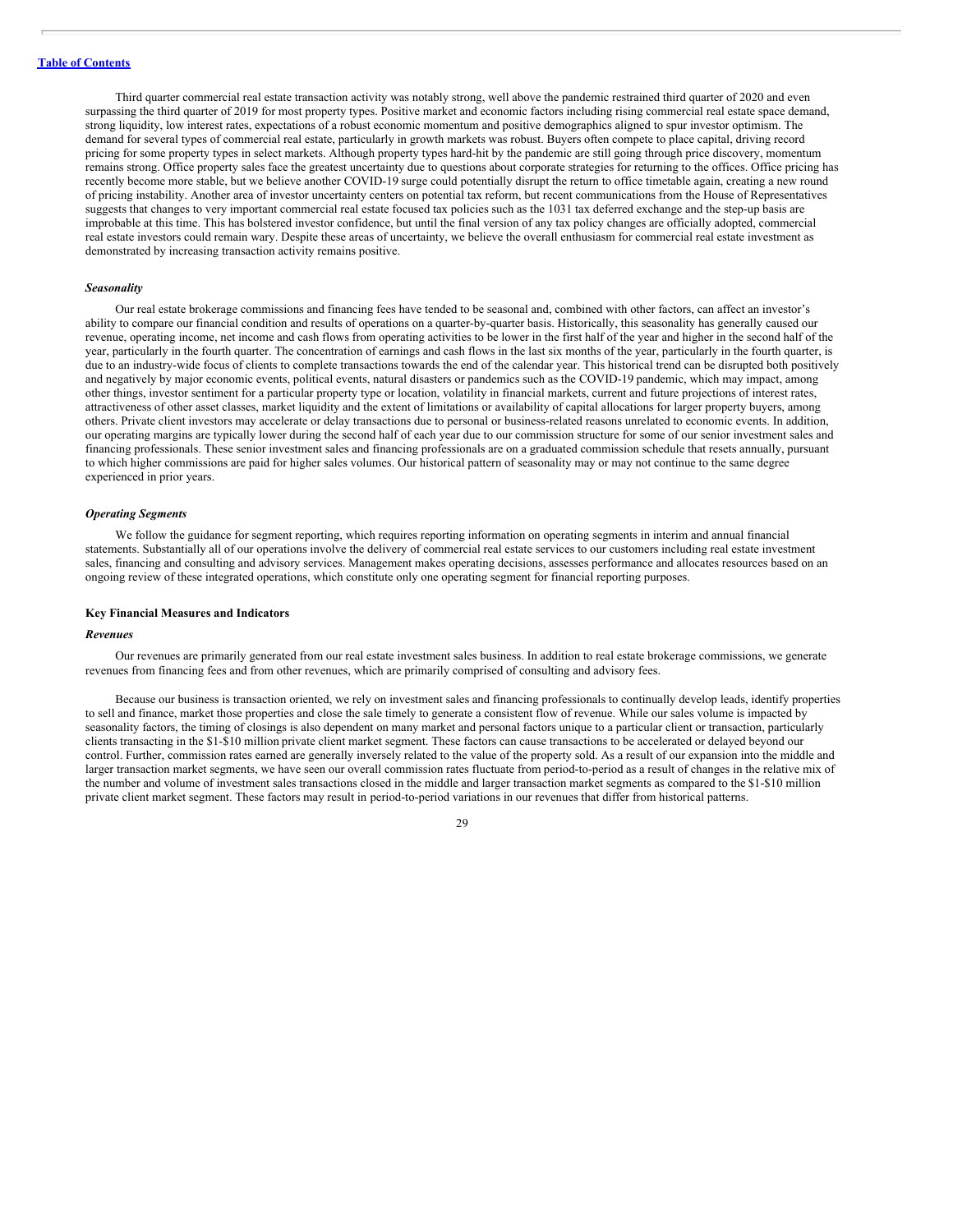A small percentage of our transactions include retainer fees and/or breakage fees. Retainer fees are credited against a success-based fee paid upon the closing of a transaction or a breakage fee. Transactions that are terminated before completion will sometimes generate breakage fees, which are usually calculated as a set amount or a percentage of the fee we would have received had the transaction closed.

#### *Real Estate Brokerage Commissions*

We earn real estate brokerage commissions by acting as a broker for commercial real estate owners seeking to sell or investors seeking to buy properties. Revenues from real estate brokerage commissions are typically recognized at the close of escrow.

#### *Financing Fees*

We earn financing fees by securing financing on purchase transactions or by securing refinancing of our clients' existing mortgage debt. We recognize financing fee revenues at the time the loan closes, and we have no remaining significant obligations for performance in connection with the transaction.

To a lesser extent, we also earn mortgage servicing revenue, mortgage servicing fees, equity advisory services, loan sales and ancillary fees associated with financing activities. We recognize mortgage servicing revenues upon the acquisition of a servicing obligation. We generate mortgage servicing fees through the provision of collection, remittance, recordkeeping, reporting and other related mortgage servicing functions, activities and services.

#### *Other Revenues*

Other revenues include fees generated from consulting, advisory and other real estate services performed by our investment sales professionals, as well as referral fees from other real estate brokers. Revenues from these services are recognized as they are performed and completed.

## *Operating Expenses*

Our operating expenses consist of cost of services, selling, general and administrative expenses and depreciation and amortization. The significant components of our expenses are further described below.

#### *Cost of Services*

The majority of our cost of services expense is variable commissions paid to our investment sales professionals and compensation-related costs related to our financing activities. Commission expenses are directly attributable to providing services to our clients for investment sales and financing services. Most of our investment sales and financing professionals are independent contractors and are paid commissions; however, because there are some who are initially paid a salary and certain of our financing professionals are employees, costs of services also include employee-related compensation, employer taxes and benefits for those employees. The commission rates we pay to our investment sales and financing professionals vary based on individual contracts negotiated and are generally higher for the more experienced professionals. Some of our most senior investment sales and financing professionals also have the ability to earn additional commissions after meeting certain annual financial thresholds. These additional commissions are recognized as cost of services in the period in which they are earned. Payment of a portion of these additional commissions are generally deferred for a period of one or three years, at our election, and paid at the beginning of the second or fourth calendar year. Cost of services also includes referral fees paid to other real estate brokers where we are the principal service provider. Cost of services, therefore, can vary based on the commission structure of the independent contractors that closed transactions in any particular period.

#### *Selling, General and Administrative Expenses*

The largest expense component within selling, general and administrative expenses is personnel expenses for our management team and sales and support staff. In addition, these costs include facilities costs (excluding depreciation and amortization), staff related expenses, sales, marketing, legal, telecommunication, network, data sources, transaction costs related to acquisitions, changes in fair value for contingent and deferred consideration and other administrative expenses. Also included in selling, general and administrative are expenses for stock-based compensation to non-employee directors, employees and independent contractors (i.e. investment sales and financing professionals) under the Amended and Restated 2013 Omnibus Equity Incentive Plan ("2013 Plan") and the 2013 Employee Stock Purchase Plan ("ESPP").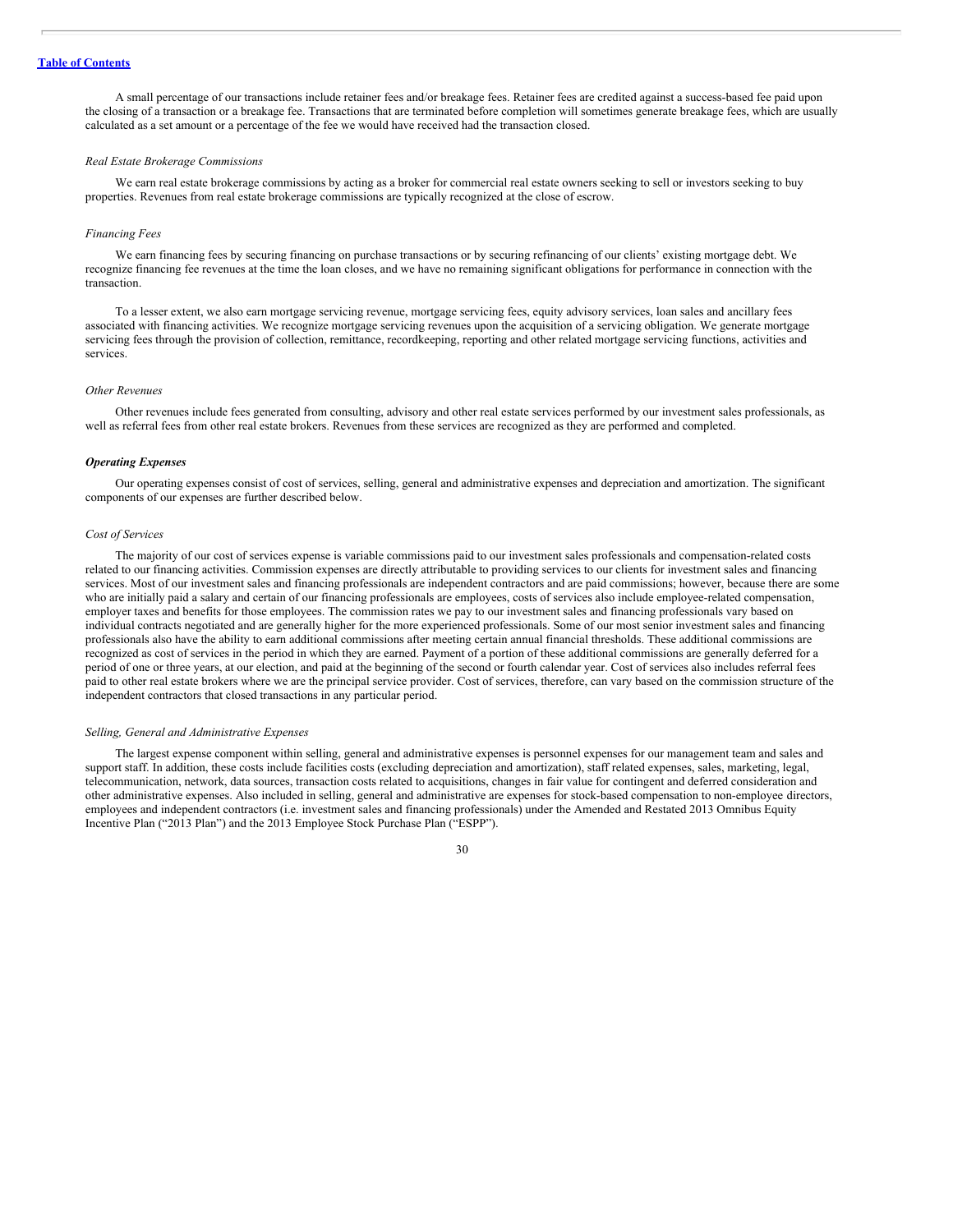#### *Depreciation and Amortization Expense*

Depreciation expense consists of depreciation recorded on our computer software and hardware and furniture, fixture and equipment. Depreciation is provided over estimated useful lives ranging from three to seven years for assets. Amortization expense consists of (i) amortization recorded on our mortgage servicing rights ("MSRs") using the interest method over the period that servicing income is expected to be received and (ii) amortization recorded on intangible assets amortized on a straight-line basis using a useful life between one and seven years.

## *Other Income (Expense), Net*

Other income (expense), net primarily consists of interest income, net gains or losses on our deferred compensation plan assets, realized gains and losses on our marketable debt securities, available-for-sale,foreign currency gains and losses and other non-operating income and expenses.

#### *Interest Expense*

Interest expense primarily consists of interest expense associated with the stock appreciation rights ("SARs") liability, notes payable to former stockholders (through the second quarter of 2020 when fully repaid) and our credit agreement.

#### *Provision for Income Taxes*

We are subject to U.S. and Canadian federal taxes and individual state and local taxes based on the income generated in the jurisdictions in which we operate. Our effective tax rate fluctuates as a result of the change in the mix of our activities in the jurisdictions we operate due to differing tax rates in those jurisdictions and the impact of permanent items, including compensation charges, qualified transportation fringe benefits, uncertain tax positions, meals and entertainment and tax-exempt deferred compensation plan assets. Our provision for income taxes includes the windfall tax benefits and shortfall expenses, net, from shares issued in connection with our 2013 Plan and ESPP.

We record deferred taxes, net based on the tax rate expected to be in effect at the time those items are expected to be recognized for tax purposes.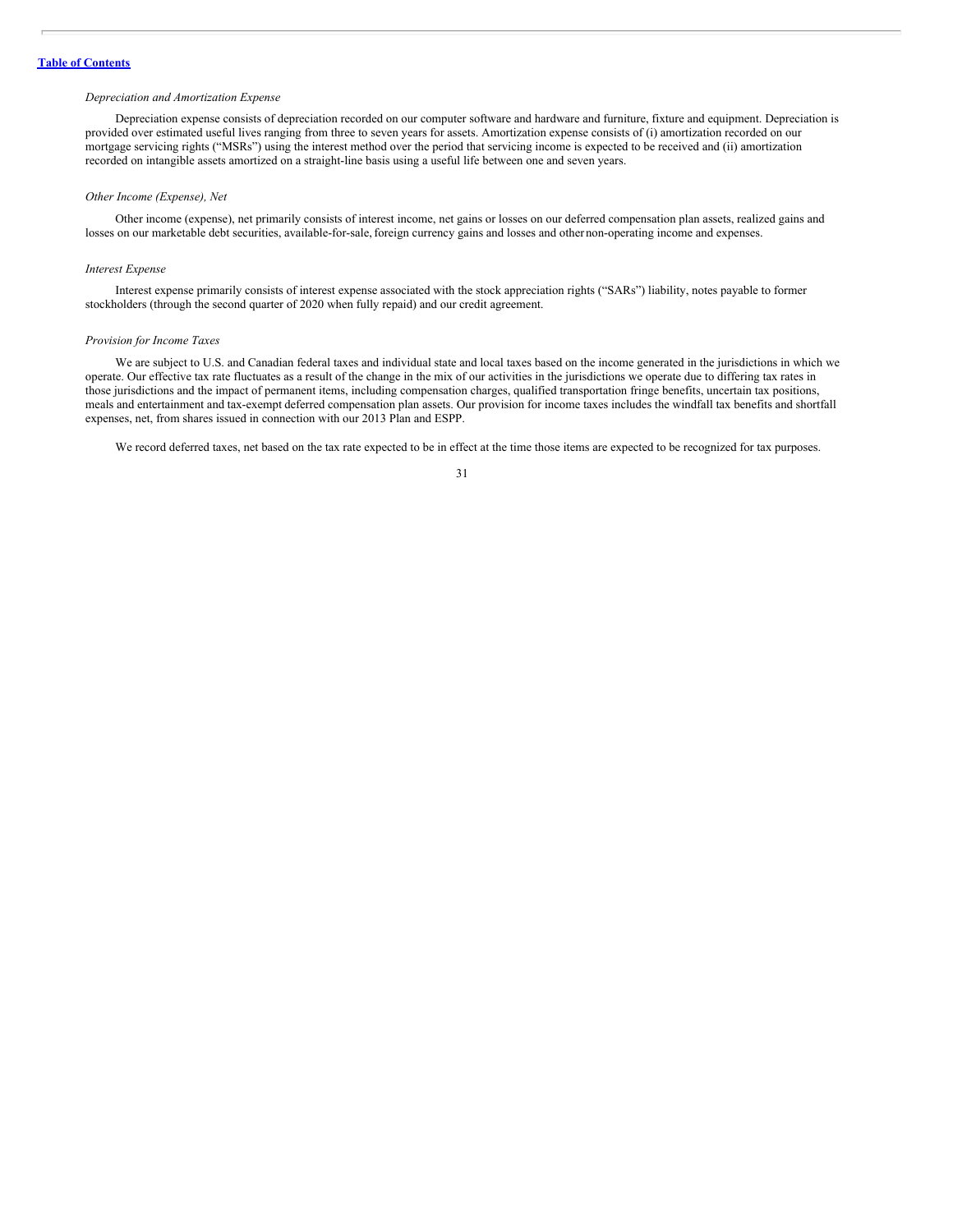#### **Results of Operations**

Following is a discussion of our results of operations for the three and nine months ended September 30, 2021 and 2020. The tables included in the period comparisons below provide summaries of our results of operations. The period-to-period comparisons of financial results are not necessarily indicative of future results.

## *Key Operating Metrics*

We regularly review a number of key metrics to evaluate our business, measure our performance, identify trends affecting our business, formulate financial projections and make strategic decisions. We also believe these metrics are relevant to investors' and others' assessment of our financial condition and results of operations. During the three months ended September 30, 2021 and 2020, we closed more than 3,300 and 2,100 investment sales, financing and other transactions, respectively, with total sales volume of approximately \$20.8 billion and \$9.1 billion, respectively. During the nine months ended September 30, 2021 and 2020, we closed more than 8,900 and 5,900 investment sales, financing and other transactions, respectively, with total sales volume of approximately \$50.2 billion and \$27.8 billion, respectively. Such key metrics for real estate brokerage and financing activities (excluding other transactions) are as follows:

|                                                                  | Three Months Ended<br>September 30, |          | Nine Months Ended<br>September 30, |          |
|------------------------------------------------------------------|-------------------------------------|----------|------------------------------------|----------|
| Real Estate Brokerage                                            | 2021                                | 2020     | 2021                               | 2020     |
| Average Number of Investment Sales Professionals                 | 1.909                               | 1.917    | 1.934                              | 1,911    |
| Average Number of Transactions per Investment Sales Professional | 1.29                                | 0.80     | 3.30                               | 2.21     |
| Average Commission per Transaction                               | \$122,052                           | \$92.236 | \$112,246                          | \$98,659 |
| <b>Average Commission Rate</b>                                   | 1.82%                               | $2.01\%$ | 1.84%                              | 1.99%    |
| Average Transaction Size (in thousands)                          | 6.721                               | \$ 4,581 | 6,108<br>S.                        | \$4,947  |
| <b>Total Number of Transactions</b>                              | 2.456                               | 1.527    | 6.374                              | 4.217    |
| Total Sales Volume (in millions)                                 | 16.507                              | \$6.995  | 38.931<br>S.                       | \$20.861 |

|                                                           | Three Months Ended<br>September 30, |             | Nine Months Ended<br>September 30, |          |
|-----------------------------------------------------------|-------------------------------------|-------------|------------------------------------|----------|
| Financing $(1)$                                           | 2021                                | 2020        | 2021                               | 2020     |
| Average Number of Financing Professionals                 | 86                                  | 82          | 86                                 | 86       |
| Average Number of Transactions per Financing Professional | 6.98                                | 5.39        | 20.67                              | 15.13    |
| Average Fee per Transaction                               | \$42,319                            | \$ 33,531   | \$36,126                           | \$31,607 |
| Average Fee Rate                                          | $0.77\%$                            | 0.88%       | 0.82%                              | 0.89%    |
| Average Transaction Size (in thousands)                   | 5,503<br>S.                         | 3,828<br>S. | 4.390<br>S                         | 3,533    |
| <b>Total Number of Transactions</b>                       | 600                                 | 442         | 1.778                              | 1,301    |
| Total Financing Volume (in millions)                      | 3.302                               | .692        | 7.806                              | 4.597    |

(1) Operating metrics exclude certain financing fees not directly associated to transactions.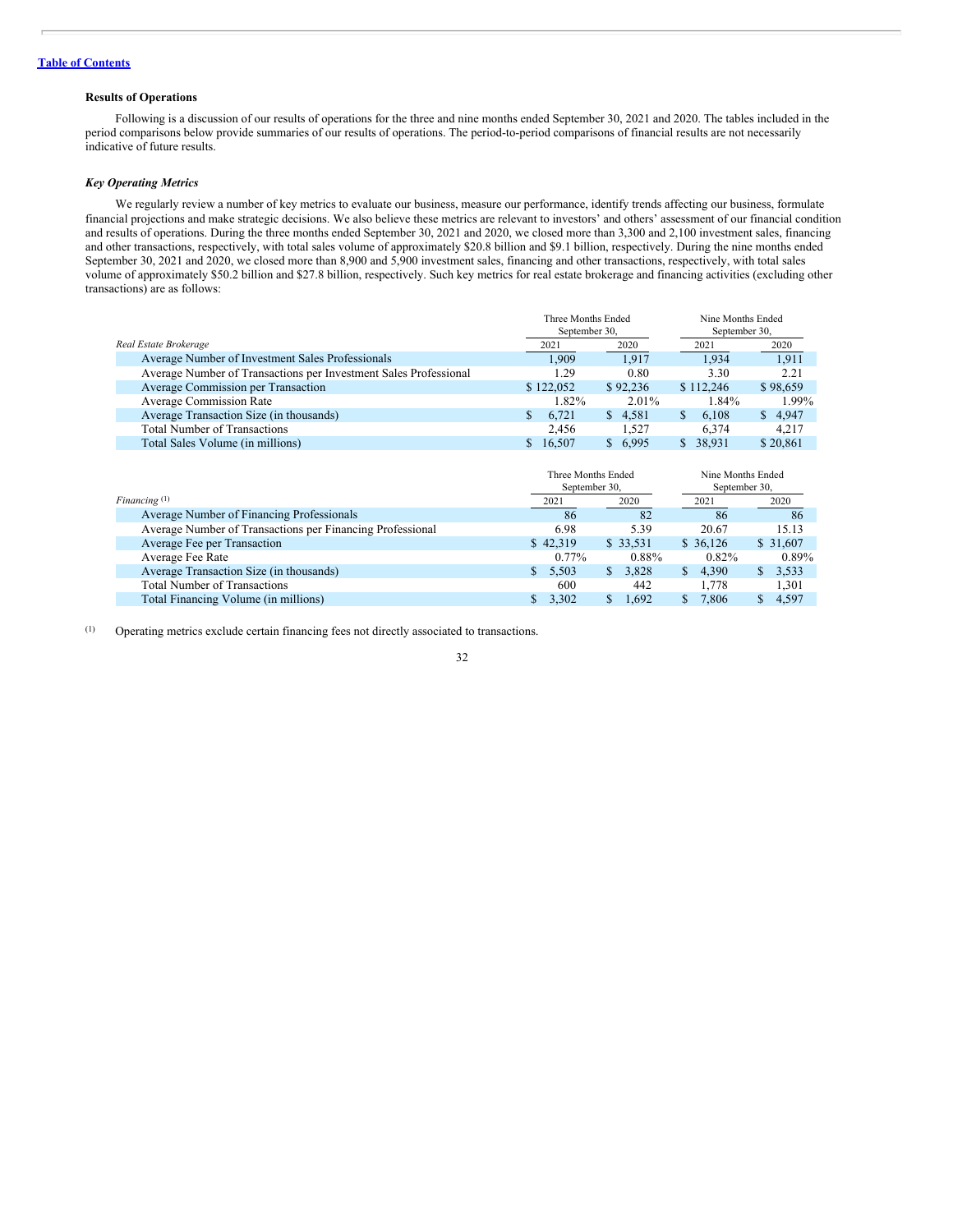#### *Comparison of Three Months Ended September 30, 2021 and 2020*

Below are key operating results for the three months ended September 30, 2021 compared to the three months ended September 30, 2020 (dollars in thousands):

|                                          | Three Months<br>Ended |                    | Percentage<br>of |     | Three Months<br>Ended | Percentage<br>of | Change    |                   |
|------------------------------------------|-----------------------|--------------------|------------------|-----|-----------------------|------------------|-----------|-------------------|
|                                          |                       | September 30, 2021 | Revenue          |     | September 30, 2020    | Revenue          | Dollar    | Percentage        |
| Revenues:                                |                       |                    |                  |     |                       |                  |           |                   |
| Real estate brokerage commissions        |                       | 299,759            | 90.2%            | \$. | 140,844               | 88.8%            | \$158,915 | 112.8%            |
| Financing fees                           |                       | 29,391             | 8.8              |     | 15,620                | 9.9              | 13,771    | 88.2%             |
| Other revenues                           |                       | 3,233              | 1.0              |     | 2,111                 | 1.3              | 1,122     | 53.2%             |
| Total revenues                           |                       | 332,383            | 100.0            |     | 158,575               | 100.0            | 173,808   | 109.6%            |
| Operating expenses:                      |                       |                    |                  |     |                       |                  |           |                   |
| Cost of services                         |                       | 219,194            | 65.9             |     | 99,707                | 62.9             | 119,487   | 119.8%            |
| Selling, general and administrative      |                       | 64,673             | 19.5             |     | 49,722                | 31.4             | 14,951    | 30.1%             |
| Depreciation and amortization            |                       | 2,850              | 0.9              |     | 2,606                 | 1.6              | 244       | 9.4%              |
| Total operating expenses                 |                       | 286,717            | 86.3             |     | 152,035               | 95.9             | 134,682   | 88.6%             |
| Operating income                         |                       | 45,666             | 13.7             |     | 6,540                 | 4.1              | 39,126    | nm(2)             |
| Other income (expense), net              |                       | 323                | 0.1              |     | 1,615                 | 1.0              | (1,292)   | $(80.0)\%$        |
| Interest expense                         |                       | (144)              | 0.0              |     | (199)                 | (0.1)            | 55        | $(27.6)\%$        |
| Income before provision for income taxes |                       | 45,845             | 13.8             |     | 7,956                 | 5.0              | 37,889    | nm(2)             |
| Provision for income taxes               |                       | 11,921             | 3.6              |     | 1,916                 | 1.2              | 10,005    | nm <sup>(2)</sup> |
| Net income                               |                       | 33,924             | 10.2%            |     | 6,040                 | 3.8%             | \$27,884  | nm(2)             |
| Adjusted EBITDA (1)                      |                       | 50,985             | 15.3%            |     | 12,229                | 7.7%             | \$38,756  | nm <sup>(2)</sup> |

(1) Adjusted EBITDA is not a measurement of our financial performance under U.S. generally accepted accounting principles ("U.S. GAAP") and should not be considered as an alternative to net income, operating income or any other measures derived in accordance with U.S. GAAP. For a definition of Adjusted EBITDA and a reconciliation of Adjusted EBITDA to net income, see "Non-GAAP Financial Measure."

(2) Not meaningful

#### *Revenues*

Our total revenues were \$332.4 million for the three months ended September 30, 2021 compared to \$158.6 million for the same period in 2020, an increase of \$173.8 million, or 109.6%. Total revenues increased as a result of increases in real estate brokerage commissions, financing fees and other revenues, as described below.

*Real estate brokerage commissions.* Revenues from real estate brokerage commissions increased to \$299.8 million for the three months ended September 30, 2021 from \$140.8 million for the same period in 2020, an increase of \$158.9 million, or 112.8%. The increase was primarily driven by a 136.0% increase in overall sales volume generated by a 60.8% increase in the number of investment sales transactions and a 46.7% increase in average transaction size, partially offset by a 19 basis points reduction in average commission rates due to a larger proportion of transactions closed from the Larger Transaction Market segment.

*Financing fees.* Revenues from financing fees increased to \$29.4 million for the three months ended September 30, 2021 from \$15.6 million for the same period in 2020, an increase of \$13.8 million, or 88.2%, in part spurred by growth from our recent acquisitions and other ancillary financing fees. The increase was driven by a 95.2% increase in financing volume, partially offset by an 11 basis points decrease in average commission rates due in part to fees from certain larger loan transactions. Financing volume was impacted by a 35.7% increase in the number of financing transactions and a 43.8% increase in average transaction size.

*Other revenues.* Other revenues increased to \$3.2 million for the three months ended September 30, 2021 from \$2.1 million for the same period in 2020, an increase of \$1.1 million, or 53.2%. The increase was primarily driven by increases in consulting and advisory services during the three months ended September 30, 2021, compared to the same period in 2020.

## *Total Operating Expenses*

Our total operating expenses were \$286.7 million for the three months ended September 30, 2021 compared to \$152.0 million for the same period in 2020, an increase of \$134.7 million, or 88.6%. The increase was due to increases in cost of services, which are variable commissions paid to our investment sales professionals and compensation-related costs in connection with our financing activities, selling, general and administrative costs and depreciation and amortization expense, as described below.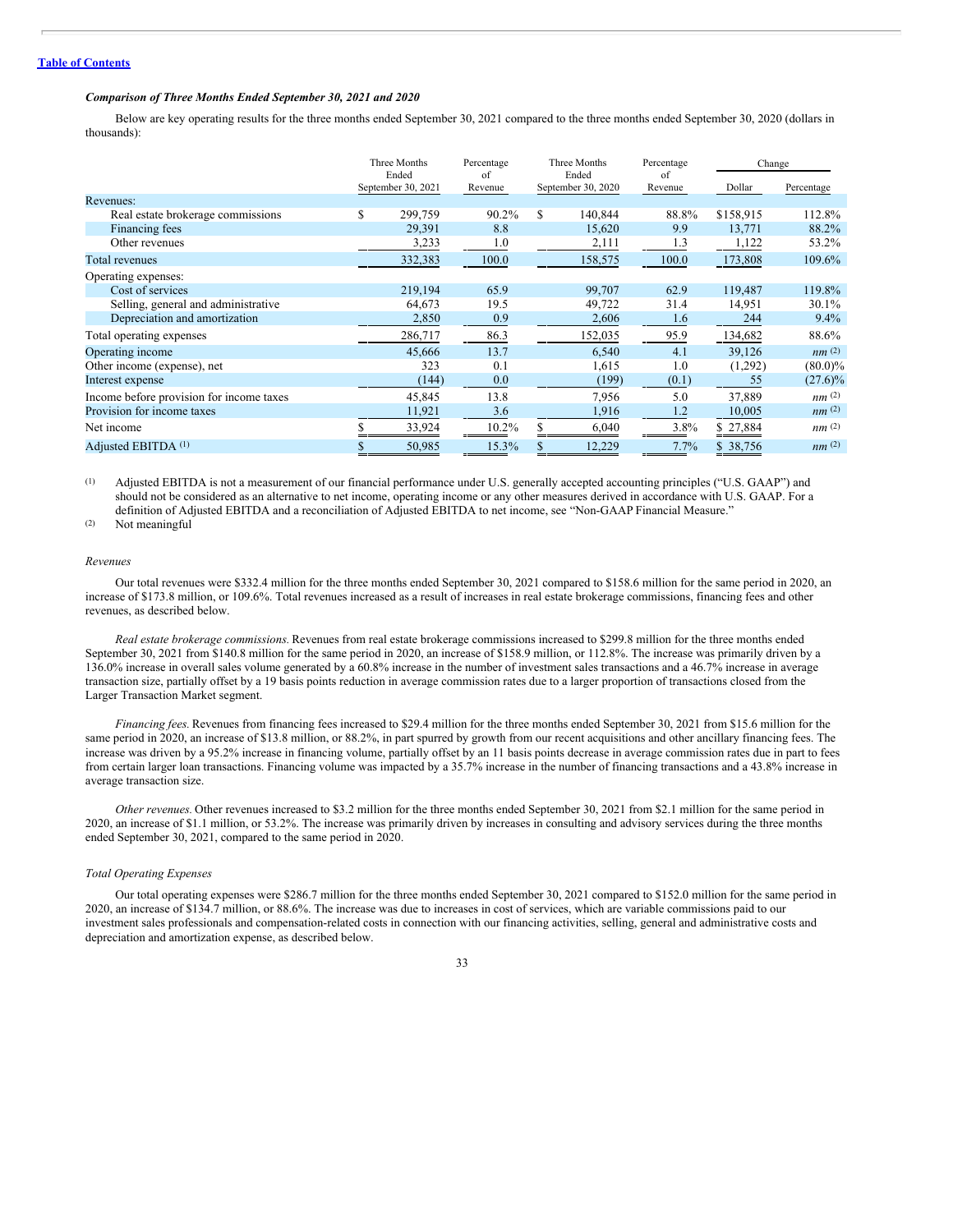*Cost of services.* Cost of services increased to \$219.2 million for the three months ended September 30, 2021 from \$99.7 million for the same period in 2020, an increase of \$119.5 million, or 119.8%. The increase was primarily due to increased commission expenses driven by the related increased revenues noted above. Cost of services as a percent of total revenues increased to 65.9% compared to 62.9% for the same period in 2020 primarily due to our senior investment sales and financing professionals who earn additional commissions after meeting certain annual financial thresholds, reaching their thresholds earlier than anticipated.

*Selling, general and administrative expense.* Selling, general and administrative expense for the three months ended September 30, 2021 increased \$15.0 million, or 30.1%, to \$64.7 million from \$49.7 million for the same period in 2020. The change was primarily due to increases in (i) compensation related costs, primarily driven by increases in management performance compensation due to a significant year-over-year growth in operating results; (ii) business development, marketing and other support related to the long-term retention of our sales and financing professionals; (iii) facilities expenses due to expansion of existing offices; and (iv) legal costs.

*Depreciation and amortization expense.* Depreciation and amortization expense increased to \$2.9 million for the three months ended September 30, 2021 from \$2.6 million for the same period in 2020, an increase of \$0.2 million, or 9.4%.

## *Other Income (Expense), Net*

Other income (expense), net decreased to \$0.3 million for the three months ended September 30, 2021 from \$1.6 million for the same period in 2020. The decrease was primarily driven by (i) an unfavorable change in the value of our deferred compensation plan assets that are held in a rabbi trust; (ii) a reduction in interest income on our investments in marketable debt securities, available-for-sale due to an overall decrease in interest rates; and (iii) a foreign currency loss related to our Canadian operations.

#### *Interest Expense*

Interest expense decreased to \$0.1 million for the three months ended September 30, 2021 from \$0.2 million for the same period in 2020. The decrease for the three months ended September 30, 2021 was primarily due to a decrease in interest expense on SARs liability.

## *Provision for Income Taxes*

The provision for income taxes was \$11.9 million for the three months ended September 30, 2021 compared to \$1.9 million in the same period in 2020, an increase of \$10.0 million. The effective income tax rate for the three months ended September 30, 2021 was 26.0% compared to 24.1% for the same period in 2020. The effective income tax rate increased primarily due the change in the relationship of permanent nondeductible items to income before provision for income taxes, partially offset by an increase in windfall tax benefits, net related to the settlement of stock-based awards and a decrease in Canadian losses, which are subject to a full valuation allowance.

34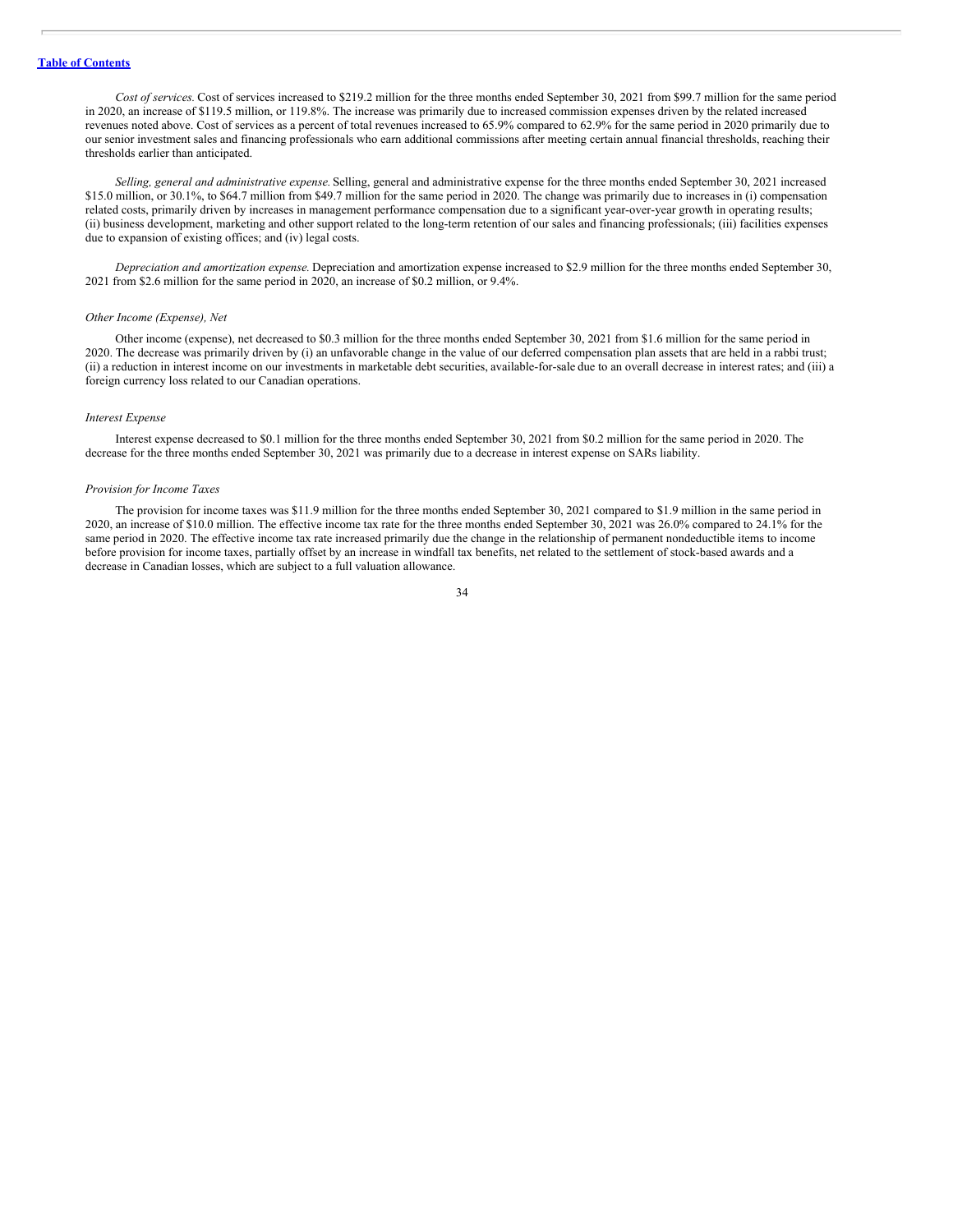#### *Comparison of Nine Months Ended September 30, 2021 and 2020*

Below are key operating results for the nine months ended September 30, 2021 compared to the nine months ended September 30, 2020 (dollars in thousands):

|                                          |   | Nine Months<br>Ended | Percentage<br>ΩŤ |    | Nine Months<br>Ended | Percentage<br>of | Change    |                   |
|------------------------------------------|---|----------------------|------------------|----|----------------------|------------------|-----------|-------------------|
|                                          |   | September 30, 2021   | Revenue          |    | September 30, 2020   | Revenue          | Dollar    | Percentage        |
| Revenues:                                |   |                      |                  |    |                      |                  |           |                   |
| Real estate brokerage commissions        | S | 715,458              | 89.3%            | S. | 416,044              | 89.1%            | \$299,414 | 72.0%             |
| Financing fees                           |   | 75,448               | 9.4              |    | 43,674               | 9.4              | 31,774    | 72.8%             |
| Other revenues                           |   | 10,400               | 1.3              |    | 6,974                | 1.5              | 3,426     | 49.1%             |
| Total revenues                           |   | 801,306              | 100.0            |    | 466,692              | 100.0            | 334,614   | 71.7%             |
| Operating expenses:                      |   |                      |                  |    |                      |                  |           |                   |
| Cost of services                         |   | 506,882              | 63.3             |    | 287,207              | 61.5             | 219,675   | 76.5%             |
| Selling, general and administrative      |   | 178,147              | 22.2             |    | 148,101              | 31.7             | 30,046    | 20.3%             |
| Depreciation and amortization            |   | 8,806                | 1.1              |    | 7,822                | 1.8              | 984       | 12.6%             |
| Total operating expenses                 |   | 693,835              | 86.6             |    | 443,130              | 95.0             | 250,705   | 56.6%             |
| Operating income                         |   | 107,471              | 13.4             |    | 23,562               | 5.0              | 83,909    | nm <sup>(2)</sup> |
| Other income (expense), net              |   | 2,737                | 0.3              |    | 4,224                | 0.9              | (1, 487)  | $(35.2)\%$        |
| Interest expense                         |   | (436)                | (0.1)            |    | (695)                | (0.1)            | 259       | $(37.3)\%$        |
| Income before provision for income taxes |   | 109,772              | 13.6             |    | 27,091               | 5.8              | 82,681    | nm(2)             |
| Provision for income taxes               |   | 29,304               | 3.7              |    | 7,875                | 1.7              | 21,429    | nm <sup>(2)</sup> |
| Net income                               |   | 80,468               | $9.9\%$          |    | 19,216               | $4.1\%$          | 61,252    | nm(2)             |
| Adjusted EBITDA (1)                      |   | 124,790              | 15.6%            |    | 38,757               | 8.3%             | 86,033    | nm <sup>(2)</sup> |

(1) Adjusted EBITDA is not a measurement of our financial performance under U.S. generally accepted accounting principles ("U.S. GAAP") and should not be considered as an alternative to net income, operating income or any other measures derived in accordance with U.S. GAAP. For a definition of Adjusted EBITDA and a reconciliation of Adjusted EBITDA to net income, see "Non-GAAP Financial Measure."

(2) Not meaningful

#### *Revenues*

Our total revenues were \$801.3 million for the nine months ended September 30, 2021 compared to \$466.7 million for the same period in 2020, an increase of \$334.6 million, or 71.7%. Total revenues increased as a result of increases in real estate brokerage commissions, financing fees and other revenues, as described below.

*Real estate brokerage commissions.* Revenues from real estate brokerage commissions increased to \$715.5 million for the nine months ended September 30, 2021, from \$416.0 million for the same period in 2020, an increase of \$299.4 million, or 72.0%. The increase was primarily driven by an 86.6% increase in sales volume generated by a 51.2% increase in the number of investment sales transactions and a 23.5% increase in the average transaction size. These increases were partially offset by a 15 basis points reduction in average commission rates due to a larger proportion of transactions closed from the Larger Transaction Market segment.

*Financing fees.* Revenues from financing fees increased to \$75.4 million for the nine months ended September 30, 2021 from \$43.7 million for the same period in 2020, an increase of \$31.8 million, or 72.8%, in part spurred by growth from our recent acquisitions and other ancillary financing fees. The increase was driven by a 69.8% increase in financing volume, partially offset by a 7 basis points reduction in average commission rates due in part to fees from certain larger loan transactions. Financing volume was impacted by a 24.3% increase in average transaction size and a 36.7% increase in the number of financing transactions.

*Other revenues.* Other revenues increased to \$10.4 million for the nine months ended September 30, 2021 from \$7.0 million for the same period in 2020, an increase of \$3.4 million, or 49.1%. The increase was primarily driven by an increase in consulting and advisory services during the nine months ended September 30, 2021, compared to the same period in 2020.

#### *Total Operating Expenses*

Our total operating expenses were \$693.8 million for the nine months ended September 30, 2021 compared to \$443.1 million for the same period in 2020, an increase of \$250.7 million, or 56.6%. The increase was due to increases in cost of services, which are variable commissions paid to our investment sales professionals and compensation-related costs in connection with our financing activities, selling, general and administrative costs and depreciation and amortization expense, as described below.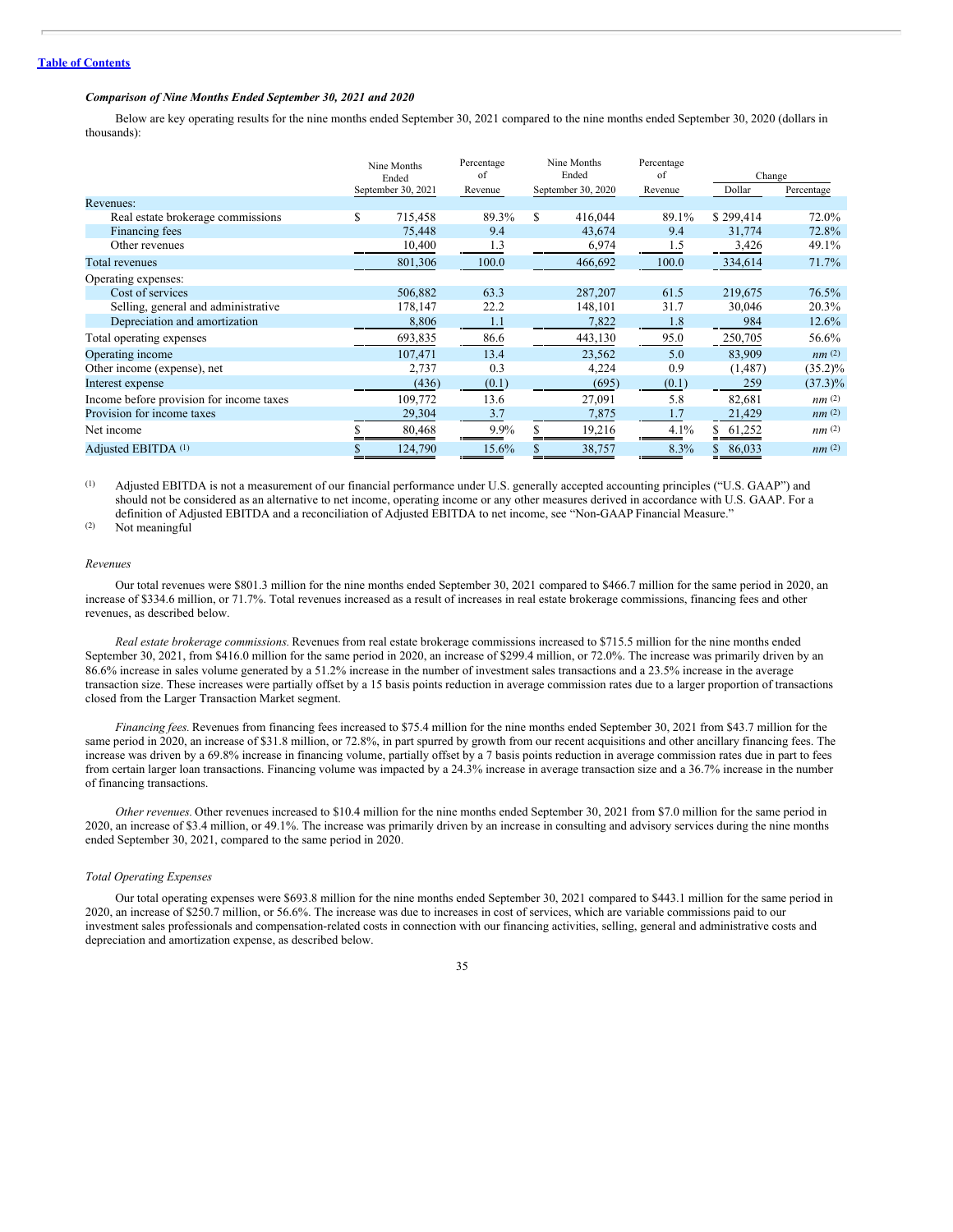*Cost of services.* Cost of services increased to \$506.9 million for the nine months ended September 30, 2021 from \$287.2 million for the same period in 2020, an increase of \$219.7 million, or 76.5%. The increase was primarily due to increased commission expenses driven by the related increased revenues noted above. Cost of services as a percent of total revenues increased to 63.3% compared to 61.5% for the same period in 2020 primarily due to our senior investment sales and financing professionals who earn additional commissions after meeting certain annual financial thresholds, reaching their thresholds earlier than prior years and a higher proportion of transactions closed by our more senior investment sales and financing professionals.

*Selling, general and administrative expense.* Selling, general and administrative expense for the nine months ended September 30, 2021 increased \$30.0 million, or 20.3%, to \$178.1 million from \$148.1 million for the same period in 2020. The increase was primarily due to increases in (i) compensation related costs, primarily driven by increases in management performance compensation due to a significant year-over-year increase in operating results; (ii) business development, marketing and other support related to the long-term retention of our sales and financing professionals; (iii) facilities expenses due to expansion of existing offices; and (iv) net change in value of contingent and deferred consideration in connection with our acquisition activities. These increases were partially offset by decreases in (i) sales operations support and promotional marketing expenses primarily due to the cancellation of the Company's annual sales recognition event typically held during the first quarter of 2021 due to ongoing concerns about the pandemic; and (ii) legal costs.

*Depreciation and amortization expense.* Depreciation and amortization expense increased to \$8.8 million for the nine months ended September 30, 2021 from \$7.8 million for the same period in 2020, an increase of \$1.0 million, or 12.6%. The increase was primarily driven by capital expenditures due to our growth.

#### *Other Income (Expense), Net*

Other income (expense), net decreased to \$2.7 million for the nine months ended September 30, 2021 from \$4.2 million for the same period in 2020. The decrease was primarily driven by a reduction in interest income on our investments in marketable debt securities, available-for-sale due to an overall decrease in interest rates. This decrease was partially offset by (i) a favorable change in the value of our deferred compensation plan assets that are held in a rabbi trust; and (ii) a foreign currency gain related to our Canadian operations.

## *Interest Expense*

Interest expense decreased to \$0.4 million for the nine months ended September 30, 2021 from \$0.7 million for the same period in 2020. The decrease for the nine months ended September 30, 2021 was primarily due to a decrease in interest expense on SARs liability and no interest expense related to notes payable to former stockholders, which were fully repaid during the second quarter of 2020.

#### *Provision for Income Taxes*

The provision for income taxes was \$29.3 million for the nine months ended September 30, 2021 compared to \$7.9 million in the same period in 2020, an increase of \$21.4 million, or 272.1%. The effective income tax rate for the nine months ended September 30, 2021 was 26.7% compared to 29.1% for the same period in 2020. The effective income tax rate decreased primarily due to an increase in windfall tax benefits, net related to the settlement of stock-based awards and a decrease in Canadian losses which are subject to a full valuation allowance, partially offset by a net increase in permanent and other items.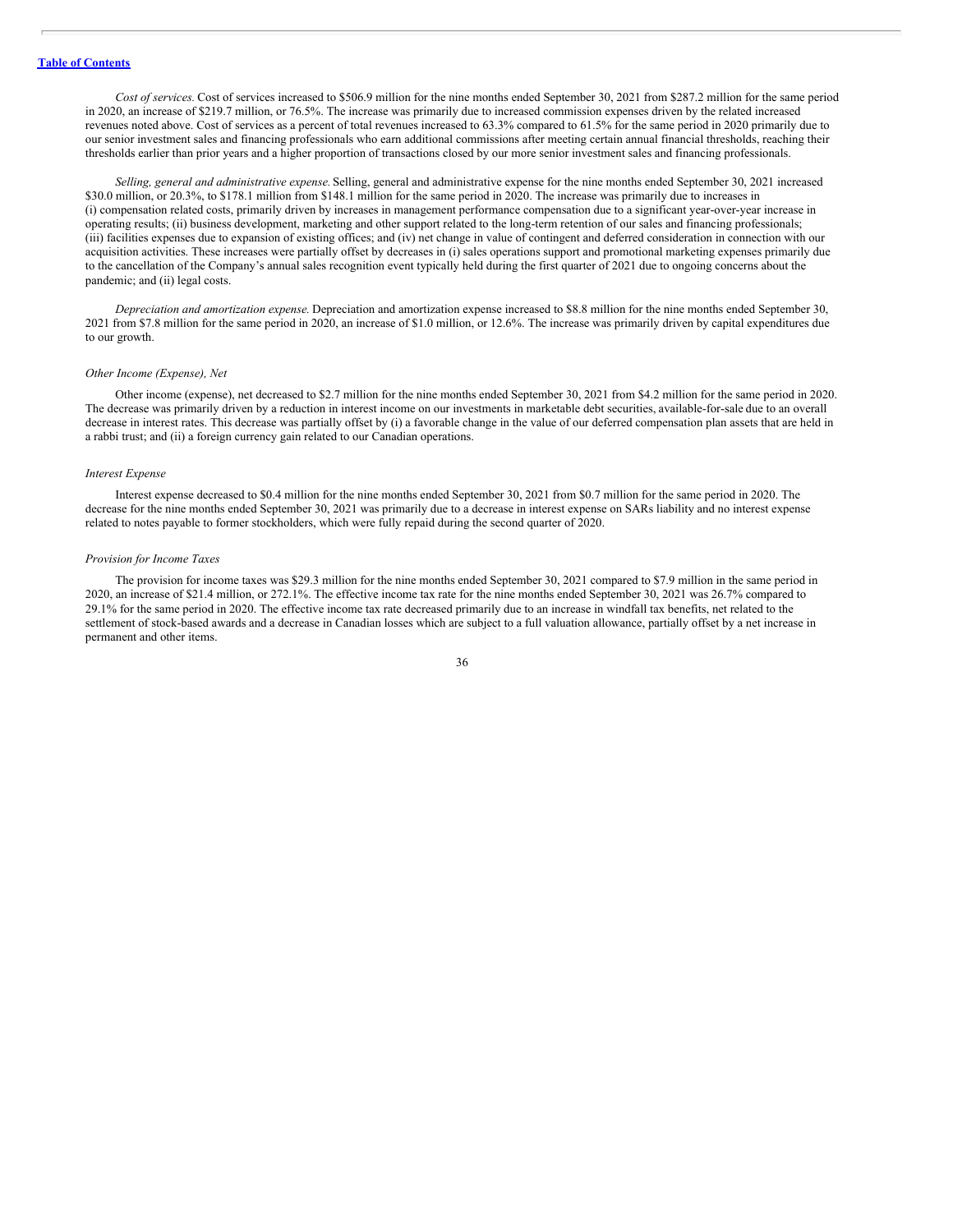#### **Non-GAAP Financial Measure**

In this quarterly report on Form 10-Q, we include a non-GAAP financial measure, adjusted earnings before interest income/expense, taxes, depreciation and amortization, stock-based compensation and other non-cash items, or Adjusted EBITDA. We define Adjusted EBITDA as net income before (i) interest income and other, including net realized gains (losses) on marketable debt securities, available-for-sale and cash and cash equivalents, (ii) interest expense, (iii) provision for income taxes, (iv) depreciation and amortization, (v) stock-based compensation, and (vi) non-cash MSR activity. We use Adjusted EBITDA in our business operations to evaluate the performance of our business, develop budgets and measure our performance against those budgets, among other things. We also believe that analysts and investors use Adjusted EBITDA as a supplemental measure to evaluate our overall operating performance. However, Adjusted EBITDA has material limitations as a supplemental metric and should not be considered in isolation, or as a substitute for analysis of our results as reported under U.S. GAAP. We find Adjusted EBITDA to be a useful management metric to assist in evaluating performance, because Adjusted EBITDA eliminates items related to capital structure, taxes and non-cash items. In light of the foregoing limitations, we do not rely solely on Adjusted EBITDA as a performance measure and also consider our U.S. GAAP results. Adjusted EBITDA is not a measurement of our financial performance under U.S. GAAP and should not be considered as an alternative to net income, operating income or any other measures calculated in accordance with U.S. GAAP. Because Adjusted EBITDA is not calculated in the same manner by all companies, it may not be comparable to other similarly titled measures used by other companies. A reconciliation of the most directly comparable U.S. GAAP financial measure, net income, to Adjusted EBITDA is as follows (in thousands):

|                                      |          | Three Months Ended<br>September 30, |                          | Nine Months Ended<br>September 30, |
|--------------------------------------|----------|-------------------------------------|--------------------------|------------------------------------|
|                                      | 2021     | 2020                                | 2021                     | 2020                               |
| Net income                           | \$33,924 | 6,040<br>\$                         | 80,468<br>$\mathbb{S}^-$ | \$19,216                           |
| Adjustments:                         |          |                                     |                          |                                    |
| Interest income and other $(1)$      | (503)    | (889)                               | (1,470)                  | (4,090)                            |
| Interest expense                     | 144      | 199                                 | 436                      | 695                                |
| Provision for income taxes           | 11,921   | 1,916                               | 29,304                   | 7,875                              |
| Depreciation and amortization        | 2,850    | 2,606                               | 8,806                    | 7,822                              |
| Stock-based compensation             | 2.703    | 2,383                               | 7,653                    | 7,551                              |
| Non-cash MSR activity <sup>(2)</sup> | (54)     | (26)                                | (407)                    | (312)                              |
| Adjusted EBITDA (3)                  | \$50,985 | \$12,229                            | \$124,790                | \$38,757                           |

(1) Other includes net realized gains (losses) on marketable debt securities,available-for-sale.

(2) Non-cash MSR activity includes the assumption of servicing obligations.

(3) The increase in Adjusted EBITDA for the three and nine months ended September 30, 2021, compared to the same period in 2020 is primarily due to an increase in total revenues and a lower proportion of operating expenses compared to total revenues.

#### **Liquidity and Capital Resources**

Our primary sources of liquidity are cash and cash equivalents, cash flows from operations, marketable debt securities,available-for-sale and, if necessary, borrowings under our credit agreement. In order to enhance yield to us, we have invested a portion of our cash in money market funds and fixed and variable income debt securities, in accordance with our investment policy approved by the board of directors. Certain of our investments in money market funds may not maintain a stable net asset value and may impose fees on redemptions and/or gating fees. To date, the Company has not experienced any restrictions or gating fees on its ability to redeem funds from money market funds. Although we have historically funded our operations through operating cash flows, there can be no assurance that we can continue to meet our cash requirements entirely through our operations, cash and cash equivalents, proceeds from the sale of marketable debt securities, available-for-sale or availability under our credit agreement.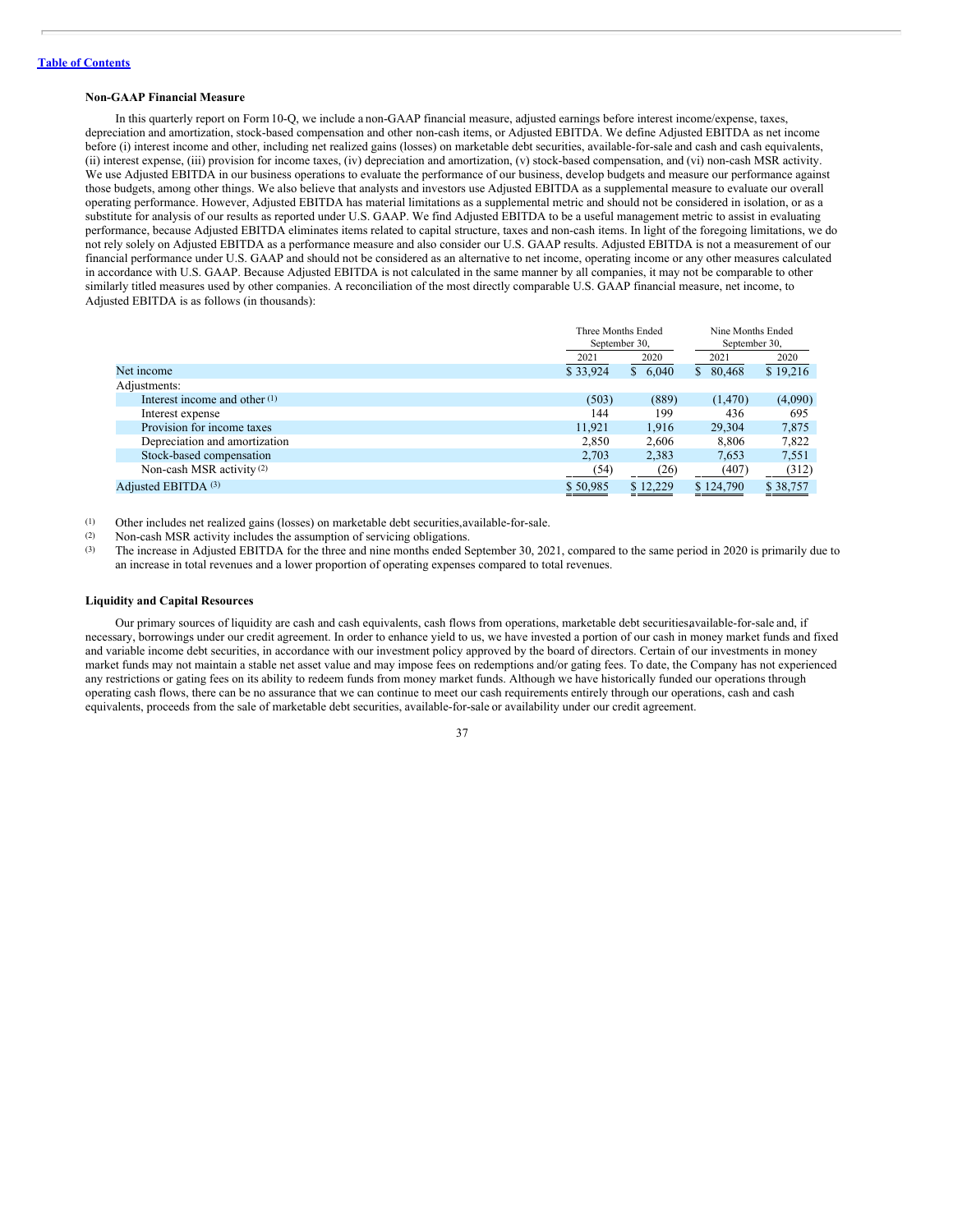#### *Cash Flows*

Our total cash and cash equivalents balance increased by \$37.9 million to \$281.0 million at September 30, 2021, compared to \$243.2 million at December 31, 2020. The following table sets forth our summary cash flows for the nine months ended September 30, 2021 and 2020 (in thousands):

|                                                                       | Nine Months Ended<br>September 30, |             |
|-----------------------------------------------------------------------|------------------------------------|-------------|
|                                                                       | 2021                               | 2020        |
| Net cash provided by (used in) operating activities                   | \$99.593                           | \$(28, 266) |
| Net cash used in investing activities                                 | (55, 782)                          | (21, 381)   |
| Net cash used in financing activities                                 | (6,081)                            | (9, 819)    |
| Effect of currency exchange rate changes on cash and cash equivalents | 125                                | (92)        |
| Net increase (decrease) in cash and cash equivalents                  | 37,855                             | (59, 558)   |
| Cash and cash equivalents at beginning of period                      | 243,152                            | 232,670     |
| Cash and cash equivalents at end of period                            | \$281,007                          | \$173,112   |

#### *Operating Activities*

Cash flows provided by operating activities were \$99.6 million for the nine months ended September 30, 2021 compared to cash flows used in operating activities of \$28.3 million for the same period in 2020. Net cash provided by operating activities is driven by our net income adjusted for non-cash items and changes in operating assets and liabilities. The \$127.9 million improvement in operating cash flows for the nine months ended September 30, 2021 compared to the same period in 2020 was primarily due to higher total revenues and a lower proportion of operating expenses compared to total revenues, differences in timing of certain payments and receipts, a reduction in advances to our investment sales and financing professionals and lower bonus payments paid during the first quarter of 2021 compared to the same period in 2020 due to the significant decline in operating results for the year ended December 31, 2020. The improvement in operating cash flows was partially offset by a reduction in the deferral of certain discretionary commissions.

#### *Investing Activities*

Cash flows used in investing activities were \$55.8 million for the nine months ended September 30, 2021 compared to \$21.4 million for the same period in 2020. The \$34.4 million increased usage in investing activities for the nine months ended September 30, 2021 compared to the same period in 2020 was primarily due to a \$38.5 million increase in net purchases of marketable debt securities and a \$9.5 million purchase of held-to-maturity securities, with no such comparable outflow for the same period in 2020. The increased usage in investing cash flows was partially offset by a \$12.1 million reduction in cash used in acquisitions of businesses, net of cash received during the nine months ended September 30, 2021 compared to the same period in 2020.

#### *Financing Activities*

Cash flows used in financing activities were \$6.1 million for the nine months ended September 30, 2021 compared to \$9.8 million for the same period in 2020. The \$3.7 million reduction in cash flows used in financing activities for the nine months ended September 30, 2021 compared to the same period in 2020 was primarily impacted by principal payments on notes payable to former stockholders, which were fully repaid during the second quarter of 2020, partially offset by increases in principal payments on contingent and deferred consideration in connection with acquisitions and taxes paid related to net share settlement of stock-based awards.

## *Liquidity*

We believe that our existing balances of cash and cash equivalents, cash flows expected to be generated from our operations, proceeds from the sale of marketable debt securities, available-for-sale and borrowings available under the Credit Agreement (defined below) will be sufficient to satisfy our operating requirements for at least the next 12 months. If we need to raise additional capital through public or private debt or equity financings, strategic relationships or other arrangements, this capital might not be available to us in a timely manner, on acceptable terms, or at all. Our failure to raise sufficient capital when needed could prevent us from funding acquisitions or otherwise financing our growth or operations. As of September 30, 2021, cash and cash equivalents and marketable debt securities, available-for-sale, aggregated \$528.4 million, and we had \$59.5 million of borrowing capacity under our credit agreement.

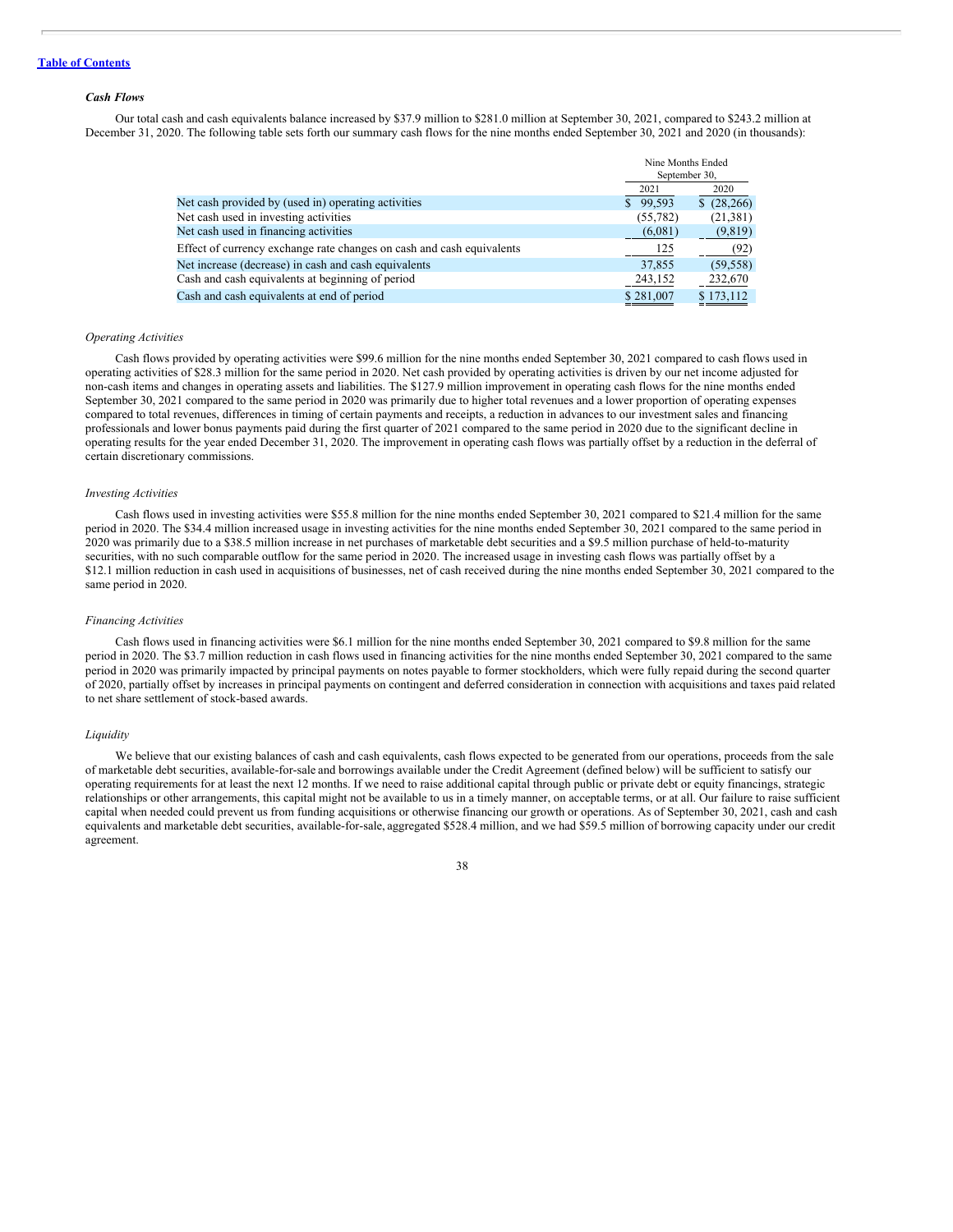#### *Credit Agreement*

We have a Credit Agreement with Wells Fargo Bank, National Association for a \$60.0 million principal amount senior secured revolving credit facility that is guaranteed by all of our domestic subsidiaries and matures on June 1, 2022 (the "Credit Agreement"). See Note 13 – "Commitments and Contingencies" of our Notes to Condensed Consolidated Financial Statements for additional information on the Credit Agreement.

#### **Contractual Obligations and Commitments**

There have been no material changes in our commitments under contractual obligations, as disclosed in our Annual Report on Form10-K for the year ended December 31, 2020 through the date the condensed consolidated financial statements were issued.

#### **Off Balance Sheet Arrangements**

We do not have any off-balance sheet arrangements.

## **Inflation**

Our revenues and other variable costs related to revenue are primarily affected by real estate market supply and demand, which may be affected by uncertain or changing economic and market conditions, including inflation/deflation arising in connection with and in response to the COVID-19 pandemic. The actual economic impact from inflation/deflation to our business remains unknown at this time.

#### **Critical Accounting Policies; Use of Estimates**

We prepare our financial statements in accordance with U.S. GAAP. In applying many of these accounting principles, we make assumptions, estimates and/or judgments that affect the reported amounts of assets, liabilities, revenues and expenses in our condensed consolidated financial statements. We base our estimates and judgments on historical experience and other assumptions that we believe are reasonable under the circumstances. These assumptions, estimates and/or judgments, however, are often subjective and our actual results may change based on changing circumstances or changes in our analyses. If actual amounts are ultimately different from our estimates, the revisions are included in our results of operations for the period in which the actual amounts become known. There were no significant changes in our critical accounting policies, as disclosed in our Annual Report on Form 10-K for the year ended December 31, 2020.

#### **Recent Accounting Pronouncements**

For information regarding recent accounting pronouncements, see Note 1 – "Description of Business, Basis of Presentation and Recent Accounting Pronouncements" of our Notes to Condensed Consolidated Financial Statements. Although we do not believe any of the other accounting pronouncements listed in that note will have a significant impact on our business, we are still in the process of determining the impact of the new pronouncements may have on our condensed consolidated financial statements.

## <span id="page-39-0"></span>**Item 3. Quantitative and Qualitative Disclosures About Market Risk**

We maintain a portfolio of investments in a variety of fixed and variable debt rate securities, including U.S. Treasuries, U.S. government sponsored entities, corporate debt, asset-backed securities and other. As of September 30, 2021, the fair value of investments in marketable debt securities, available-for-sale was \$247.4 million. The primary objective of our investment activity is to maintain the safety of principal, and to provide for future liquidity requirements while maximizing yields without significantly increasing risk. While some investments may be securities of companies in foreign countries, all investments are denominated and payable in U.S. Dollars. We do not enter into investments for trading or speculative purposes. While our intent is not to sell these investment securities prior to their stated maturities, we may choose to sell any of the securities for strategic reasons including, but not limited to, anticipated capital requirements, anticipation of credit deterioration, duration management and because a security no longer meets the criteria of our investment policy. We do not use derivatives or similar instruments to manage our interest rate risk. We seek to invest in high quality investments. The weighted average rating (exclusive of cash and cash equivalents) was AA as of September 30, 2021. Maturities are maintained consistent with our short-, medium- and long-term liquidity objectives.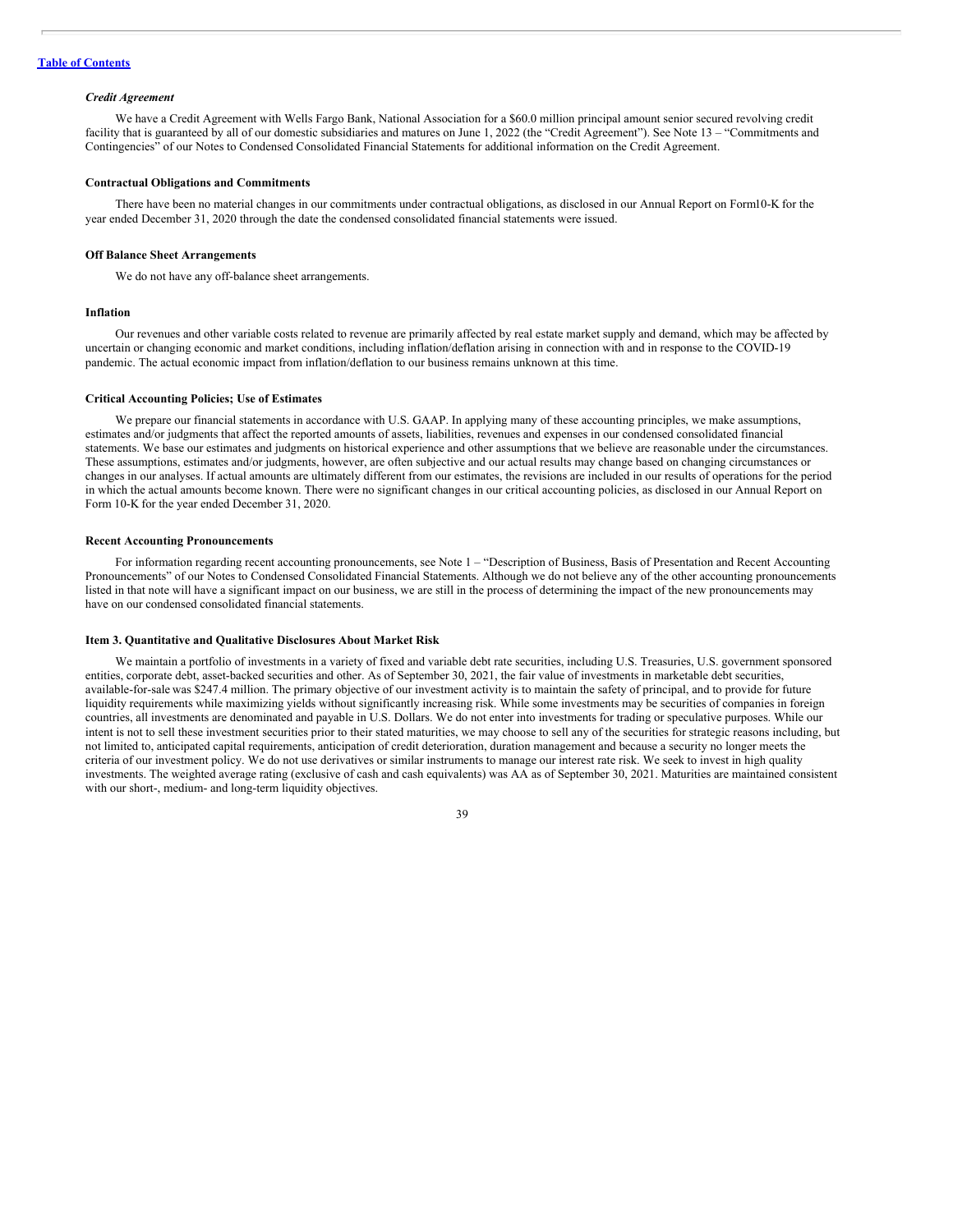Currently, our portfolio of investments predominantly consists of fixed interest rate debt securities; however, a portion of our investment portfolio may consist of variable interest rate debt securities. Our investments in fixed interest rate debt securities are subject to various market risks. Changes in prevailing interest rates may adversely or positively impact their fair market value should interest rates generally rise or fall. Accordingly, we also may have interest rate risk with variable interest rate debt securities as the income produced may decrease if interest rates fall. Contraction in market liquidity may adversely affect the value of portions of our portfolio and affect our ability to sell securities in the time frames required and at acceptable prices. Uncertainty in future market conditions may raise market participant's expectations of returns, thus impacting the value of securities in our portfolio as well. The following table sets forth the impact on the fair value of our investments as of September 30, 2021 from changes in interest rates based on the weighted average duration of the debt securities in our portfolio (in thousands):

|                          | Approximate Change in |                           |  |  |  |  |
|--------------------------|-----------------------|---------------------------|--|--|--|--|
|                          |                       | Fair Value of Investments |  |  |  |  |
| Change in Interest Rates |                       | Increase (Decrease)       |  |  |  |  |
| 2% Decrease              | S                     | 2,604                     |  |  |  |  |
| 1% Decrease              | S                     | 1,788                     |  |  |  |  |
| 1% Increase              | S                     | (3,299)                   |  |  |  |  |
| 2% Increase              |                       | (6, 597)                  |  |  |  |  |

Due to the nature of our business and the manner in which we conduct our operations, we believe we do not face any material interest rate risk with respect to other assets and liabilities, equity price risk or other market risks. The functional currency of our Canadian operations is the Canadian dollar. We are exposed to foreign currency exchange rate risk for the settlement of transactions of the Canadian operations as well as unrealized translation adjustments. To date, realized foreign currency exchange rate gains and losses have not been material.

#### <span id="page-40-0"></span>**Item 4. Controls and Procedures**

## **Evaluation of Disclosure Controls and Procedures**

Our management is responsible for establishing and maintaining adequate internal control over financial reporting, as such term is defined in Exchange Act Rules 13a-15(f), including maintenance of (i) records that in reasonable detail accurately and fairly reflect the transactions and dispositions of our assets, and (ii) policies and procedures that provide reasonable assurance that (a) transactions are recorded as necessary to permit preparation of financial statements in accordance with accounting principles generally accepted in the United States of America, (b) our receipts and expenditures are being made only in accordance with authorizations of management and our board of directors and (c) we will prevent or timely detect unauthorized acquisition, use, or disposition of our assets that could have a material effect on the financial statements.

Our management, with the supervision and participation of our chief executive officer ("CEO") and chief financial officer ("CFO"), has evaluated the effectiveness of our disclosure controls and procedures (as defined in Rules 13a- 15(e) and 15d- 15(e) under the Exchange Act, as of the end of the period covered by this Form 10-Q, based on the criteria established under the Internal Control Integrated Framework issued by the Committee of Sponsoring Organizations of the Treadway Commission (2013 framework). Based on such evaluation, our management has concluded that as of September 30, 2021, our disclosure controls and procedures are designed at a reasonable assurance level and are effective to provide reasonable assurance that information we are required to disclose in reports that we file or submit under the Exchange Act is recorded, processed, summarized, and reported within the time periods specified in the rules and forms of the SEC, and that such information is accumulated and communicated to our management, including our CEO and CFO, as appropriate, to allow timely decisions regarding required disclosure.

## **Changes in Internal Control over Financial Reporting**

There have not been any changes in our internal control over financial reporting (as such term is defined in Rules13a-15(f) and 15d-15(f) under the Exchange Act) during the quarter ended September 30, 2021 that have materially affected, or are reasonably likely to materially affect, our internal control over financial reporting. We have not experienced any significant impact to our internal controls over financial reporting despite the fact that a significant number of our employees and independent contractors are still working remotely due to the COVID-19 pandemic. The design of our processes and controls allow for remote execution with accessibility to secure data. We are continually monitoring and assessing the COVID-19 situation to minimize the impact, if any, on the design and operating effectiveness on our internal controls.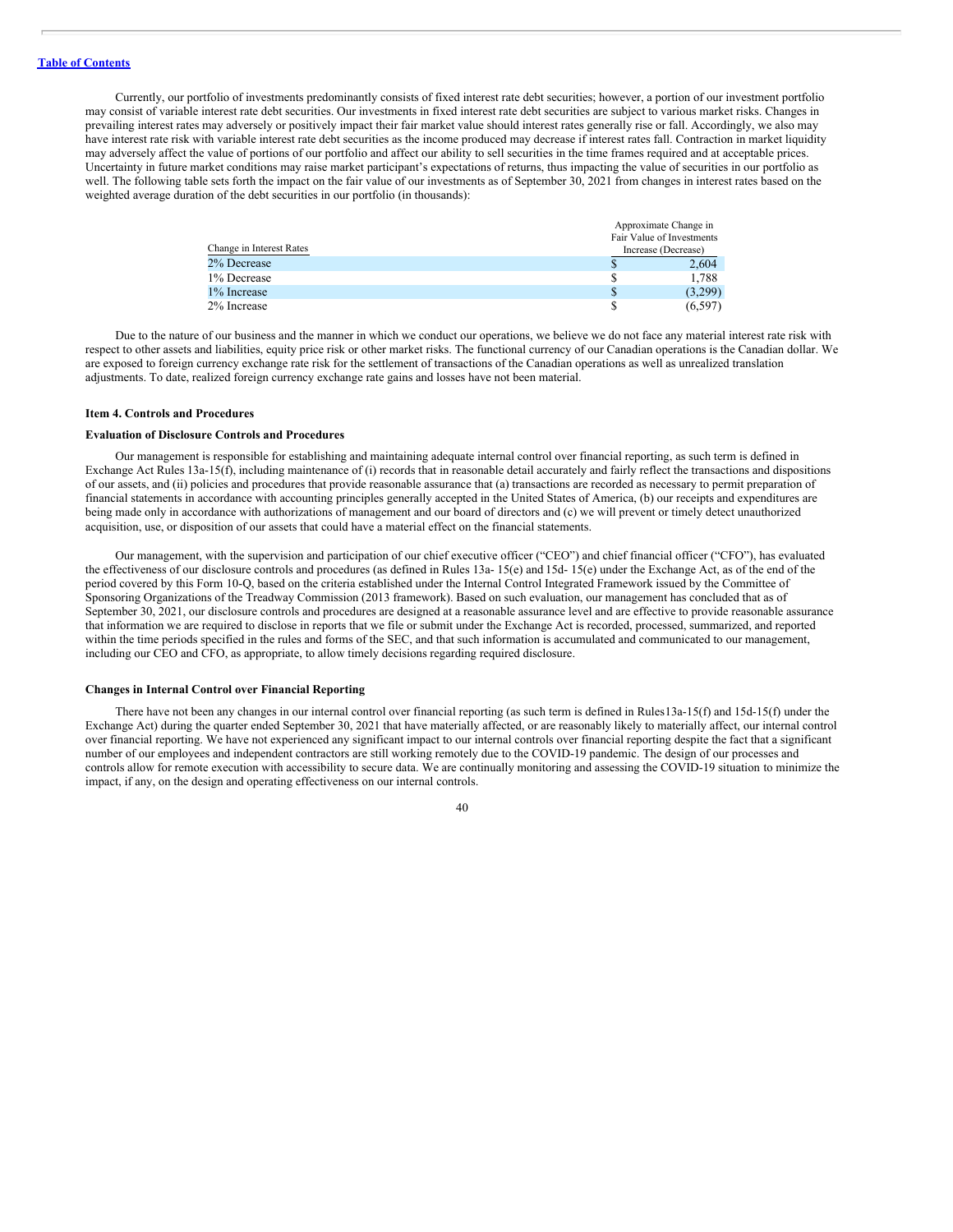## **PART II. OTHER INFORMATION**

## <span id="page-41-1"></span><span id="page-41-0"></span>**Item 1. Legal Proceedings**

We are involved in claims and legal actions arising in the ordinary course of our business, some of which involve claims for damages that are substantial in amount. Most of these litigation matters are covered by our insurance policies, which contain deductibles, exclusions, claim limits and aggregate policy limits. Such litigation and other proceedings may include, but are not limited to, actions relating to commercial relationships, standard brokerage disputes like the alleged failure to disclose physical or environmental defects or property expenses or contracts, the alleged inadequate disclosure of matters relating to the transaction like the relationships among the parties to the transaction, potential claims or losses pertaining to the asset, vicarious liability based upon conduct of individuals or entities outside of our control, general fraud claims, conflicts of interest claims, employment law claims, including claims challenging the classification of our sales professionals as independent contractors, claims alleging violations of state consumer fraud statutes and intellectual property. While the ultimate liability for these legal proceedings cannot be determined, we review the need for an accrual for loss contingencies quarterly and record an accrual for litigation related losses where the likelihood of loss is both probable and estimable. We do not believe, based on information currently available to us, that the final outcome of these proceedings will have a material adverse effect on our consolidated financial position, results of operations or cash flows.

## <span id="page-41-2"></span>**Item 1A. Risk Factors**

There have been no material changes from the risk factors described in our Annual Report onForm 10-K for the year ended December 31, 2020, other than the updated risk factors below relating to the Technology and Cybersecurity.

#### **Technology and Cybersecurity Risks**

## If we do not respond to technological innovations or changes or upgrade our technology systems, our growth prospects and results of operations could *be adversely af ected.*

To remain competitive, we must continue to enhance and improve the functionality, features and security of our technology infrastructure. Infrastructure upgrades may require significant capital investment outside of the normal course of business. In the future, we will likely need to improve and upgrade our technology, database systems and network infrastructure in order to allow our business to grow in both size and scope. Without such improvements, our operations might suffer from unanticipated system disruptions, slow performance or unreliable service levels, any of which could negatively affect our ability to provide rapid customer service. We may face significant delays in introducing new services, investment sales professional tools and enhancements. Moreover, if we do not keep pace with the rapid innovations and changes taking place in information technology in our industry, we could be at a competitive disadvantage. If competitors introduce new products and services using new technologies, our proprietary technology and systems may become less competitive, and our business may be harmed. In addition, the expansion and improvement of our systems and infrastructure may require us to commit substantial financial, operational and technical resources, with no assurance that our business will improve.

#### Interruption, data security breaches, or failure of our information technology, communications systems or data services could hurt our ability to *ef ectively provide our services, which could damage our reputation and harm our operating results.*

Our business requires the continued operation of information technology and communication systems and network infrastructure. Our ability to conduct our national business may be adversely impacted by disruptions or breaches to these systems or infrastructure. Our information technology and communications systems are vulnerable to damage or disruption from fire, power loss, telecommunications failure, system malfunctions, computer viruses, third-party misconduct or penetration and criminal acts, natural disasters such as hurricanes, earthquakes, wildfires and floods, acts of war or terrorism, or other events which are beyond our control. For example, in August 2021, we were subject to a cybersecurity attack on our information technology systems. We immediately engaged cybersecurity experts to secure and restore all essential systems and were able to do so with no material disruption to our business.

In addition, the operation and maintenance of these systems and networks is, in some cases, dependent on third-party technologies, systems and service providers for which there is no certainty of uninterrupted availability. Any of these events could cause system interruption, delays, and loss of critical data or intellectual property (such as our client lists and information, business methods and research) and may also disrupt our ability to provide services to or interact with our clients, and we may not be able to successfully implement contingency plans that depend on communication or travel. We have business continuity plans and backup systems to reduce the potentially adverse effect of such events, but our business continuity planning may not be sufficient and cannot account for all eventualities. A catastrophic event that results in the destruction or disruption of any of our data centers or our critical business or information technology systems could severely affect our ability to conduct normal business operations and, as a result, our future operating results could be adversely affected. Our business relies significantly on the use of commercial real estate data. We produce much of this data internally, but a significant portion is purchased from third-party providers for which there is no certainty of uninterrupted availability. A disruption of our ability to provide data to our professionals and/or clients could damage our reputation, and our operating results could be adversely affected.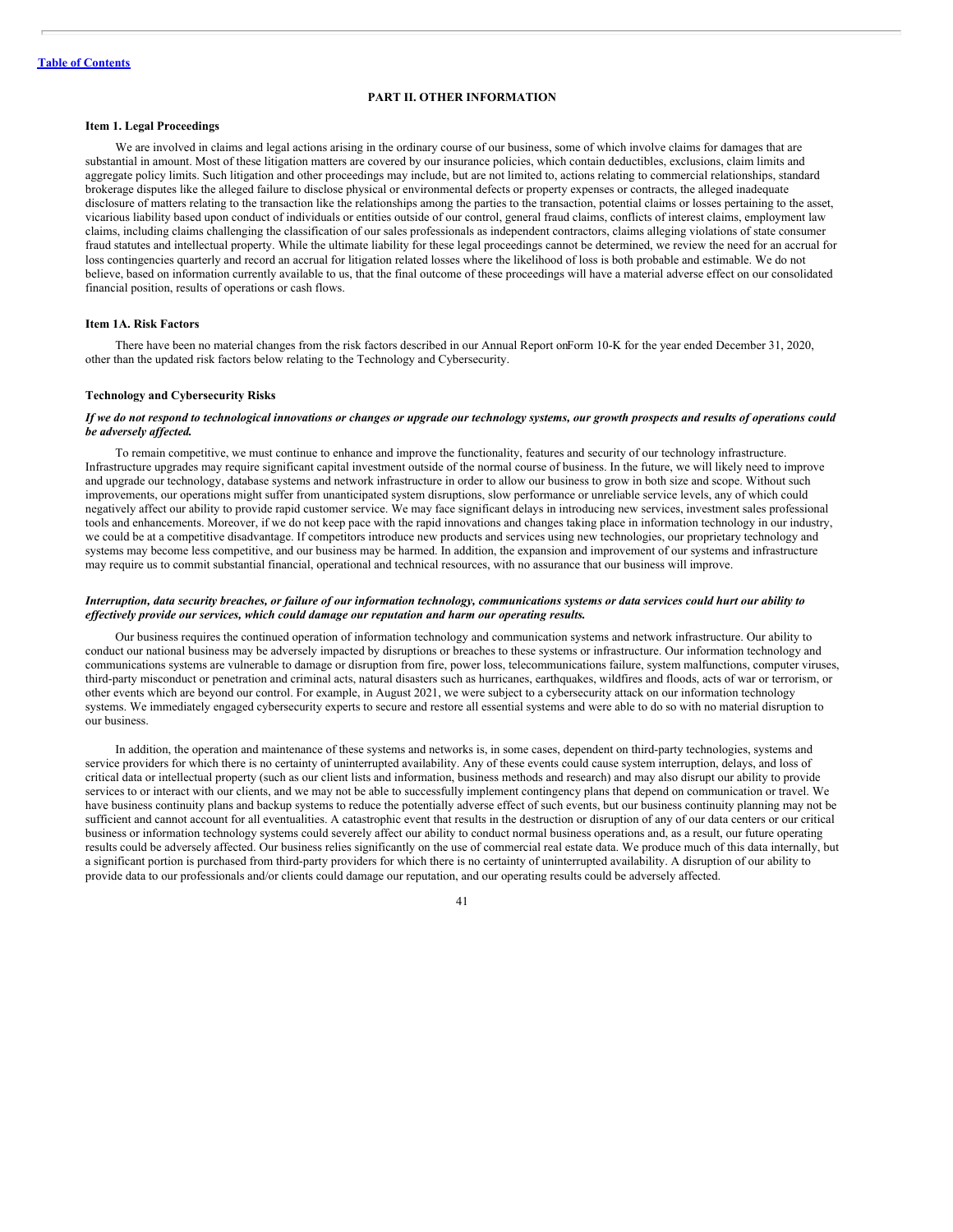#### Failure to maintain the security of our information and technology networks, including personally identifiable and client information could adversely *af ect us.*

Security breaches and other disruptions could compromise our information and expose us to liability, which could cause our business and reputation to suffer. In the ordinary course of our business, we collect and store sensitive data, including our proprietary business information and intellectual property and that of our clients and personally identifiable information of our employees and contractors, in our data centers and on our networks. The secure processing, maintenance and transmission of this information is critical to our operations. Despite our security measures, our information technology and infrastructure have been subject to, and may in the future be vulnerable to, various cyber-attacks, such as hacking, spoofing and phishing attacks and ransomware attacks, or our systems may be breached due to employee error, malfeasance or other disruptions. A significant actual or potential theft, loss, fraudulent use or misuse of client, employee or other personally identifiable data, whether by third parties or as a result of employee malfeasance or otherwise, non-compliance with our contractual or other legal obligations regarding such data or a violation of our privacy and security policies with respect to such data could result in significant costs, fines, litigation or regulatory actions against us. Such an event could additionally disrupt our operations and the services we provide to clients, damage our reputation, and cause a loss of confidence in our services, which could adversely affect our business, revenues and competitive position. Additionally, we increasingly rely on third-party data storage providers, including cloud storage solution providers, resulting in less direct control over our data. Such third parties may also be vulnerable to security breaches and compromised security systems, which could adversely affect our reputation.

We rely on the collection and use of personally identifiable information from clients to conduct our business. We disclose our information collection and dissemination practices in a published privacy statement on our websites, which we may modify from time to time. We may be subject to legal claims, government action, including under the Racketeer Influenced and Corrupt Organizations Act, and damage to our reputation if we act or are perceived to be acting inconsistently with the terms of our privacy statement, client expectations or the law. In the event we or the vendors with which we contract to provide services on behalf of our clients were to suffer a breach of personally identifiable information, our customers could terminate their business with us. Further, we may be subject to claims to the extent individual employees or investment sales and financing professionals breach or fail to adhere to company policies and practices and such actions jeopardize any personally identifiable information. In addition, concern among potential buyers or sellers about our privacy practices could keep them from using our services or require us to incur significant expense to alter our business practices or educate them about how we use personally identifiable information. We maintain cyber security insurance, but there can be no assurance that it will be adequate to cover past or future incidents.

#### <span id="page-42-0"></span>**Item 2. Unregistered Sales of Equity Securities and Use of Proceeds**

None.

## <span id="page-42-1"></span>**Item 3. Defaults Upon Senior Securities**

None.

## <span id="page-42-2"></span>**Item 4. Mine Safety Disclosures**

Not Applicable.

## <span id="page-42-3"></span>**Item 5. Other Information**

None.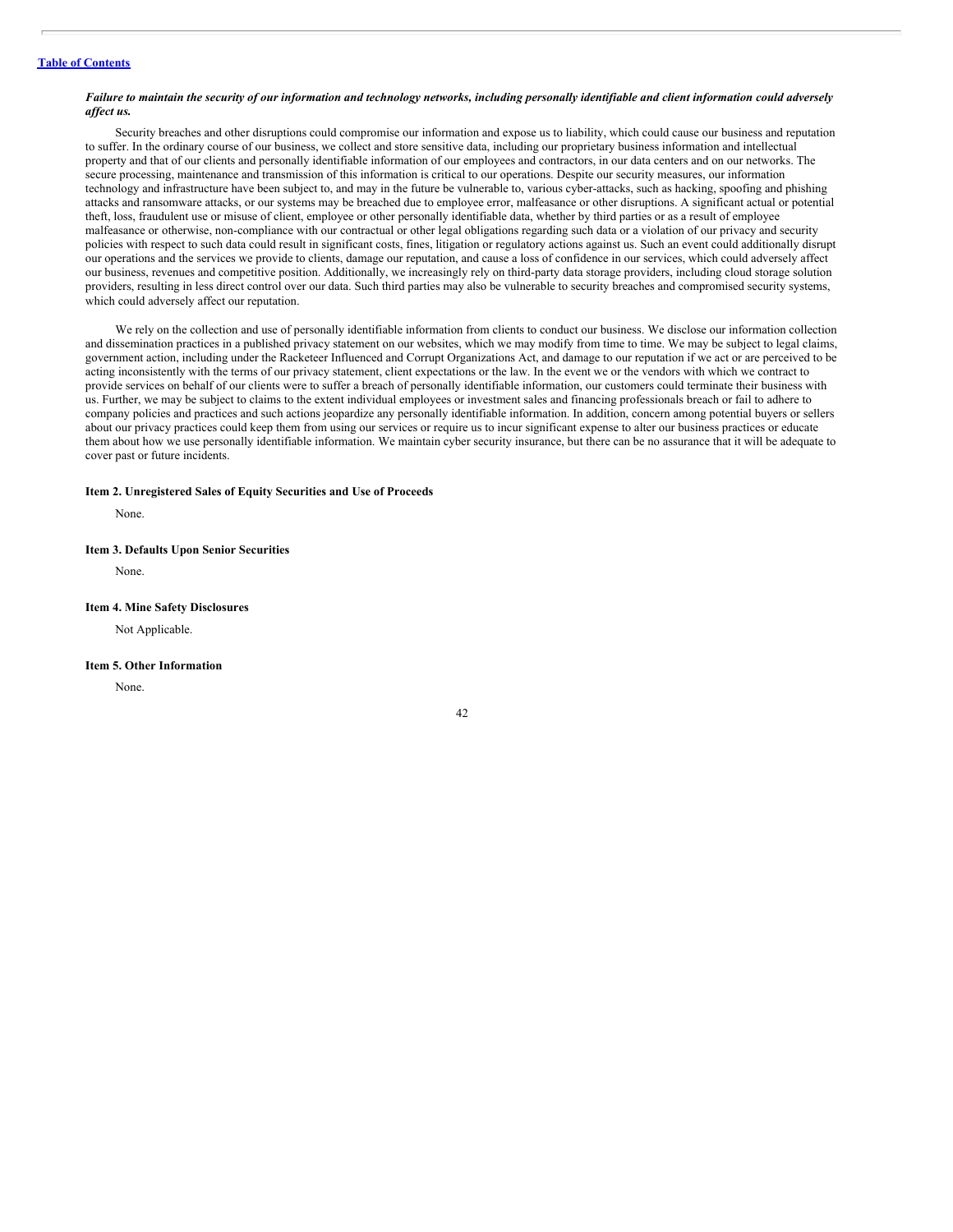## **Table of [Contents](#page-2-0)**

## <span id="page-43-0"></span>**Item 6. Exhibits**

| Exhibit No. | Description                                                                                                                                                                                                                                                                                                                                                                                                                                                                                                                    |
|-------------|--------------------------------------------------------------------------------------------------------------------------------------------------------------------------------------------------------------------------------------------------------------------------------------------------------------------------------------------------------------------------------------------------------------------------------------------------------------------------------------------------------------------------------|
| $31.1*$     | Certification of Chief Executive Officer pursuant to Rule 13a-14(a) under the Exchange Act, as adopted pursuant to Section 302 of the<br>Sarbanes-Oxley Act of 2002.                                                                                                                                                                                                                                                                                                                                                           |
| $31.2*$     | Certification of Chief Financial Officer pursuant to Rule 13a-14(a) under the Exchange Act, as adopted pursuant to Section 302 of the<br>Sarbanes-Oxley Act of 2002.                                                                                                                                                                                                                                                                                                                                                           |
| $32.1**$    | Certifications of Chief Executive Officer and Chief Financial Officer pursuant to Rule 13a-14(b) under the Exchange Act and 18<br>U.S.C. Section 1350, as adopted pursuant to Section 906 of the Sarbanes-Oxley Act of 2002.                                                                                                                                                                                                                                                                                                   |
| $101*$      | The following financial statements from the Company's Quarterly Report on Form 10-Q for the quarter ended September 30, 2021,<br>formatted in Inline XBRL: (i) Condensed Consolidated Balance Sheets, (ii) Condensed Consolidated Statements of Net and<br>Comprehensive Income, (iii) Condensed Consolidated Statements of Stockholders' Equity, (iv) Condensed Consolidated Statements of<br>Cash Flows, and (v) Notes to Condensed Consolidated Financial Statements, tagged as blocks of text and including detailed tags. |
| $104*$      | Cover Page Interactive Data File (formatted as Inline XBRL and contained in Exhibit 101)                                                                                                                                                                                                                                                                                                                                                                                                                                       |

**\*** Filed herewith.

**\*\*** Furnished, not filed.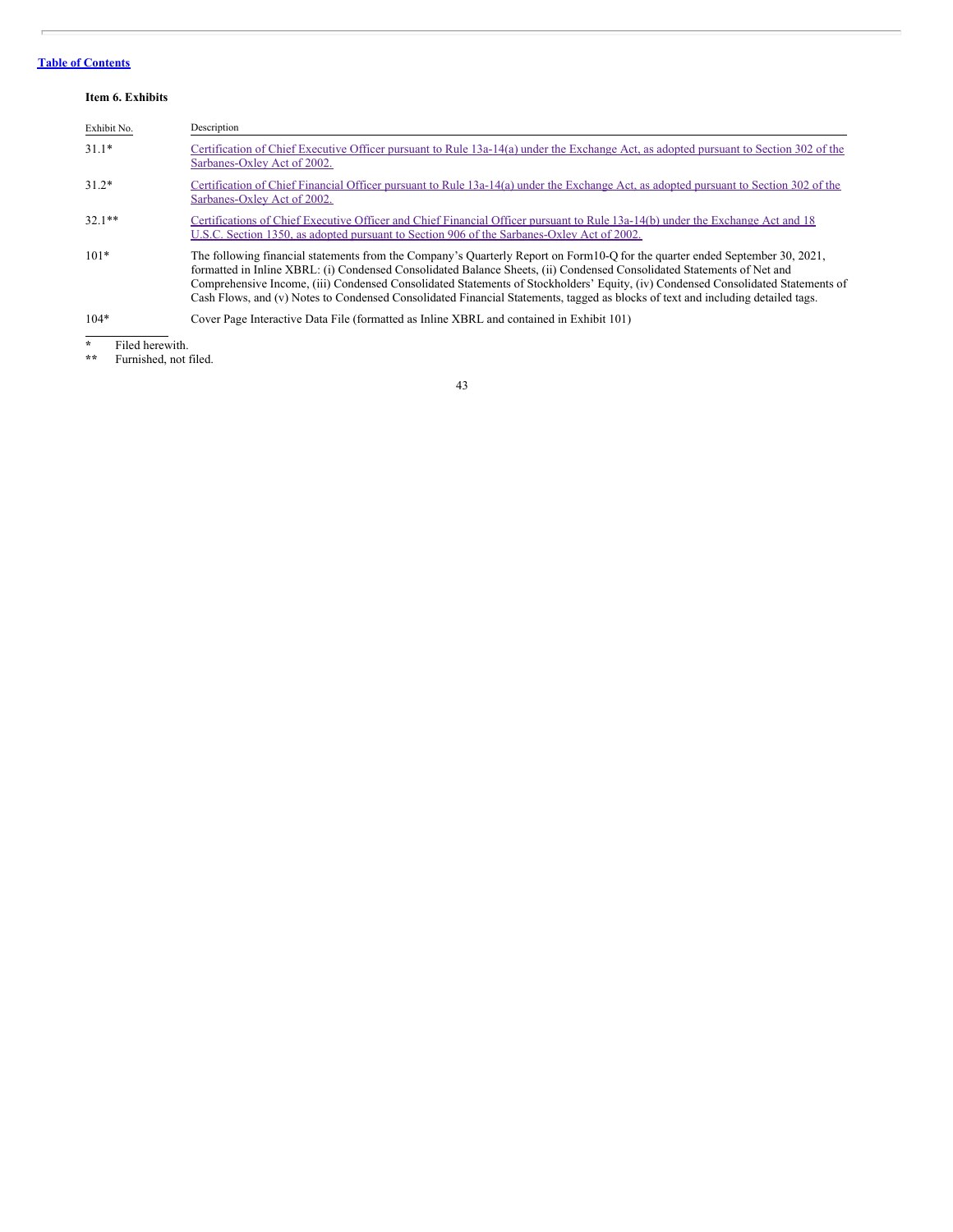## **SIGNATURES**

<span id="page-44-0"></span>Pursuant to the requirements of the Securities Exchange Act of 1934, the registrant has duly caused this report to be signed on its behalf by the undersigned thereunto duly authorized.

## **Marcus & Millichap, Inc**.

Date: November 5, 2021 By: /s/ Hessam Nadji

Hessam Nadji President and Chief Executive Officer (Principal Executive Officer)

Date: November 5, 2021 By: /s/ Steven F. DeGennaro

Steven F. DeGennaro Chief Financial Officer (Principal Financial Officer)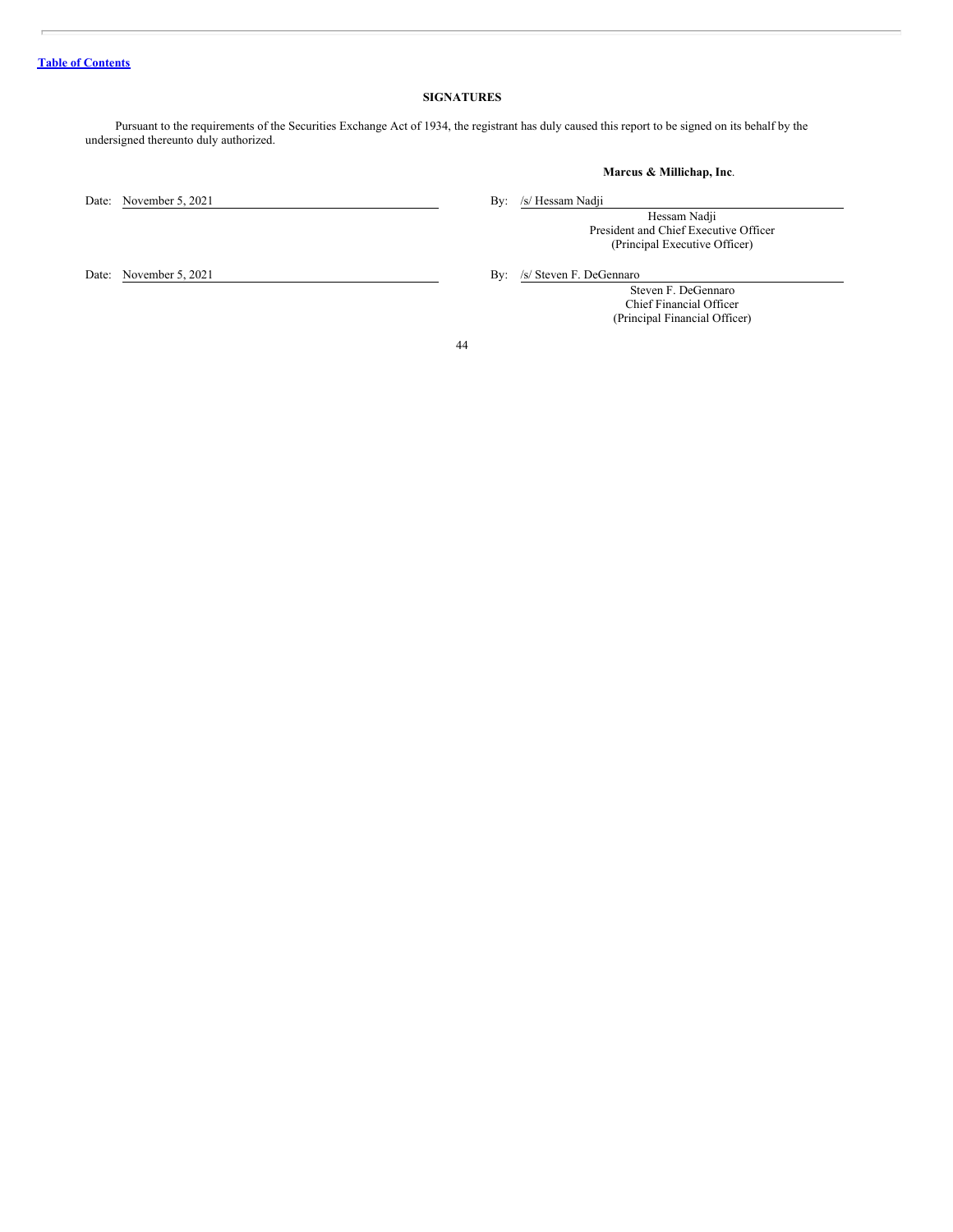## **Certification of Chief Executive Officer of Marcus & Millichap, Inc**. **pursuant to Rule 13a-14(a) under the Exchange Act, as adopted pursuant to Section 302 of the Sarbanes-Oxley Act of 2002**

<span id="page-45-0"></span>I, Hessam Nadji, certify that:

- 1. I have reviewed this quarterly report on Form10-Q of Marcus & Millichap, Inc.;
- 2. Based on my knowledge, this report does not contain any untrue statement of a material fact or omit to state a material fact necessary to make the statements made, in light of the circumstances under which such statements were made, not misleading with respect to the period covered by this report;
- 3. Based on my knowledge, the financial statements, and other financial information included in this report, fairly present in all material respects the financial condition, results of operations and cash flows of the registrant as of, and for, the periods presented in this report;
- 4. The registrant's other certifying officer(s) and I are responsible for establishing and maintaining disclosure controls and procedures (as defined in Exchange Act Rules 13a-15(e) and 15d-15(e)) and internal control over financial reporting (as defined in Exchange Act Rules  $13a-15(f)$  and  $15d-15(f)$  for the registrant and have:
	- a) Designed such disclosure controls and procedures, or caused such disclosure controls and procedures to be designed under our supervision, to ensure that material information relating to the registrant, including its consolidated subsidiaries, is made known to us by others within those entities, particularly during the period in which this report is being prepared;
	- b) Designed such internal control over financial reporting, or caused such internal control over financial reporting to be designed under our supervision, to provide reasonable assurance regarding the reliability of financial reporting and the preparation of financial statements for external purposes in accordance with generally accepted accounting principles;
	- c) Evaluated the effectiveness of the registrant's disclosure controls and procedures and presented in this report our conclusions about the effectiveness of the disclosure controls and procedures, as of the end of the period covered by this report based on such evaluation; and
	- d) Disclosed in this report any change in the registrant's internal control over financial reporting that occurred during the registrant's most recent fiscal quarter (the registrant's fourth fiscal quarter in the case of an annual report) that has materially affected, or is reasonably likely to materially affect, the registrant's internal control over financial reporting; and
- 5. The registrant's other certifying officer(s) and I have disclosed, based on our most recent evaluation of internal control over financial reporting, to the registrant's auditors and the audit committee of the registrant's board of directors (or persons performing the equivalent functions):
	- a) All significant deficiencies and material weaknesses in the design or operation of internal control over financial reporting which are reasonably likely to adversely affect the registrant's ability to record, process, summarize and report financial information; and
	- b) Any fraud, whether or not material, that involves management or other employees who have a significant role in the registrant's internal control over financial reporting.

Date: November 5, 2021 /s/ Hessam Nadji

Hessam Nadii President and Chief Executive Officer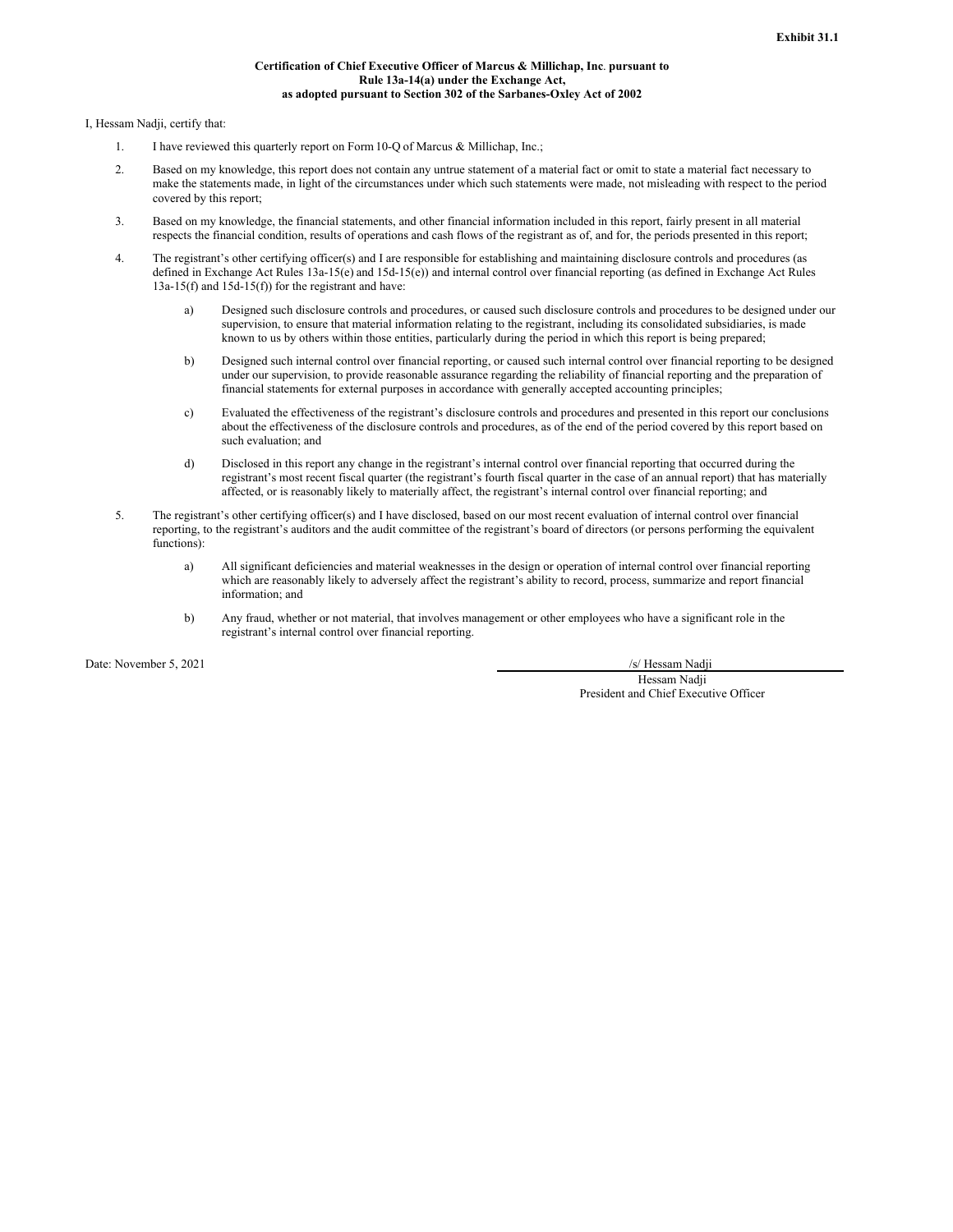## **Certification of Chief Financial Officer of Marcus & Millichap, Inc. pursuant to Rule 13a-14(a) under the Exchange Act, as adopted pursuant to Section 302 of the Sarbanes-Oxley Act of 2002**

<span id="page-46-0"></span>I, Steven F. DeGennaro, certify that:

- 1. I have reviewed this quarterly report on Form10-Q of Marcus & Millichap, Inc.;
- 2. Based on my knowledge, this report does not contain any untrue statement of a material fact or omit to state a material fact necessary to make the statements made, in light of the circumstances under which such statements were made, not misleading with respect to the period covered by this report;
- 3. Based on my knowledge, the financial statements, and other financial information included in this report, fairly present in all material respects the financial condition, results of operations and cash flows of the registrant as of, and for, the periods presented in this report;
- 4. The registrant's other certifying officer(s) and I are responsible for establishing and maintaining disclosure controls and procedures (as defined in Exchange Act Rules 13a-15(e) and 15d-15(e)) and internal control over financial reporting (as defined in Exchange Act Rules  $13a-15(f)$  and  $15d-15(f)$  for the registrant and have:
	- a) Designed such disclosure controls and procedures, or caused such disclosure controls and procedures to be designed under our supervision, to ensure that material information relating to the registrant, including its consolidated subsidiaries, is made known to us by others within those entities, particularly during the period in which this report is being prepared;
	- b) Designed such internal control over financial reporting, or caused such internal control over financial reporting to be designed under our supervision, to provide reasonable assurance regarding the reliability of financial reporting and the preparation of financial statements for external purposes in accordance with generally accepted accounting principles;
	- c) Evaluated the effectiveness of the registrant's disclosure controls and procedures and presented in this report our conclusions about the effectiveness of the disclosure controls and procedures, as of the end of the period covered by this report based on such evaluation; and
	- d) Disclosed in this report any change in the registrant's internal control over financial reporting that occurred during the registrant's most recent fiscal quarter (the registrant's fourth fiscal quarter in the case of an annual report) that has materially affected, or is reasonably likely to materially affect, the registrant's internal control over financial reporting; and
- 5. The registrant's other certifying officer(s) and I have disclosed, based on our most recent evaluation of internal control over financial reporting, to the registrant's auditors and the audit committee of the registrant's board of directors (or persons performing the equivalent functions):
	- a) All significant deficiencies and material weaknesses in the design or operation of internal control over financial reporting which are reasonably likely to adversely affect the registrant's ability to record, process, summarize and report financial information; and
	- b) Any fraud, whether or not material, that involves management or other employees who have a significant role in the registrant's internal control over financial reporting.

Date: November 5, 2021 /s/ Steven F. DeGennaro

Steven F. DeGennaro Chief Financial Officer